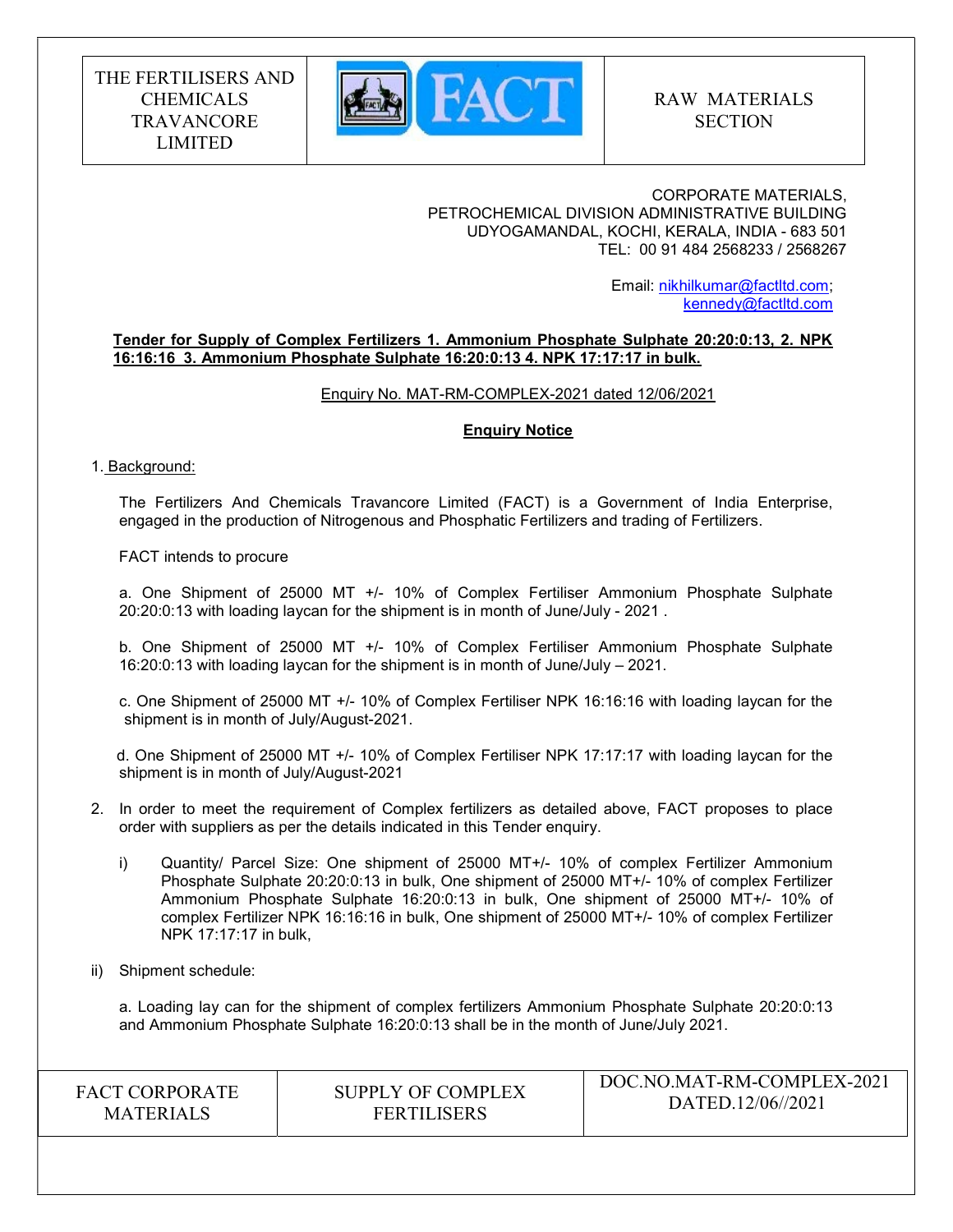

 b. Loading lay can for the shipment of complex fertilizers NPK 16:16:16 and NPK 17:17:17 shall be in the month of July/August 2021.

 Vessel arrival at Tuticorin/Visakhapatnam port - India, choice of disport rests solely with FACT. FACT shall finalize the Port of discharge which shall be confirmed while confirming FOB / CFR Option.

iii) Offer shall contain the following:

Quantity committed and the delivery date as per the enquiry. Source of supply with port of loading shall be indicated. Detailed load port terms and conditions shall be furnished in your bid.

Bids with clauses like "subject to availability", "Price as on date of delivery" etc. are liable to be rejected.

iv) Price: Both CFR for Tuticorin/Visakhapatnam port – India and FOB load port prices on 180 days credit basis.

Please note that both FOB and CFR rates are to be quoted failing which the offer is liable to be rejected. FACT shall place the Purchase Order with both FOB and CFR options and reserve the right to accept either the FOB or the CFR option.

- v) Franchise: If any, to be indicated.
- vi) Specifications: Material supplied should conform to the specifications given in Annexure-A.
- .vii) Terms and conditions: Shall be as per Annexures attached. Please submit bid strictly in accordance with the same. Please note that we will arrange insurance.
- 3. Rate: Bidder shall quote their rates strictly in the Price Bid Format enclosed as Annexure K.
- 4. Validity of Offer: Offers shall be valid for a period of 15 days from the due date of tender opening and shall not be withdrawn by the party during its validity.
- 5. Earnest Money Deposit (EMD).

Bidder shall submit along with their bid Earnest Money Deposit (EMD) as detailed in Instructions to Bidders (Annexure-B). EMD shall be USD 1 PMT (USD One per MT) for the offered quantity. Bidder shall submit EMD along with their bid in the form of RTGS payment. FACT's account details to enable RTGS payment given below

The Bank Details are as follows:

STATE BANK OF INDIA COMMERCIAL BRANCH VANKARATH TOWERS PADIVATTOM COCHIN 682024

FACT CORPORATE **MATERIALS** 

# SUPPLY OF COMPLEX FERTILISERS

DOC.NO.MAT-RM-COMPLEX-2021 DATED.12/06//2021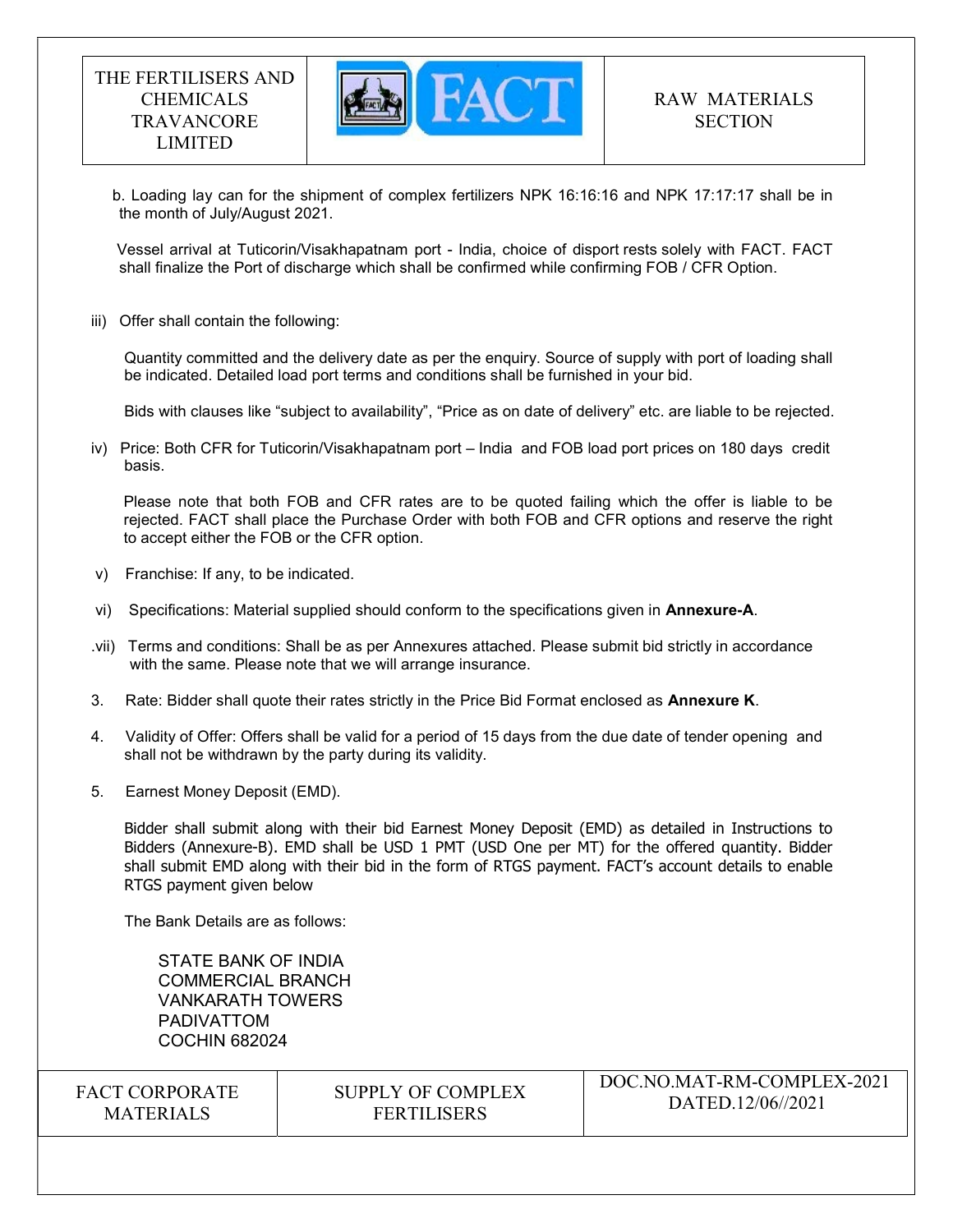

CONTACT NOS : BOBEN MATHAI : 8593070731 BRANCH LANDLINE : 0484 - 2340028/29

# A/c No : 10590232386 IFSC : SBIN0004062 SWIFT : SBININBB245 TYPE : CC ACCOUNT

The EMD is exempted in the case of:

- i) Manufacturers / producers who have supplied a minimum Quantity of 22500 MT Fertilizers to PSEs/Coops, in India.
- ii) Reputed traders who have supplied a minimum Quantity of 22500 MT Fertilizers to FACT for at least two years in the last five years.

Necessary documents shall be provided to prove the exemption criteria.

6. Pre-qualification Criteria:

The pre-qualification criteria will be as below:

Should have supplied to any buyer (in India or outside) at least one shipment of 25,000 MT+/- 10% any fertilizers as per Indian FCO, on CFR basis during any one of the preceding three years ending as on the date of Part- A bid opening.

The following relevant documents, duly attested by the Applicant's Authorized Signatory, shall be submitted in support of the above:

- a) Copy of Purchase Order(s)/Agreement(s)
- b) Copy of Bill(s) of Lading
- c) Copy of Invoice(s)
- d) Traders have to submit Letter(s) issued by the Fertilizer Producer's Authorized Signatory confirming to backup with respect to quality and quantity along with copy/copies of Analysis Reports showing all parameters as per FCO specifications, duly attested by the Producer's Authorized Signatory.

Notes:

 All bidders shall furnish, along with their Part A bid, Pre-qualification Questionnaire (Annexure- C and Annexure - D), duly filled, attaching all supporting documents as required therein.

 $\overline{D}(C) \cup \overline{D}(C) \cup \overline{D}(C) \cup \overline{D}(C) \cup \overline{D}(C) \cup \overline{D}(C) \cup \overline{D}(C) \cup \overline{D}(C) \cup \overline{D}(C) \cup \overline{D}(C) \cup \overline{D}(C) \cup \overline{D}(C) \cup \overline{D}(C) \cup \overline{D}(C) \cup \overline{D}(C) \cup \overline{D}(C) \cup \overline{D}(C) \cup \overline{D}(C) \cup \overline{D}(C) \cup \overline{D}(C) \cup \overline{D}(C) \cup \overline{D}(C) \cup$ 7. Evaluation will be done on landed cost at Tuticorin/Visakhapatnam port - India including Insurance charges, applicable port dues, customs duty etc. based on the CFR price on 180 days credit basis. Exchange Rate for conversion of CFR price will be the RBI reference rate on the date of opening of Part-A the tender. If the date of opening is a Bank holiday, the exchange rate of the previous

| <b>FACT CORPORATE</b> | SUPPLY OF COMPLEX  | DOC.NO.MAT-RM-COMPLEX-2021 |
|-----------------------|--------------------|----------------------------|
| <b>MATERIALS</b>      | <b>FERTILISERS</b> | DATED.12/06//2021          |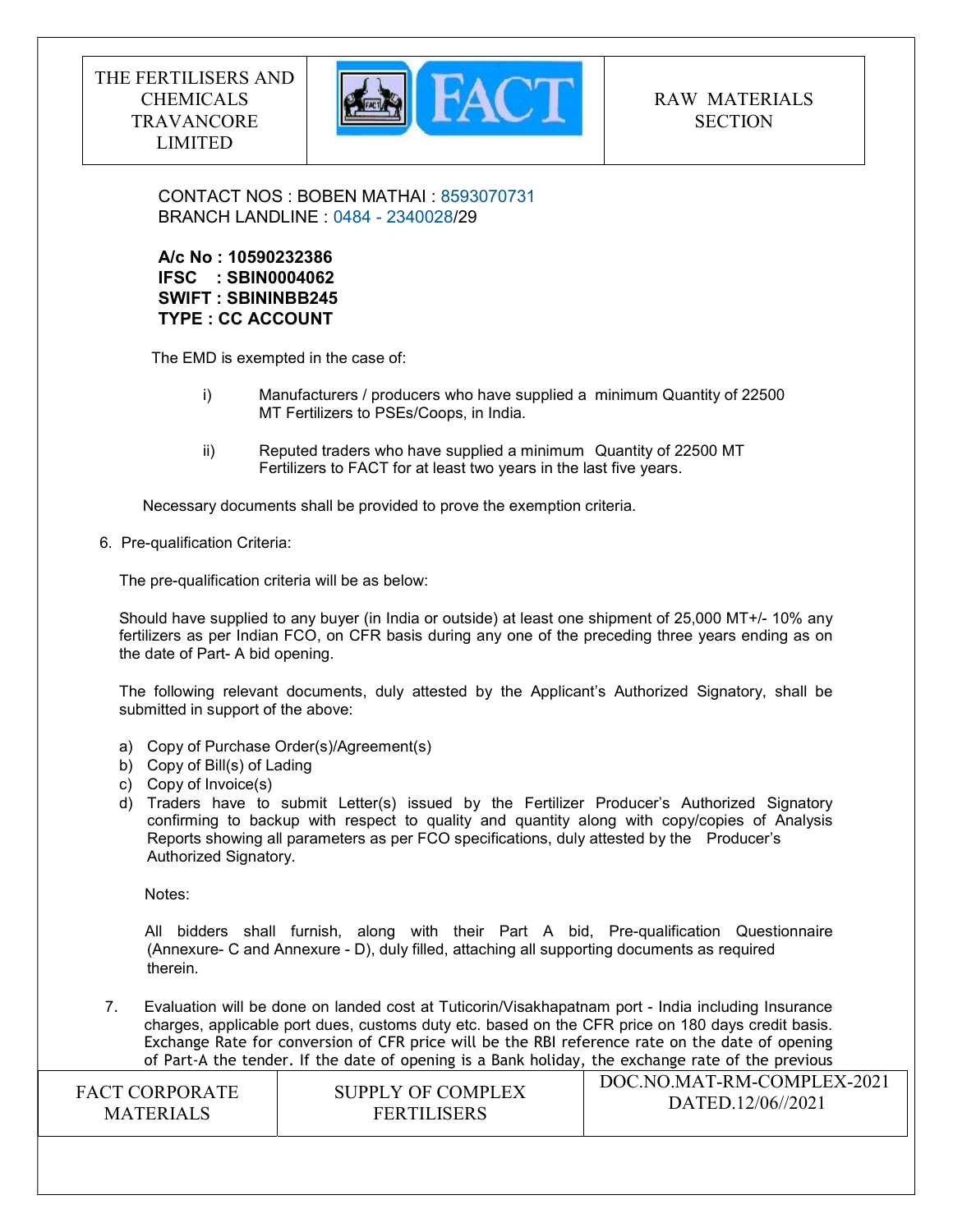

Bank working day will be considered for evaluation. Bank charges as below will be loaded for evaluation.

Loading charges : Foreign LC charges; Usance LCs below 5 crores : 0.13% p. a ; Usance LCs above 5 crores:0.18% p. a. Current Inland LC charges;0.1875 % p.a;

- 8. All vessels calling at discharge port should have valid P&I and Classification certificates, which should be covered by International Group of P & I Clubs and classified with International Association of Classification Societies as stipulated by the Ministry of Shipping, Govt.of India. If not, necessary relaxation has to be taken by Vessel Owner from Ministry of Shipping, Govt. of India as per circular No.SR-12020/2/2011-MG dated 2 Aug'12 issued by Ministry of Shipping, well in advance of vessel's arrival, failing which permission will not be granted by Port for berthing of vessel.
- 9. Payment: Payment shall be on  $180<sup>th</sup>$  day from BL date by LC. LC opening charges and Bank charges in India shall be to FACT's account. All charges outside India, including confirmation charges, in case confirmation is required, shall be to seller's account. Acceptance of the material shall be based on samples drawn by Central Fertilizer Quality Control Laboratory in India or nay other lab nominated by Govt.of India/respective state . The quality so determined at discharge port shall be final and binding on supplier. Weighment shall be as determined by draft survey conducted through and by independent internationally reputed surveyor/inspection agency appointed by FACT at the port of discharge. The Payment shall be based on B/L quantity or drafts survey whichever is less.
- 10. Other Terms and Conditions: All other terms and conditions shall be as detailed in the various Annexures attached along with this enquiry.
- 11. Bids shall be submitted on a two-part basis, Part A and Part B, as detailed in the Instructions to Bidders (Annexure-B).

Due date / time for submission of bids: 28/06/2021 - 1400 hrs IST.

Due date/ time for opening of Bids: 28/06/2021 - 1430 hrs IST.

 Bids shall be complete giving all the requirements as per the enquiry. Evaluation of bids shall be made based on the details given in the bid. Post-bid clarifications on price, quantity, delivery schedule, lay time, payment terms and shipment terms are unacceptable except against any post bid clarification as required by FACT. Post bid clarifications on suo-motu basis will be summarily rejected and such action by bidders will be viewed seriously.

FACT CORPORATE MATERIALS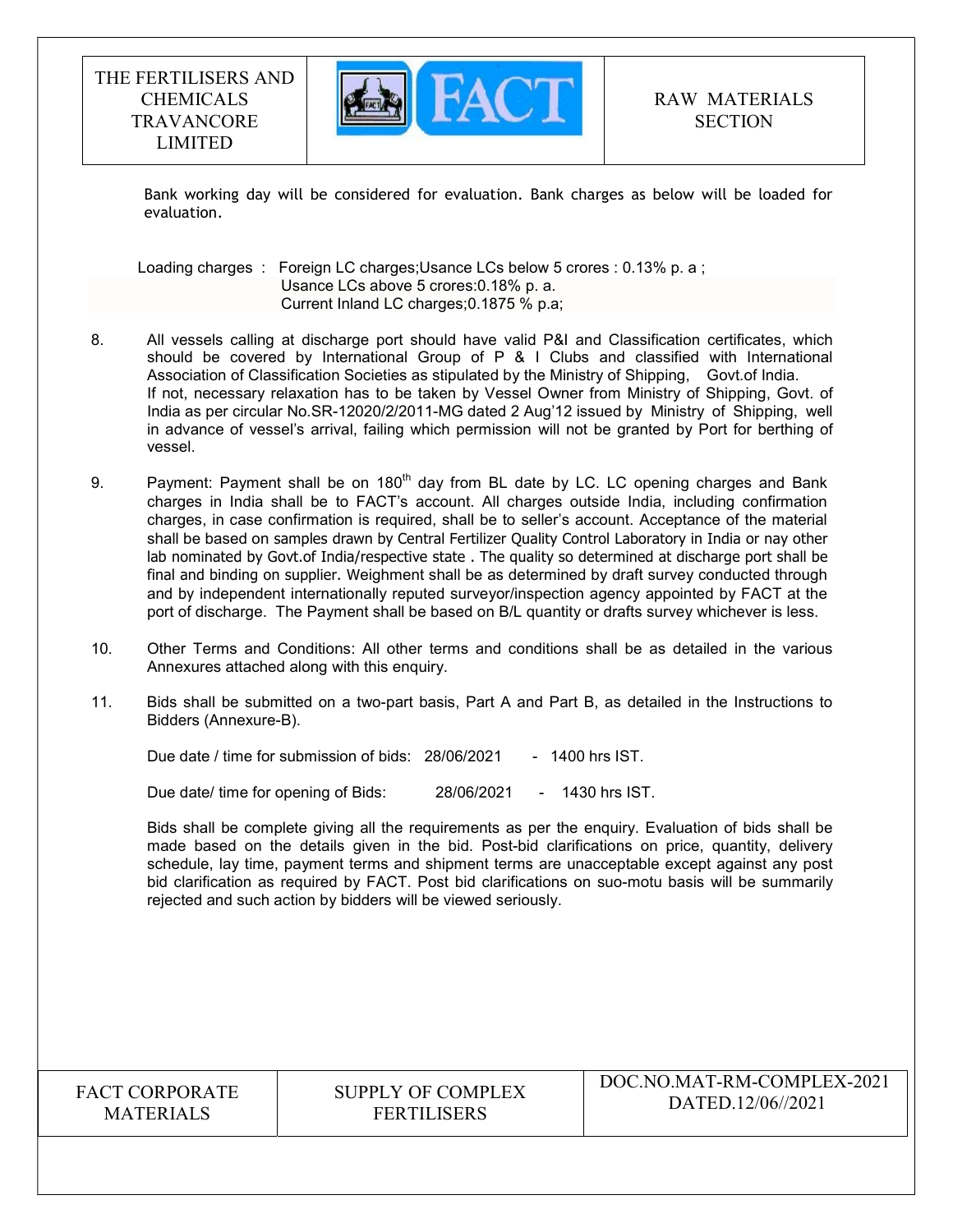

RAW MATERIALS **SECTION** 

# Special Instruction

I. Any bidder from a country which shares a land border with India will be eligible to bid in this tender only if the bidder is registered with the Competent Authority as specified in Annexure-I of Order No. 6/18/2019- PPD dated 23.07.2020 of Ministry of Finance, Dept of Expenditure, Public Procurement Division, Govt. of India. If registered with Competent Authority as above a copy of registration certificate shall be furnished along with the bid failing which the bid shall be rejected.

II. "Bidder" (including the term "tenderer", "consultant" or "service provider" in certain contexts) means any person or firm or company, including any member of a consortium or joint venture (that is an association of several persons, or firms or companies), every artificial juridical person not falling in any of the descriptions of bidders stated hereinbefore, including any agency branch or office controlled by such person, participating in a procurement process.

 III. "Bidder from a country which shares a land border with India" for the purpose of this Order means:- a. An entity incorporated, established or registered in such a country; or b. A subsidiary of an entity incorporated, established or registered in such a country; or c. An entity substantially controlled through entities incorporated, established or registered in such a country; or d. An entity whose beneficial owner is situated in such a country; or e. An Indian (or other) agent of such an entity or f. A natural person who is a citizen of such a country; or g. A Consortium or joint venture where any member of the consortium or joint venture falls under any of the above

IV. The beneficial owner for the purpose of (iii) above will be as under:

1. In case of a company or Limited Liability Partnership the beneficial owner is the natural person(s), who, whether acting alone or together, or through one or more juridical person, has a controlling ownership interest or who exercises control through other means. Explanation--- a. "Controlling ownership interest" means ownership of or entitlement to more than twenty-five per cent of shares or capital or profits of the company; b. "Control" shall include the right to appoint majority of the directors or to control the management or policy decisions including by virtue of their shareholding or management rights or shareholders agreements or voting agreements;

2. In case of a partnership firm, the beneficial owner is the natural person(s) who, whether acting alone or together, or through one or more juridical person, has ownership of entitlement to more than fifteen percent of capital or profits of the partnership;

3. In case of an unincorporated association or body of individuals, the beneficial owner is the natural person(s), who, whether acting alone or together, or through one or more juridical person, has ownership of or entitlement to more than fifteen percent of the property or capital or profits of such association or body of individuals;

4. Where no natural person is identified under (1) or (2) or (3) above, the beneficial owner is the relevant natural person who holds the position of senior managing official; 5. In case of a trust, the identification of beneficial owners(s) shall include identification of the author of the trust, the trustee, the beneficiaries with fifteen percent or more interest in the trust and any other natural person exercising ultimate effective control over the trust through a chain of control of ownership.

V. An Agent is a person employed to do any act for another, or to represent another in dealings with third person.

| <b>FACT CORPORATE</b> | SUPPLY OF COMPLEX  | DOC.NO.MAT-RM-COMPLEX-2021 |
|-----------------------|--------------------|----------------------------|
| <b>MATERIALS</b>      | <b>FERTILISERS</b> | DATED.12/06//2021          |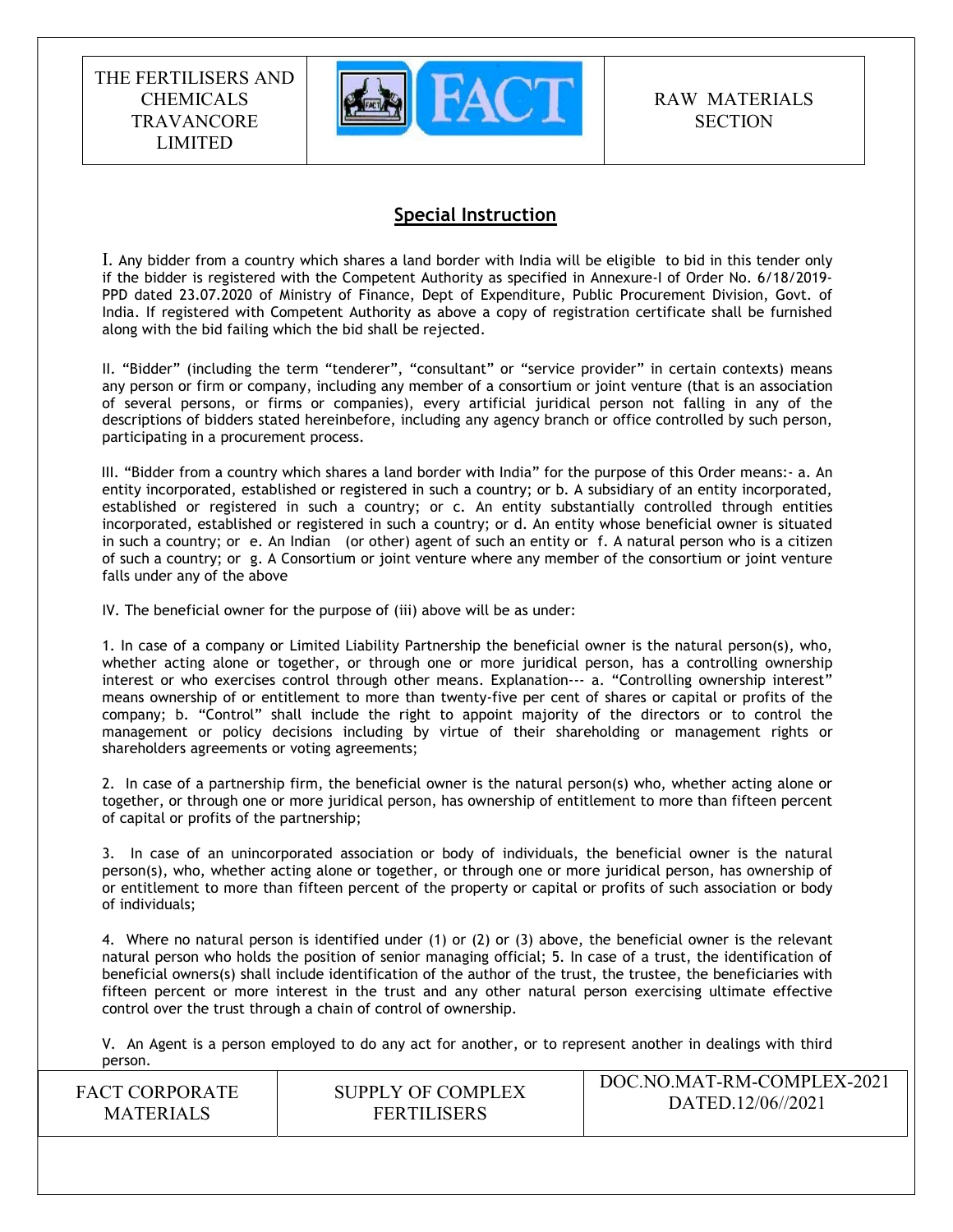

VI. Notwithstanding anything contained herein above, these provisions shall not apply to bidders from those countries (even if sharing a land border with India) to which the Government of India has extended lines of credit or in which the Government of India is engaged in development projects.

Certificate to be submitted by tenderers:

1. "I have read the clause regarding restrictions on procurement from a bidder of a country which shares a land border with India; I certify that this bidder is not from such a country or, if from such a country, has been registered with the Competent Authority. I hereby certify that this bidder fulfills all requirements in this regard and is eligible to be considered. [Where applicable, evidence of valid registration by the Competent Authority shall be attached".

2. The bidders shall submit a certificate, along with their bid, to the effect that they fully comply with the Order F.No. 6/18/2019-PPD dated 23.07.2020 and subsequent amendment, if any, issued by Ministry of Finance, Department of Expenditure, Public Procurement Division, and Government of India. If such a certificate given by a bidder, whose bid is accepted, is found to be false, then this would be a ground for immediate termination and further legal action in accordance with law

Please submit your bid complete in all respects, within the stipulated time.

Thanking you,

Deputy General Manager (Materials) - RM For FACT Ltd, Cochin

-------------------

| Encl: |     | Annexure | A  | - Specifications of Complex fertiliser 20:20:0:13 |
|-------|-----|----------|----|---------------------------------------------------|
|       | 2.  | Annexure | В  | - Instructions to Bidders                         |
|       | 3   | Annexure |    | - Pre-qualification Questionnaire                 |
|       | 4.  | Annexure | D  | - Details of previous supplies                    |
|       | 5.  | Annexure | Е  | - Terms and Conditions for Purchase               |
|       | 6.  | Annexure | F. | - Shipping terms for FOB Contract                 |
|       | 7.  | Annexure | G  | - Shipping Terms for CFR contract                 |
|       | 8.  | Annexure | H. | - Compliance Statement                            |
|       | 9.  | Annexure | J  | - Un priced copy of Price Bid Format              |
|       | 10. | Annexure |    | - Price Bid Format                                |
|       | 11. | Annexure |    | - List of Banks                                   |
|       | 12. | Annexure | N  | - Proforma of Bank Guarantee in lieu of Security  |
|       |     |          |    | Deposit.                                          |

FACT CORPORATE MATERIALS

SUPPLY OF COMPLEX FERTILISERS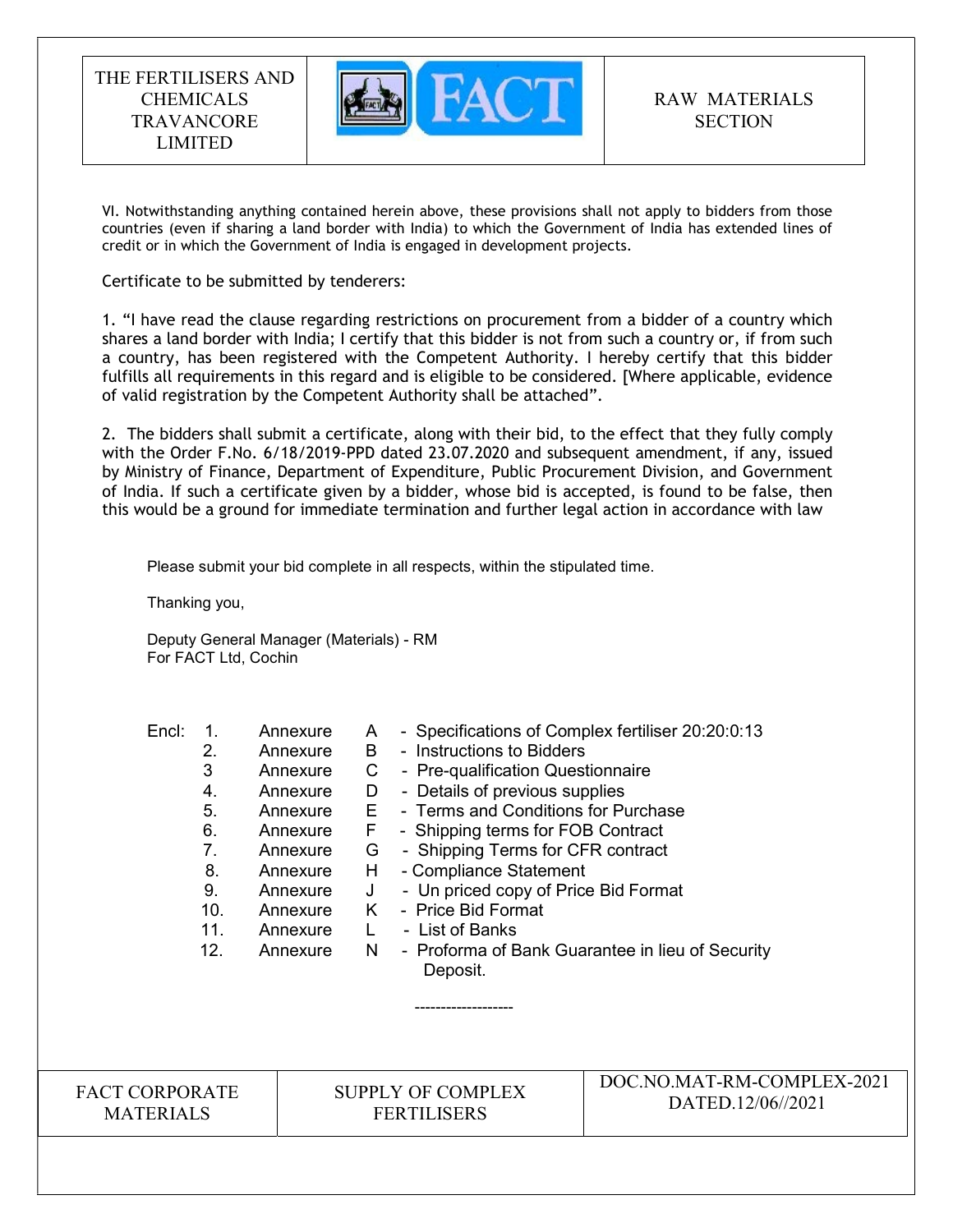

### Annexure-A-I

# SPECIFICATION OF AMMONIUM PHOSPHATE SULPHATE (20:20:0:13)

Complex Fertiliser Ammonium Phosphate Sulphate 20:20:0:13 in loose Bulk confirming to Indian FCO

| 1. Moisture per cent by weight, maximum |                                                                                | 1.0                                             |
|-----------------------------------------|--------------------------------------------------------------------------------|-------------------------------------------------|
|                                         | 2. Total Nitrogen (ammonical +urea) per cent by weight, minimum                | 20.0                                            |
|                                         | 3. Ammonical nitrogen per cent by weight, minimum                              | 18.0                                            |
|                                         | 4. Available phosphorus (as $P_2O_{5}$ ) per cent by weight, minimum           | 20.0                                            |
|                                         | 5. Water soluble phosphorus (as $P_2O_{5}$ ) per cent by weight, minimum       | 17.0                                            |
|                                         | 6. Sulphate Sulphur (as S) percent by weight, minimum                          | 13.0                                            |
| 1mm and 4mm IS sieve.                   | 7. Particle size-Minimum 90 per cent of the material shall be retained between |                                                 |
| 8. Colour of APS: White/Off White       |                                                                                |                                                 |
|                                         |                                                                                |                                                 |
|                                         |                                                                                |                                                 |
|                                         |                                                                                |                                                 |
|                                         |                                                                                |                                                 |
|                                         |                                                                                |                                                 |
|                                         |                                                                                |                                                 |
| FACT CORPORATE<br><b>MATERIALS</b>      | <b>SUPPLY OF COMPLEX</b><br><b>FERTILISERS</b>                                 | DOC.NO.MAT-RM-COMPLEX-2021<br>DATED.12/06//2021 |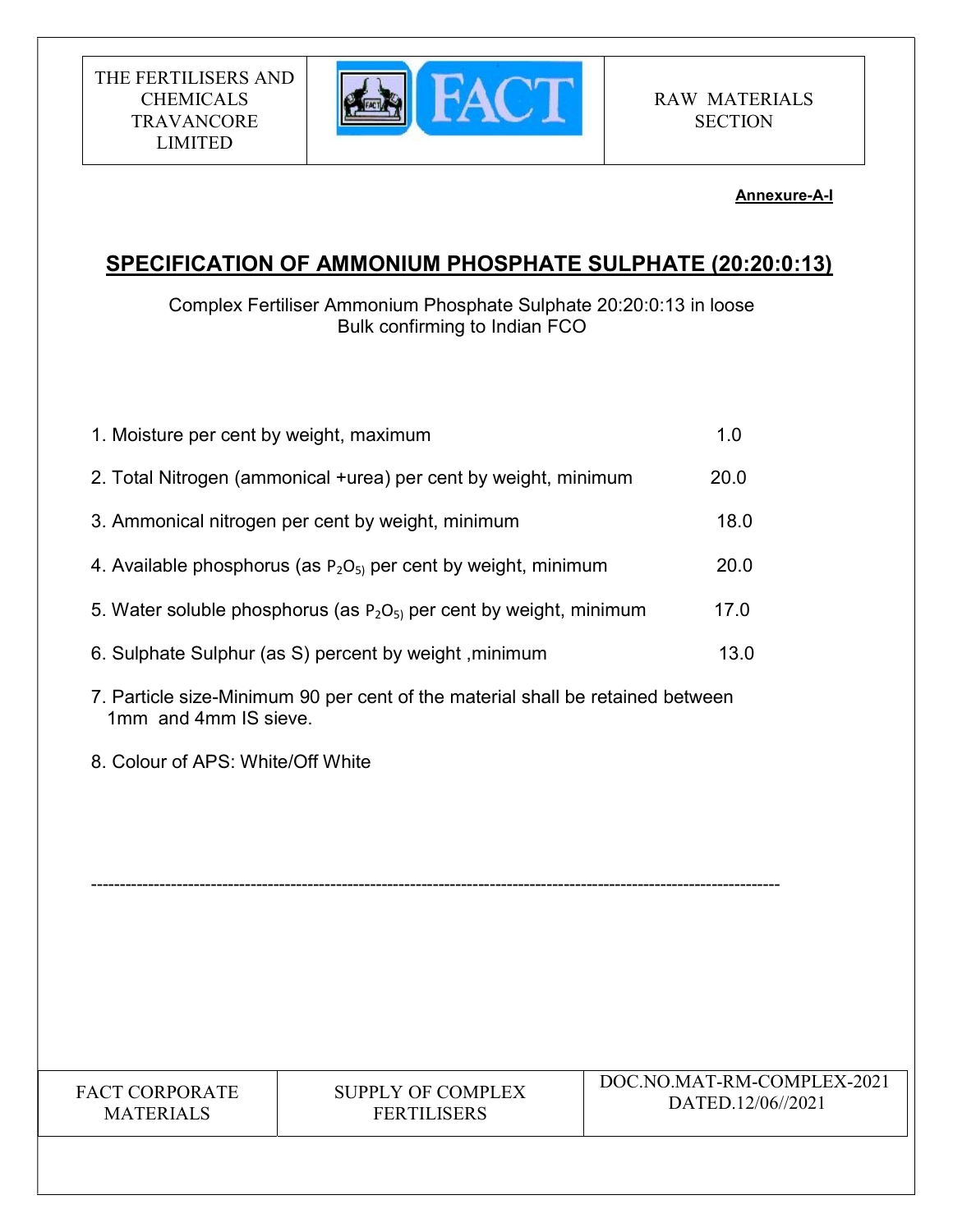

### Annexure-A-II

# SPECIFICATION OF AMMONIUM PHOSPHATE SULPHATE (16:20:0:13)

Complex Fertiliser Ammonium Phosphate Sulphate 16:20:0:13 in loose Bulk confirming to Indian FCO

| 1. Moisture per cent by weight, maximum                                | 1.0  |
|------------------------------------------------------------------------|------|
| 2. Total Ammonical nitrogen per cent by weight, minimum                | 16.0 |
| 3. Available phosphorus (as $P_2O_5$ ) per cent by weight, minimum     | 20.0 |
| 4. Water soluble phosphorus (as $P_2O_5$ ) per cent by weight, minimum | 17.0 |
| 5. Sulphate Sulphur (as S) percent by weight, minimum                  | 13.0 |
|                                                                        |      |

6. Particle size-Minimum 90 per cent of the material shall be retained between 1mm and 4mm IS sieve.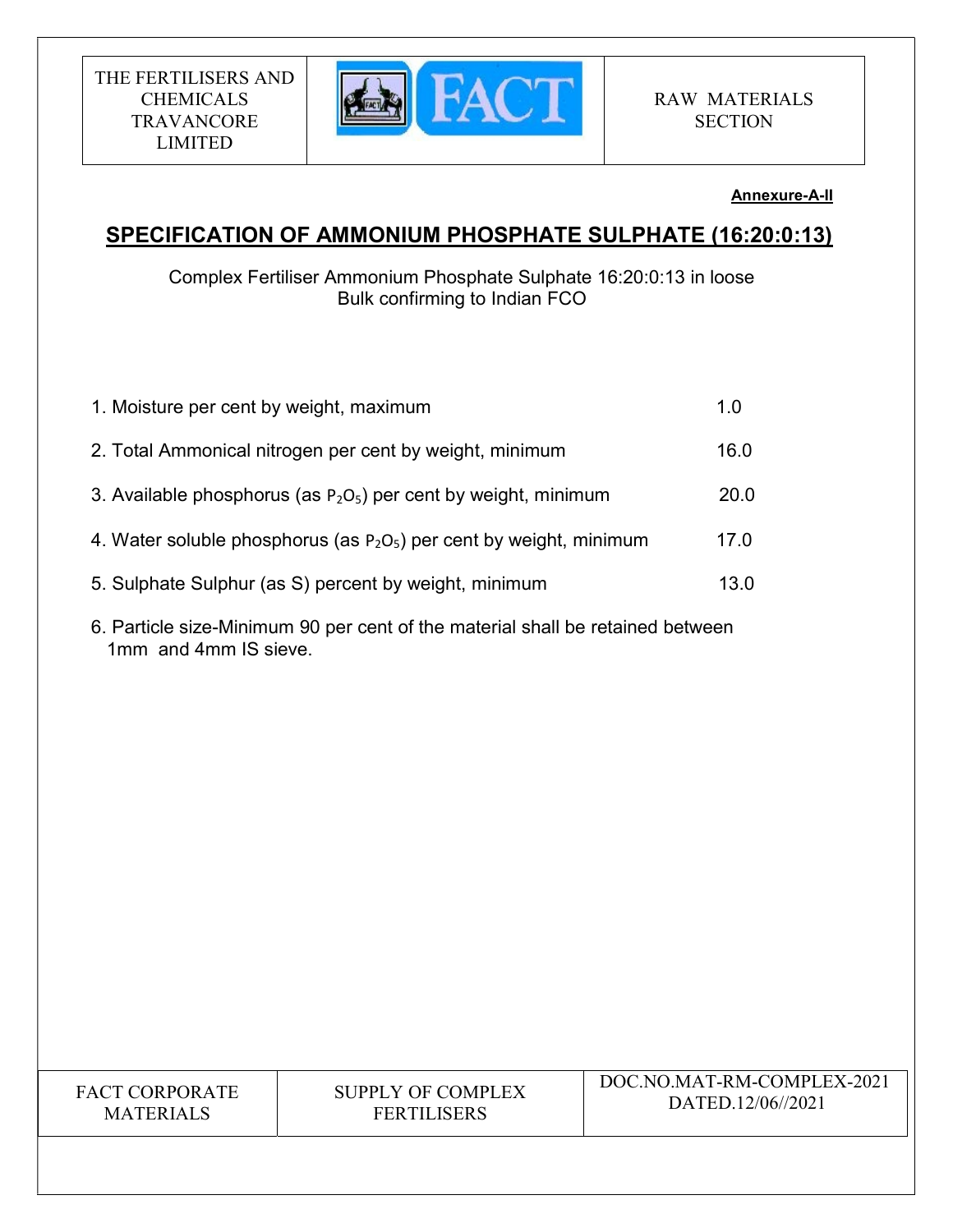

### Annexure-A-III

# Specifications NPK Complex Fertilizer 16:16:16 as per Indian FCO:

| 1. Moisture per cent by weight, maximum                                 | 1.5  |
|-------------------------------------------------------------------------|------|
| 2. Total Nitrogen (ammoniacal and nitrate) per cent by weight, minimum  | 16.0 |
| 3. Ammoniacal nitrogen per cent by weight, minimum                      | 8.0  |
| 4. Available phosphorous (as $P_2O_5$ ) per cent by weight, minimum     | 16.0 |
| 5. Water soluble phosphorous (as $P_2O_5$ ) per cent by weight, minimum | 12.0 |
| 6. Water soluble potassium (as $K_2O$ ) per cent by weight, minimum     | 16.0 |
|                                                                         |      |

7. Particle size-Minimum 90 per cent of the material shall be retained between 1mm and 4mm IS sieve.

-------------------------------------------------------------------------------------------------------------------------

FACT CORPORATE MATERIALS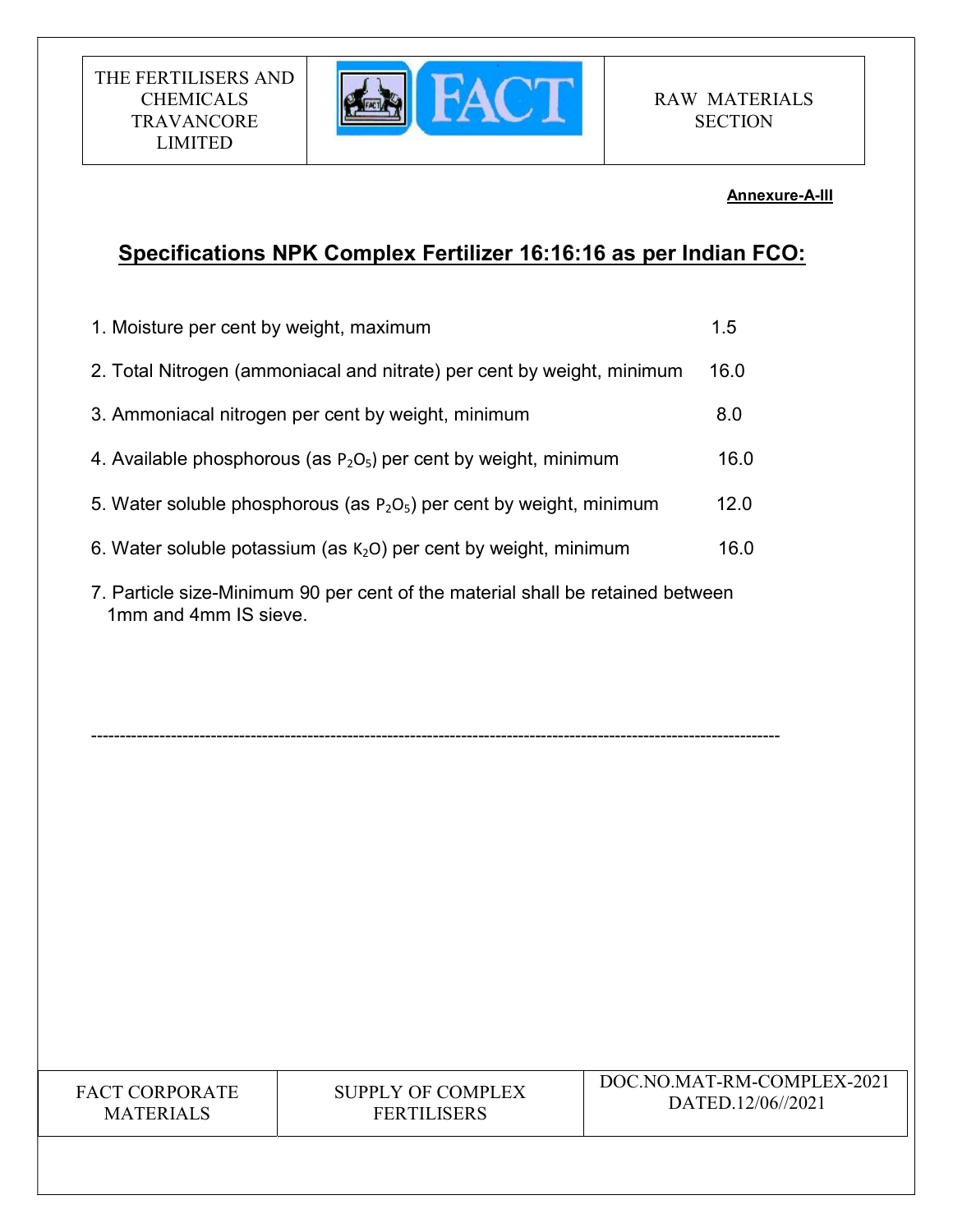

### Annexure-A-IV

# Specifications NPK Complex Fertilizer 17:17:17 as per Indian FCO:

| 1. Moisture per cent by weight, maximum                                    | 1.5                                                                     |                                                 |
|----------------------------------------------------------------------------|-------------------------------------------------------------------------|-------------------------------------------------|
| 2. Total Nitrogen (ammoniacal and Urea) per cent by weight, minimum        | 17.0                                                                    |                                                 |
|                                                                            | 3. Ammoniacal nitrogen per cent by weight, minimum                      | 5.0                                             |
|                                                                            | 4. Available phosphorous (as $P_2O_5$ ) per cent by weight, minimum     | 17.0                                            |
|                                                                            | 5. Water soluble phosphorous (as $P_2O_5$ ) per cent by weight, minimum | 14.5                                            |
|                                                                            | 6. Water soluble potassium (as $K2O$ ) per cent by weight, minimum      | 17.0                                            |
| 1mm and 4mm IS sieve.                                                      | 7. Particle size-Minimum 90 per cent of the material shall be between   |                                                 |
|                                                                            | (OR)                                                                    |                                                 |
| 1. Moisture per cent by weight, maximum                                    |                                                                         | 1.5                                             |
| 2. Total Nitrogen (ammoniacal and Nitrate) per cent by weight, minimum     | 17.0                                                                    |                                                 |
| 3. Ammoniacal nitrogen per cent by weight, minimum<br>8.5                  |                                                                         |                                                 |
| 4. Available phosphorous (as $P_2O_5$ ) per cent by weight, minimum        | 17.0                                                                    |                                                 |
| 5. Water soluble phosphorous (as $P_2O_5$ ) per cent by weight, minimum    | 13.5                                                                    |                                                 |
| 6. Water soluble potassium (as $K2O$ ) per cent by weight, minimum<br>17.0 |                                                                         |                                                 |
| 1mm and 4mm IS sieve.                                                      | 7. Particle size-Minimum 90 per cent of the material shall be between   |                                                 |
|                                                                            |                                                                         |                                                 |
| FACT CORPORATE<br><b>MATERIALS</b>                                         | <b>SUPPLY OF COMPLEX</b><br><b>FERTILISERS</b>                          | DOC.NO.MAT-RM-COMPLEX-2021<br>DATED.12/06//2021 |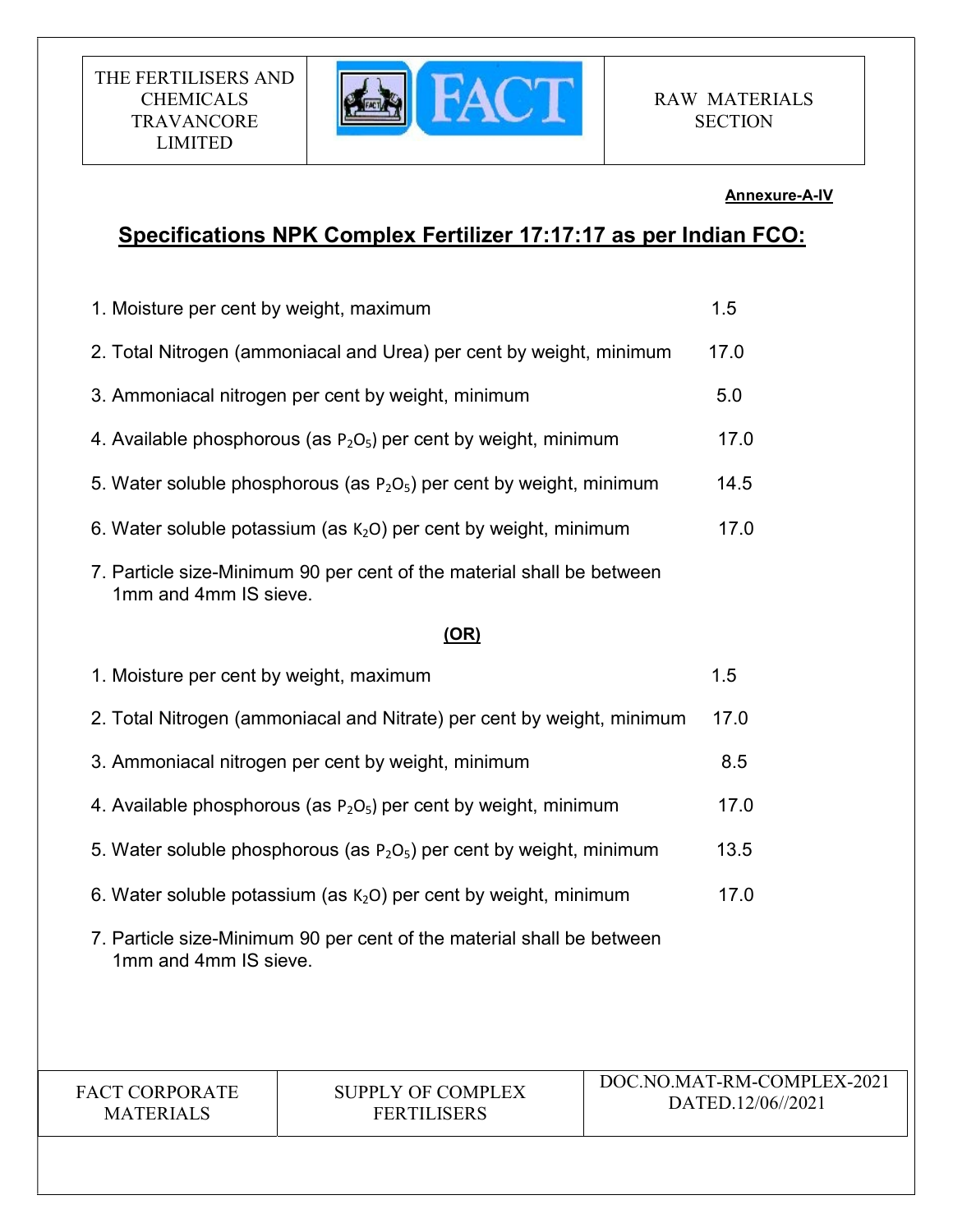

RAW MATERIALS **SECTION** 

 $DQQ1IQ1I$ 

# Annexure B

#### INSTRUCTIONS TO BIDDERS

1. Definitions:

FACT: Shall mean The Fertilisers and Chemicals Travancore Limited, having registered office at Udyogamandal, Cochin, Kerala and its various Divisions. This enquiry is sent by Corporate Materials, FACT - Head Office, Udyogamandal.

Bidder: Shall mean the firm/manufacturer/trader/individual who submits bid in response to this enquiry.

Seller: Shall mean the firm/manufacturer/trader/individual on whom FACT places the Purchase Order.

Contract value: Total all-inclusive price for the order quantity.

- 2. Bidders shall study carefully the Enquiry Notice, Instructions to Bidders and all Terms and Conditions attached along with this enquiry. All conditions set out therein shall be binding on the bidders unless conflicting with any conditions expressly stated by FACT, while accepting any bid in the event of such acceptance.
- 3. Earnest Money Deposit (EMD):

Bidder shall submit along with their bid Earnest Money Deposit (EMD) as detailed below:

EMD shall be USD 1 PMT (USD One Per MT) for the offered quantity. Bidder shall submit EMD along with their bid in the form of RTGS payment

STATE BANK OF INDIA COMMERCIAL BRANCH VANKARATH TOWERS PADIVATTOM COCHIN 682024

CONTACT NOS : BOBEN MATHAI : 8593070731 BRANCH LANDLINE : 0484 - 2340028/29

A/c No : 10590232386 IFSC : SBIN0004062 SWIFT : SBININBB245 TYPE : CC ACCOUNT

The RTGS remittance towards EMD has to be made and UTR Number informed to us by email prior to the due date/time for submission of bid.

| <b>FACT CORPORATE</b> | SUPPLY OF COMPLEX  | DOC.NO.MAT-RM-COMPLEX-2021 |
|-----------------------|--------------------|----------------------------|
| <b>MATERIALS</b>      | <b>FERTILISERS</b> | DATED.12/06//2021          |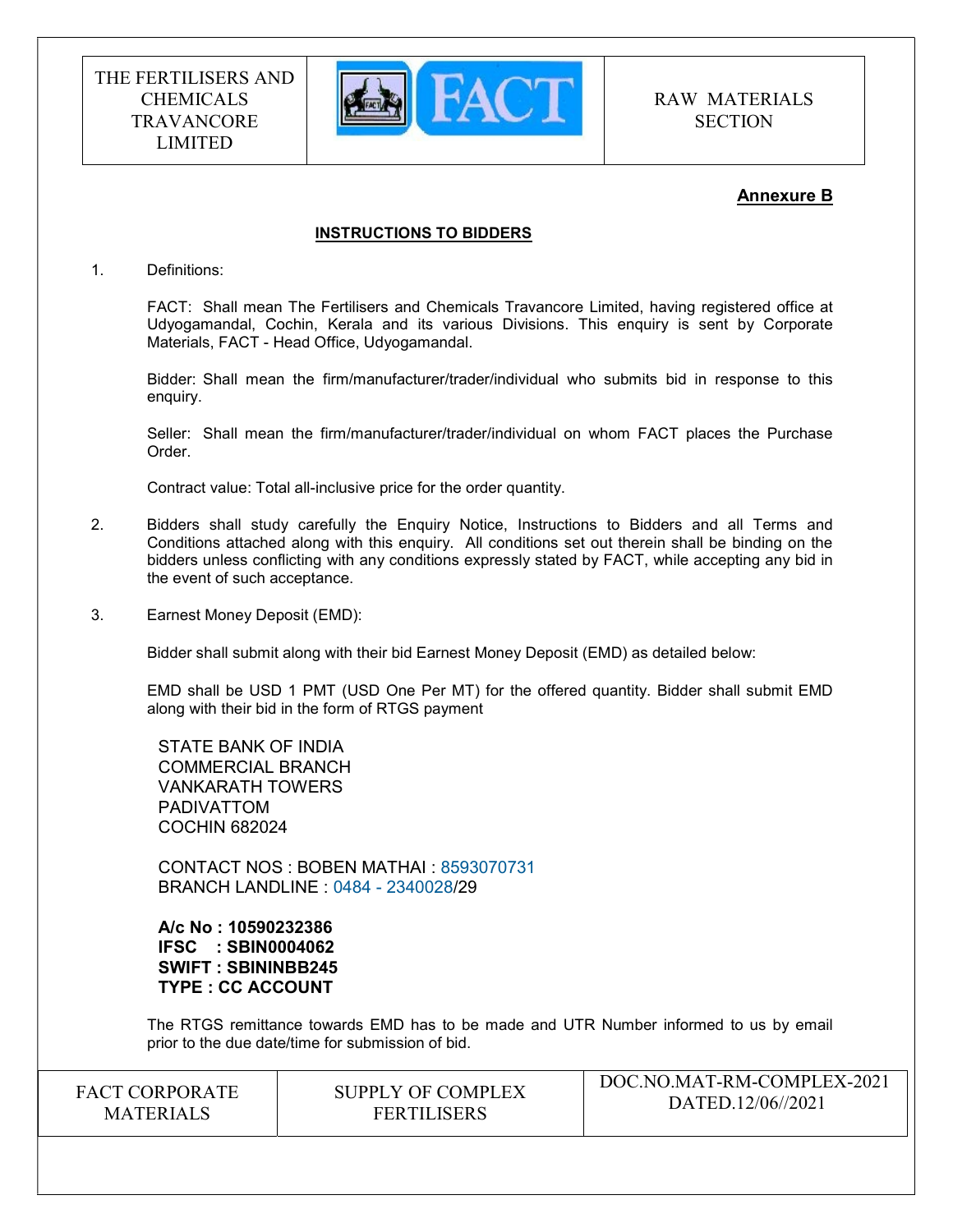

Bids without EMD are liable to be rejected.

EMD shall not carry any interest. In case the bidder who is awarded the contract so desire to adjust the EMD against Security Deposit, the same may be allowed by FACT, based on written request. EMD of the unsuccessful bidders shall be refunded after award of the contract(s).

The EMD is exempted in the case of:

- i) Manufacturers / producers who have supplied a minimum Quantity of 22500 MT Fertilizers to PSEs/Coops, in India.
- ii) Reputed traders who have supplied a minimum Quantity of 22500 MT Fertilizers to FACT for at least two years in the last five years.

Necessary documents shall be provided to prove the exemption criteria.

4. Submission /opening of bids:

Bids shall be submitted on a two-part basis, Part A and Part B, as detailed in the Instructions to Bidders vide Annexure - B.

Part A bid shall be the Pre-qualification cum Techno-commercial bid and shall consist of the following:

 1. Annexure A - Specifications of complex fertilizers 2. Annexure B - Instructions to Bidders 3 Annexure C - Pre-qualification Questionnaire 4. Annexure D - Details of previous supplies 5. Annexure E - Terms and Conditions for Purchase<br>6. Annexure F - Shipping terms for FOB Contract 6. Annexure F - Shipping terms for FOB Contract 7. Annexure G - Shipping terms for CFR contract 8. Annexure H - Compliance Statement 9. Annexure J - Un-priced copy of Price bid 10. Earnest Money Deposit (EMD) by way of RTGS Payment.

Annexures A to J shall be signed and sealed by the Authorized Signatory of the bidder on all pages. Annexures C and D shall be filled in with all the required details and all supporting documents as required therein shall be attached as part of this document.

Annexure-H shall indicate deviations, if any, in the terms of the enquiry documents (Enquiry Notice and all Annexures) as offered by them, referring the relevant Annexures/clauses.

Bidder shall indicate in the un-priced copy of the Price Bid Format (Annexure J) whether quoted/ not quoted against each item. Bidder shall not indicate rates in the un-priced copy of Annexure J.

DOC.NO.MAT-RM-COMPLEX-2021 Part B bid shall be the Price bid. Bidders are required to quote their rates strictly in the Price Bid format enclosed as Annexure K.

| <b>FACT CORPORATE</b> | SUPPLY OF COMPLEX  | DOC.NO.MAT-RM-COMPLEX-2021 |
|-----------------------|--------------------|----------------------------|
|                       |                    | DATED.12/06//2021          |
| <b>MATERIALS</b>      | <b>FERTILISERS</b> |                            |
|                       |                    |                            |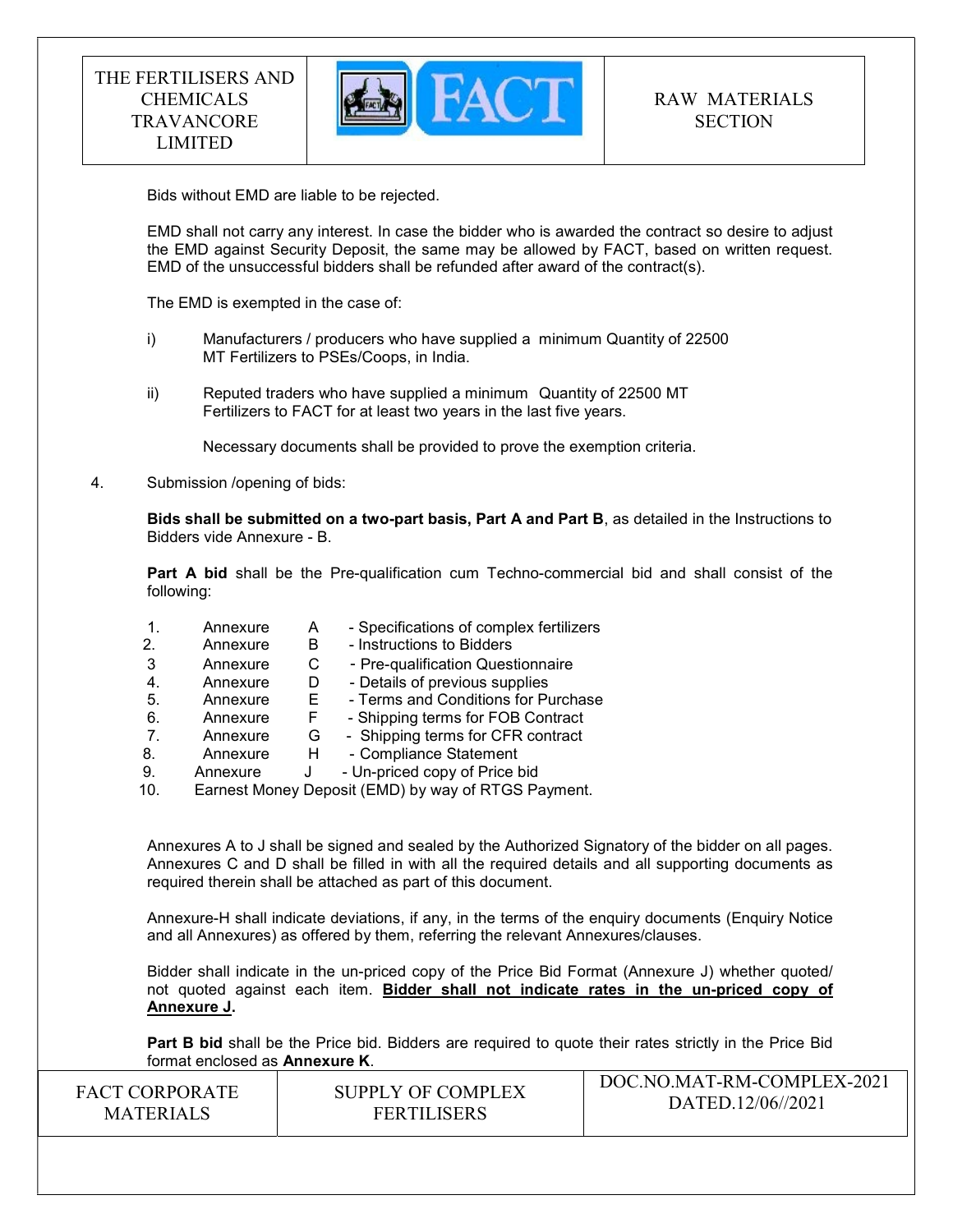

 All tender documents shall be in English language. All other information shall also be supplied by the tenderer in English language. All quoted prices shall be indicated by tenderer both in figures and words and where there is difference between quoted in figures and quoted in words, the prices quoted in words shall prevail.

Part A bid consisting of Annexures A to J above and the EMD shall be enclosed in an envelope and sealed and shall superscribe the enquiry No., Name of the bidder and indicate as Part A bid.

Part B bid (Annexure-K), duly signed by the bidder and affixed with bidder's seal, shall be enclosed in another envelope and sealed, which shall also superscribe the enquiry No and Name of bidder and indicate as Part B Bid.

The envelopes containing Part A bid and Part B bid as above shall be enclosed and sealed in another envelope, also superscribing the enquiry No and Name of the bidder.

The sealed envelope containing Part A and Part B bids as above shall be addressed and submitted to the Assistant Officer (Administration), Central Bid Registration Cell, PD Administration Building, FACT Ltd., Udyogamandal, Cochin - 683 501 not later than the time stipulated in the enquiry. Delayed/late bids are liable to be rejected. Even though this enquiry stipulates two part bid , offers sent by e-mail shall be considered as a special case. Email shall be sent separately as per below ;

#### PART A-Technical bid shall be sent nikhilkumar@factltd.com/kennedy@factltd.com

### PART B-Price bid shall only be sent to complex1@factltd.com.

The following officer in Administration Department are authorized to receive bids.

1) Ms. Ancy Mathew.-Officer (Admin).

Due date and time for submission of bids: 28/06/2021, 1400 hrs IST.

Bids shall be opened at the Administrative Office, FACT Petrochemical Division, Udyogamandal in the presence of bidders or their authorized representatives who may be present. Bidder's representatives attending the bid opening shall bring with them the authorization from the bidder.

Due date/Time for opening of Bids: 28/06/2021 1430 hrs IST.

5. Validity of Bid: Bid shall be valid at least till 1800 hrs IST on 11/07/2021.

The original bid shall not be withdrawn within the validity period even if negotiations are done or counter offer made by us

6. Bids shall be complete giving all the requirements as per the enquiry. Evaluation of bids shall be made based on the details given in the bid. Post-bid clarifications on price, quantity, delivery schedule, lay time, payment terms and shipment terms are unacceptable except against any post bid clarification as required by FACT. Post bid clarifications on suo-motu basis will be summarily rejected and such action by bidders will be viewed seriously.

| <b>FACT CORPORATE</b> | SUPPLY OF COMPLEX  | DOC.NO.MAT-RM-COMPLEX-2021 |
|-----------------------|--------------------|----------------------------|
| <b>MATERIALS</b>      | <b>FERTILISERS</b> | DATED.12/06//2021          |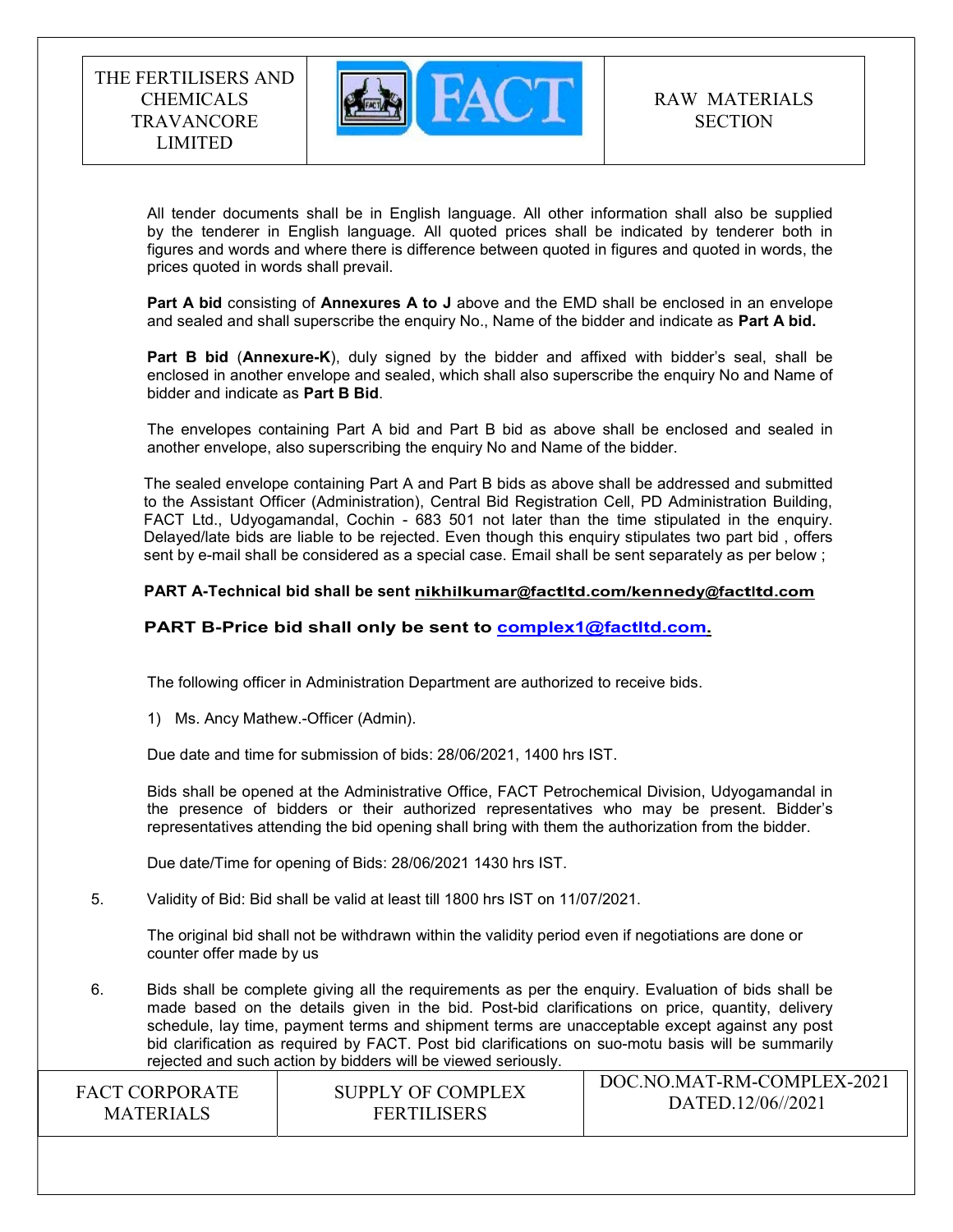

- 7. The bids shall be neatly written in ink/typed with pages consecutively numbered and shall be signed on all pages. Bids shall be free from over writing and all corrections shall be duly attested by the bidder. All rates shall be filled in figures and words. If there is any difference between the amount given in figures and words, the lower of the two shall be considered.
- 8. The bid shall be signed by authorized persons only.
- 9. FACT is not bound to accept the lowest bid and reserves the right to reject any or all the bids without assigning any reason(s) whatsoever. FACT also reserves the right to place order/ orders on one or more bidders or cancel this enquiry.
- 10. FACT reserves the right to extend without giving any reason(s) the closing date/time of the enquiry.

---------------------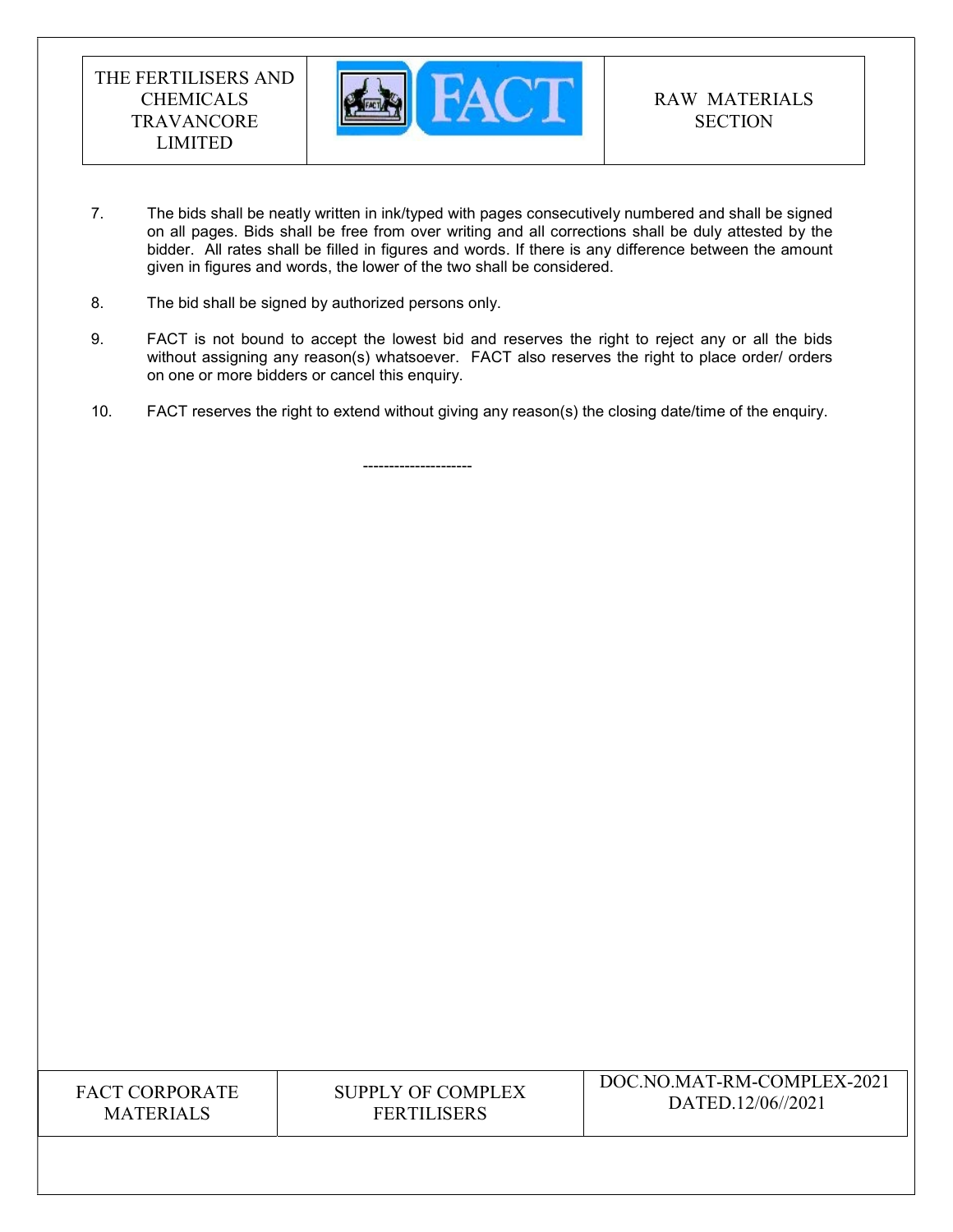

### Annexure C

### QUESTIONNAIRE FOR PRE-QUALIFICATION OF VENDORS FOR SUPPLY OF COMPLEX FERTILIZERS

|       |                                           | Description                                       | To be filled in by vendor                       |  |
|-------|-------------------------------------------|---------------------------------------------------|-------------------------------------------------|--|
| 1.1.0 | Name of the vendor                        |                                                   |                                                 |  |
| 1.2.0 | Full address with PIN code                |                                                   |                                                 |  |
| 1.3.0 | <b>Telephone Numbers</b>                  |                                                   |                                                 |  |
| 1.4.0 | E-mail ID                                 |                                                   |                                                 |  |
| 1.5.0 | Fax Numbers                               |                                                   |                                                 |  |
| 1.6.0 | Contact Person(s)                         |                                                   |                                                 |  |
| 2.0.0 | <b>Company Particulars:</b>               |                                                   |                                                 |  |
| 2.1.0 | Constitution                              |                                                   |                                                 |  |
| 2.2.0 |                                           | Country in which company is registered            |                                                 |  |
| 2.3.0 |                                           | Areas of activity including chartering of vessels |                                                 |  |
| 2.4.0 | Name and address of Bankers               |                                                   |                                                 |  |
| 2.5.0 | <b>Financial data:</b>                    |                                                   |                                                 |  |
| 2.5.1 | Sales turn-over for the last three years  |                                                   |                                                 |  |
| 2.5.2 | Profit after tax for the last three years |                                                   |                                                 |  |
| 2.5.3 | for the last three years                  | Copy of Audited Balance Sheet/Annual Report       | (Documents to be enclosed)                      |  |
| 3.0.0 | <b>Sourcing particulars:</b>              |                                                   |                                                 |  |
| 3.1.0 | Whether Producer/ Trader                  |                                                   |                                                 |  |
| 3.2.0 | If Producer:                              |                                                   |                                                 |  |
|       | <b>FACT CORPORATE</b><br><b>MATERIALS</b> | <b>SUPPLY OF COMPLEX</b><br><b>FERTILISERS</b>    | DOC.NO.MAT-RM-COMPLEX-2021<br>DATED.12/06//2021 |  |
|       |                                           |                                                   |                                                 |  |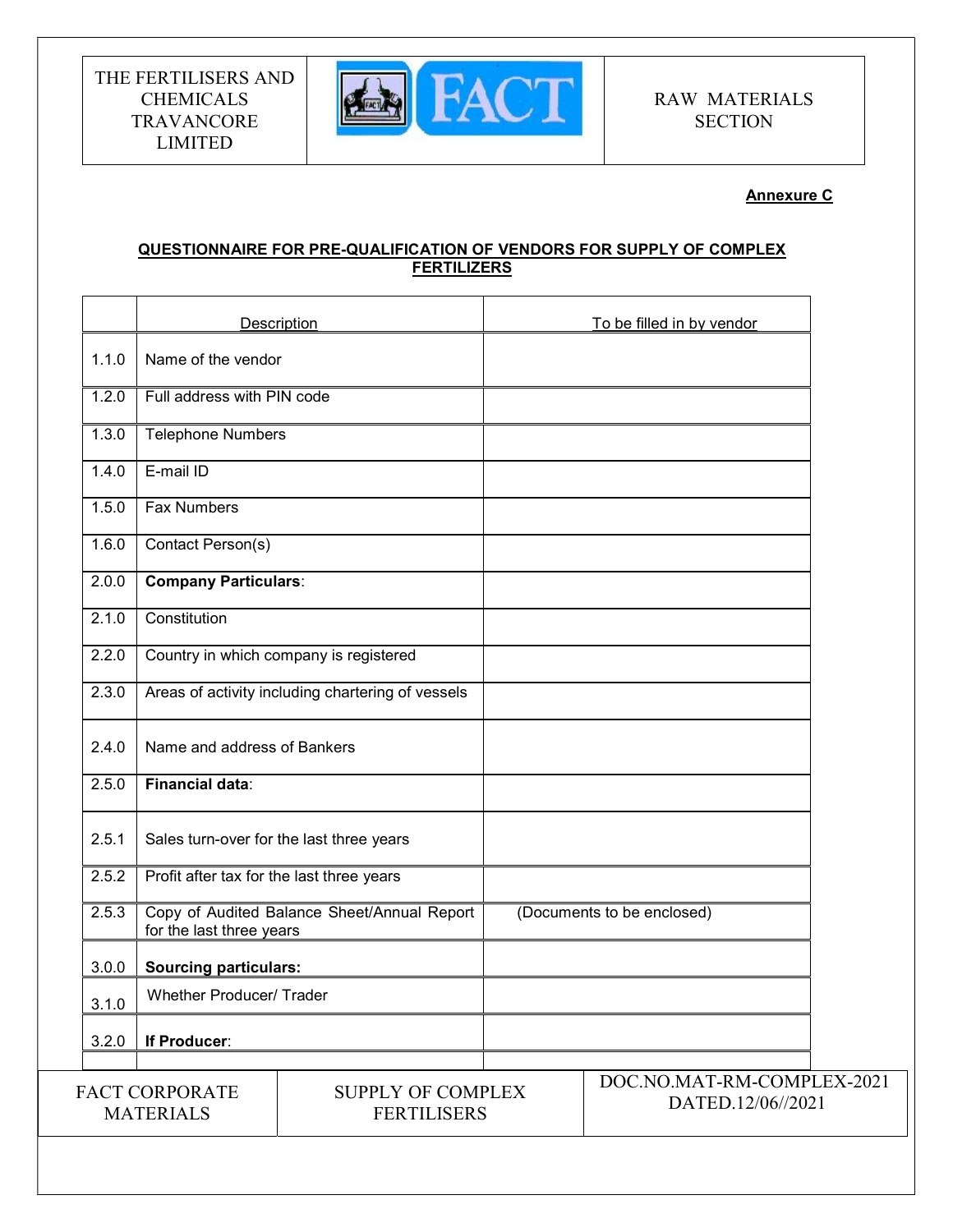

# RAW MATERIALS **SECTION**

| 3.2.1                                                                                       | <b>Location of Producer</b>                                                                                                                                                                             |                                                                        |                                                                                            |  |
|---------------------------------------------------------------------------------------------|---------------------------------------------------------------------------------------------------------------------------------------------------------------------------------------------------------|------------------------------------------------------------------------|--------------------------------------------------------------------------------------------|--|
| 3.2.2                                                                                       | Fertilisers<br>c.16:20:0:13 d.17:17:17).                                                                                                                                                                | Annual Production Capacity for complex<br>b.16:16:16<br>(a.20:20:0:13, |                                                                                            |  |
| 3.2.3                                                                                       | <b>Typical Analysis Report of Ammonium</b><br>Phosphate Sulphate 20:20:0:13 duly attested<br>by the Applicant's Authorized Signatory<br>showing parameters of specification required<br>by us as given. |                                                                        | (Document to be enclosed)                                                                  |  |
| 3.3.0                                                                                       | If Trader:                                                                                                                                                                                              |                                                                        |                                                                                            |  |
| 3.3.1                                                                                       | Complex Fertilizers<br>sourced                                                                                                                                                                          | Name and address of producer from where<br>are proposed to be          |                                                                                            |  |
| 3.3.2                                                                                       | Annual<br>production<br>fertilisers stated above                                                                                                                                                        | capacity<br>complex<br>of                                              |                                                                                            |  |
| 3.3.3                                                                                       | Letter(s) issued by the complex fertiliser<br>Producer's authorized signatory confirming to<br>backup with respect to quality and quantity                                                              |                                                                        | (Document to be enclosed)                                                                  |  |
| 3.3.4                                                                                       | Typical Analysis Report of Complex fertiliser<br>produced showing parameters of specification<br>as per FCO, duly attested by the producer's<br>authorized signatory                                    |                                                                        | (Documents to be enclosed)                                                                 |  |
| 4.0.0                                                                                       | Loading Port(s) details:                                                                                                                                                                                |                                                                        |                                                                                            |  |
| 4.1.0                                                                                       | Name(s) of the loading port(s)                                                                                                                                                                          |                                                                        |                                                                                            |  |
| 4.2.0                                                                                       | Loading rate(s) of the port(s)                                                                                                                                                                          |                                                                        |                                                                                            |  |
| 4.3.0                                                                                       | Sailing time from port of loading to east coast<br>ports of India                                                                                                                                       |                                                                        |                                                                                            |  |
| 5.0.0                                                                                       | Third party inspection agency/ agencies to be<br>involved for certifying quality and quantity at<br>load port                                                                                           |                                                                        |                                                                                            |  |
| 6.0.0                                                                                       | Documentary evidence for sale of Fertilizer in<br>India/abroad for the last three years as on the<br>date of Application for Pre-qualification.                                                         |                                                                        | (Details to be given as per Annexure-D and<br>documents indicated therein to be enclosed). |  |
| <b>FACT CORPORATE</b><br><b>SUPPLY OF COMPLEX</b><br><b>FERTILISERS</b><br><b>MATERIALS</b> |                                                                                                                                                                                                         | DOC.NO.MAT-RM-COMPLEX-2021<br>DATED.12/06//2021                        |                                                                                            |  |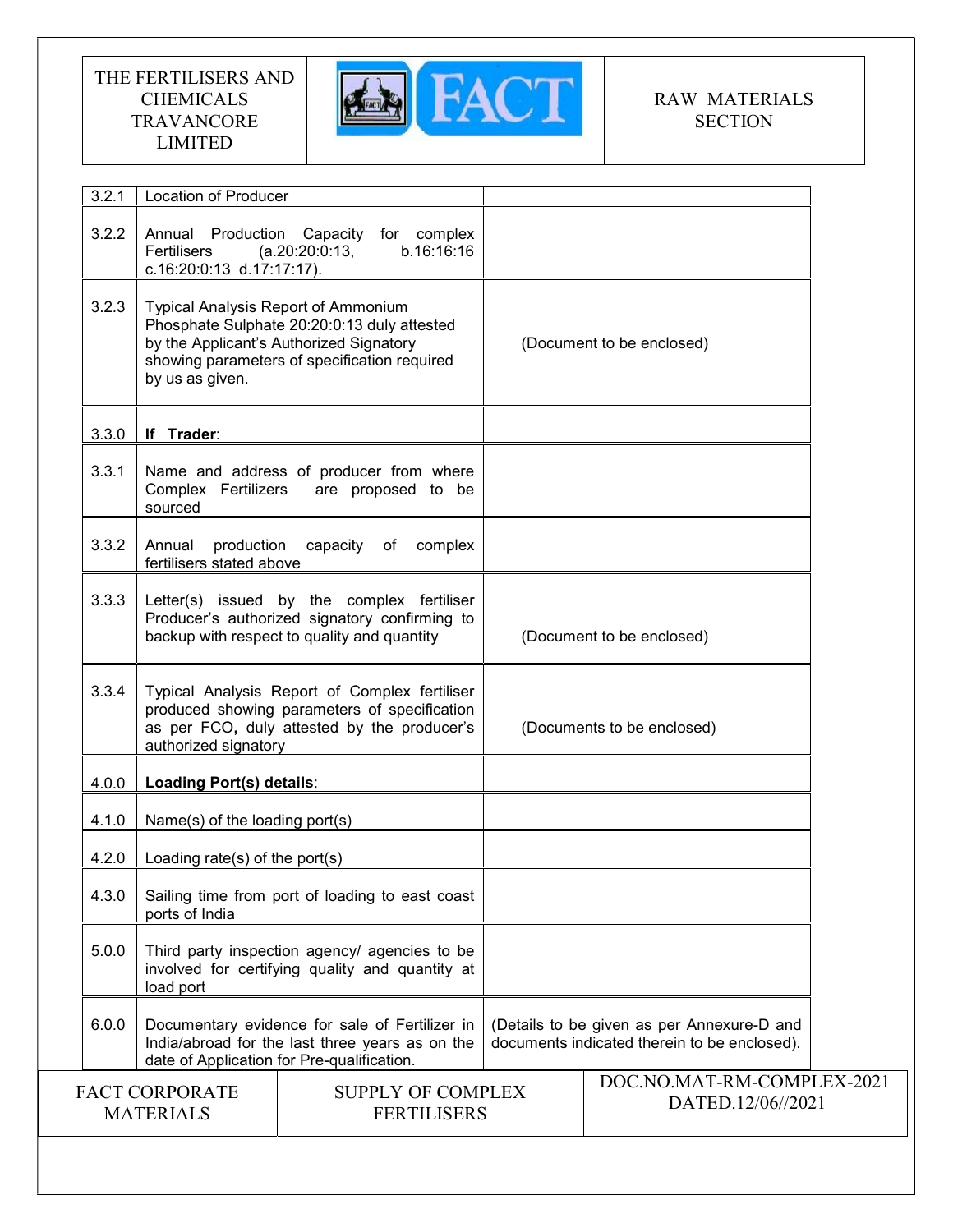

# RAW MATERIALS **SECTION**

| 7.0.0 | In case the applicant proposes to operate<br>through his Indian agent or if the applicant is<br>the Indian agent: |             |                           |           |
|-------|-------------------------------------------------------------------------------------------------------------------|-------------|---------------------------|-----------|
| 7.1.0 | Indian Agent's Registration Number                                                                                |             |                           |           |
| 7.2.0 | Permanent Income Tax Account Number                                                                               |             |                           |           |
| 7.3.0 | <b>GST Registration details</b>                                                                                   |             |                           |           |
| 7.4.0 | Nature of commission/remuneration                                                                                 |             |                           |           |
| 7.5.0 | Copy of Terms and Conditions of appointment                                                                       |             | (Document to be enclosed) |           |
| 8.0.0 | <b>Details of Authorized Signatories:</b>                                                                         |             |                           |           |
|       | Name                                                                                                              | Designation |                           | Signature |
|       |                                                                                                                   |             |                           |           |
| 1     |                                                                                                                   |             |                           |           |
| 2     |                                                                                                                   |             |                           |           |

9.0.0 Any other details:

Place

**Signature** 

Date

Name

Designation(Authorised (Authorised Signatory)

Seal

FACT CORPORATE MATERIALS

SUPPLY OF COMPLEX FERTILISERS

DOC.NO.MAT-RM-COMPLEX-2021 DATED.12/06//2021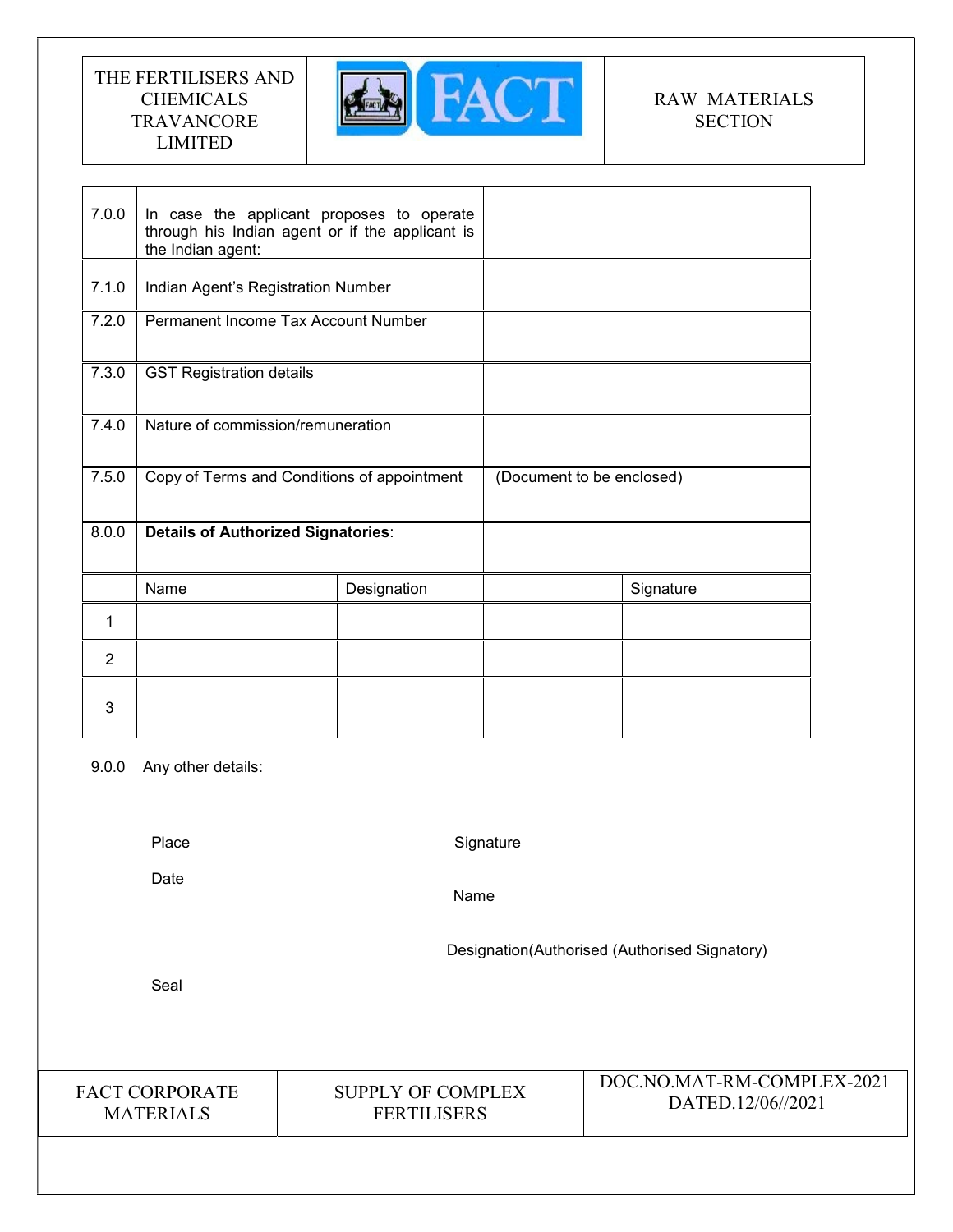

### **Notes**

- 1.0 All requisite information shall be given in the format with reference to the item specified. Where space is insufficient, additional pages may be added with reference to the related paragraph.
- 2.0 Wherever enclosures are specified in the questionnaire, the same shall be enclosed.
- 3.0 Annexure D duly completed also shall be enclosed.
- 4.0 FACT reserves the right to verify any of the statements enclosed along with the Application for Prequalification. Any additional information/ documents required shall also be furnished. False statement shall disqualify the Applicant.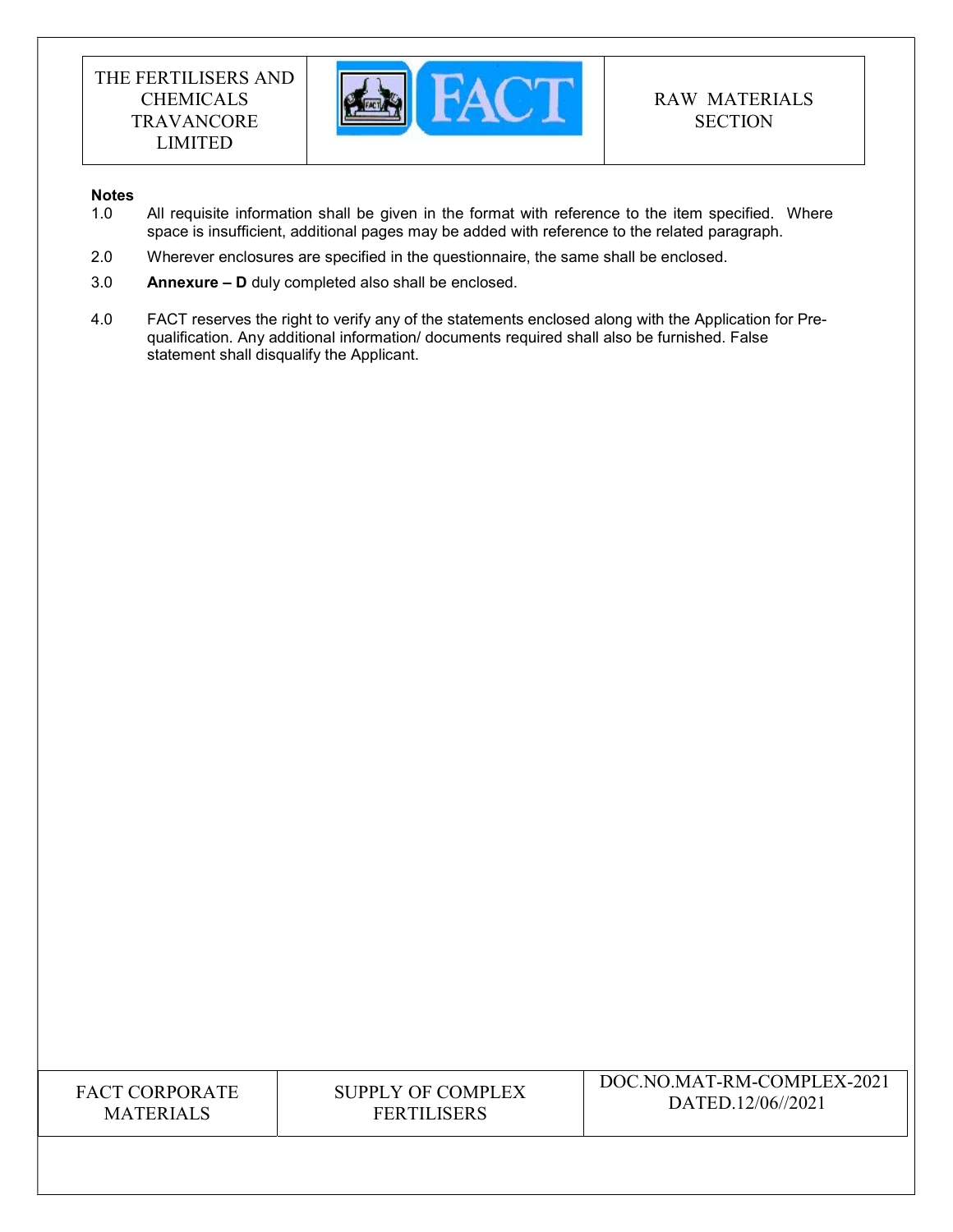

# RAW MATERIALS **SECTION**

### Annexure –D

#### DETAILS OF SUPPLIES:

Details of supplies of Fertilizers in bulk as per the pre-qualification criteria specified during the last three years as on the date of submission of Part-A Bid.

| Year | Purchase Order<br>No./Date | Description of<br>Material | Quantity as per<br>Purchase Order | Client | Source / Port<br>of Loading | Date and Quantity<br>as per Invoice<br>/Bill of Lading | Port of<br>Discharge |
|------|----------------------------|----------------------------|-----------------------------------|--------|-----------------------------|--------------------------------------------------------|----------------------|
|      |                            |                            |                                   |        |                             |                                                        |                      |
| 2018 |                            |                            |                                   |        |                             |                                                        |                      |
|      |                            |                            |                                   |        |                             |                                                        |                      |
|      |                            |                            |                                   |        |                             |                                                        |                      |
| 2019 |                            |                            |                                   |        |                             |                                                        |                      |
|      |                            |                            |                                   |        |                             |                                                        |                      |
|      |                            |                            |                                   |        |                             |                                                        |                      |
| 2020 |                            |                            |                                   |        |                             |                                                        |                      |
|      |                            |                            |                                   |        |                             |                                                        |                      |
|      |                            |                            |                                   |        |                             |                                                        |                      |
| 2021 |                            |                            |                                   |        |                             |                                                        |                      |
|      |                            |                            |                                   |        |                             |                                                        |                      |
|      |                            |                            |                                   |        |                             |                                                        |                      |
|      |                            |                            |                                   |        |                             |                                                        |                      |
|      |                            |                            |                                   |        |                             |                                                        |                      |

Note: Major orders executed for any Fertiliser/Public Sector Companies in India shall also be included.

Place

Name

Date

**Signature** 

Seal

Designation (Authorized Signatory)

| <b>FACT CORPORATE</b> |
|-----------------------|
| <b>MATERIALS</b>      |

SUPPLY OF COMPLEX FERTILISERS

DOC.NO.MAT-RM-COMPLEX-2021 DATED.12/06//2021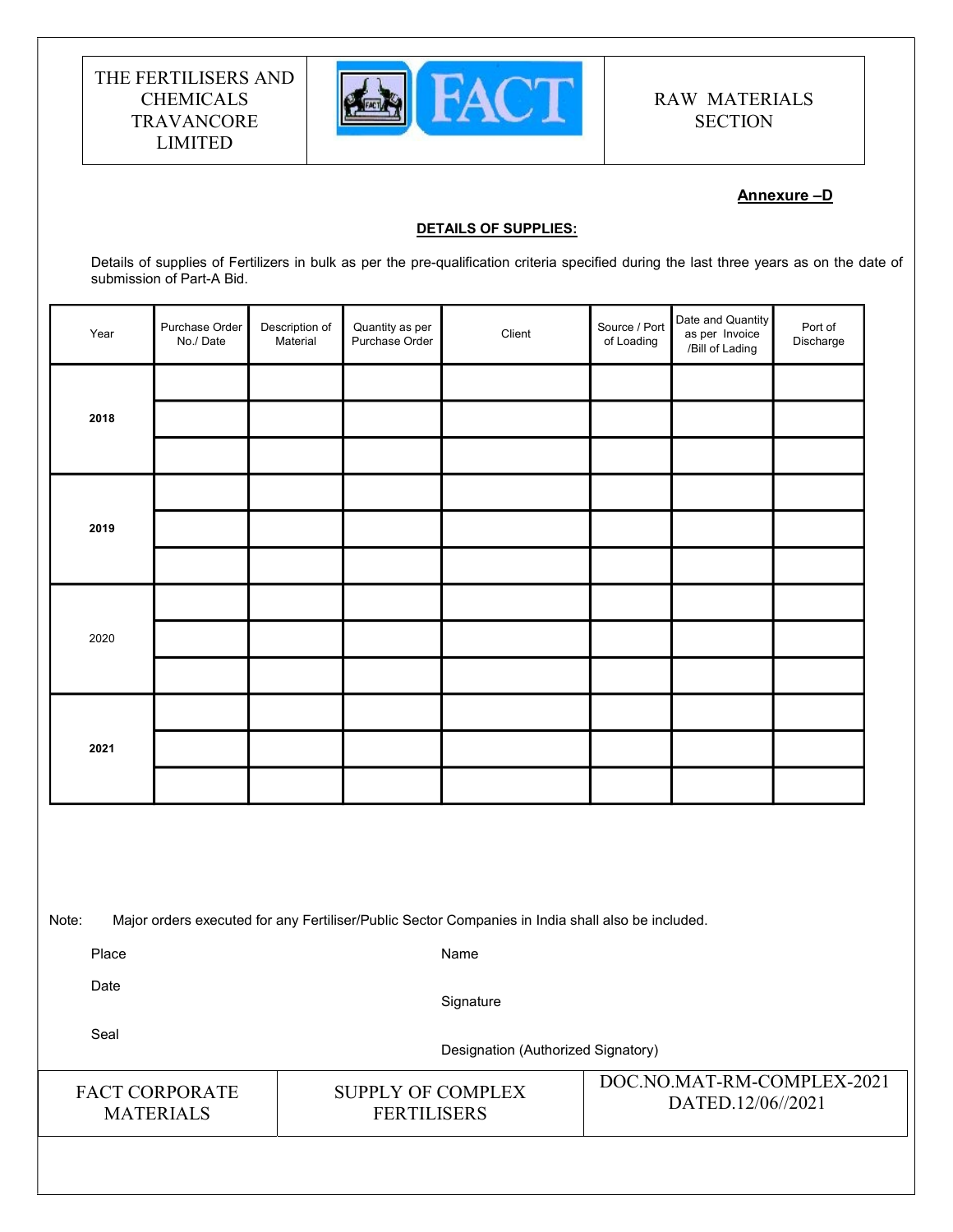

#### Check List of Documents to be enclosed along with Annexure C:

#### In the case of Producer :

- 1. Copy of Purchase Order(s)/Agreement(s) in support of Data furnished vide Annexure- C.
- 2. Copy of Invoice(s) and Bill(s) of Lading for the supplies made in respect of the above. 3. Copy of Typical Analysis Report of Fertilizer produced, showing parameters of
- specification as given in FCO. 4. Copy of Audited Balance Sheet/Annual Report for the last three years.
- All the above documents shall be duly attested by the Authorised Signatory of the Bidder.

#### In the case of Trader

- 1. Copy of Purchase Order(s)/Agreement(s) in support of Data furnished in Annexure C.
- 2. Copy of Invoice(s), Bill(s) of Lading for the supplies made in respect of the above.
- 3. Letter(s) issued by the Fertilizer Producer's Authorized Signatory, confirming to backup with respect to quality and quantity.
- 4. Copy of Typical Analysis Report of Fertilizer produced, showing parameters of specification as given in FCO duly attested by Producers Authorised Signatory.
- 5. Terms and Conditions of Appointment.
- 6. Copy of Audited Balance Sheet/Annual Report for the last three years.

All the above documents shall be duly attested by the Authorised Signatory of the Bidder.

| <b>FACT CORPORATE</b> |
|-----------------------|
| <b>MATERIALS</b>      |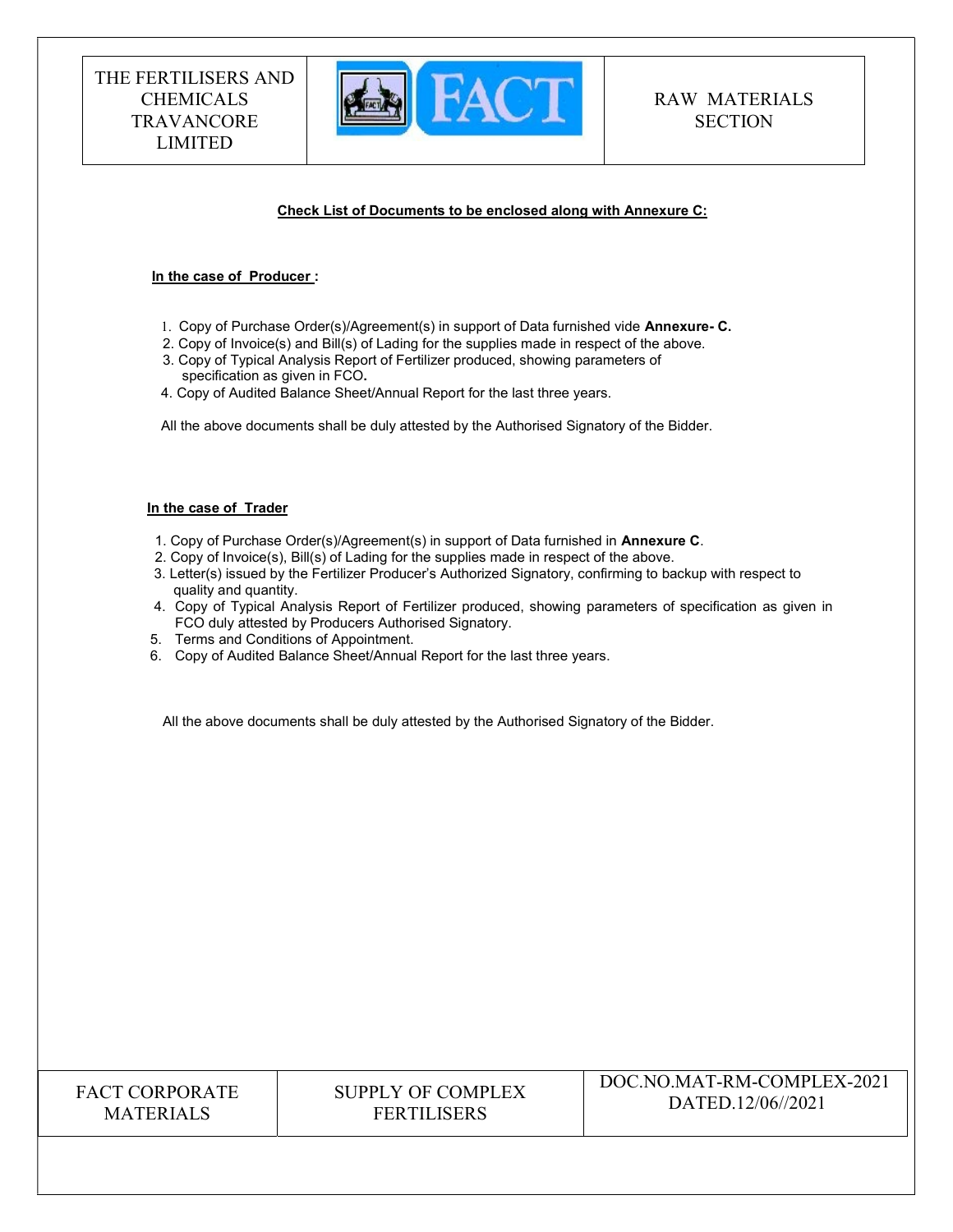

RAW MATERIALS **SECTION** 

#### Annexure-E

#### TERMS AND CONDITIONS OF PURCHASE

- 1. The Purchase Order is placed with both FOB and CFR option and FACT reserves the right to exercise the FOB or the CFR option on a shipment to shipment basis including partial shipments, if so agreed by FACT. In case of FOB option, FACT shall arrange for fixing the vessel for which Seller shall allow a minimum period of three weeks after confirming the firm load port laycan along with complete load port details. If FACT is not able to nominate a suitable vessel in this period, FACT shall exercise CFR option immediately on receipt of NOC from Transchart. Seller shall then make CFR arrangements for the agreed laycan only.
- 1.1. Seller shall furnish firm laycan well in advance so that the activities required for vessel fixture by FACT or CFR arrangements by Seller are made smoothly after obtaining NOC from Transchart. The Seller shall not be absolved from his obligations under the contract, citing insufficient time for making CFR arrangements. Shipment terms for FOB contract and those for CFR contract shall be as given in Annexure F & G respectively of this Document.
- 2. Taxes and Duties:

All levies, taxes and duties in the Seller's country shall be to Seller's account and in India to FACT's account.

3. Security Deposit:

The Seller shall furnish Security Deposit at equivalent to 2% of the Total order Value within 10 days from the date of Letter of Intent in cash or by Bank Guarantee as per proforma attached. Bank Guarantee shall be kept valid for a minimum period of 6 months, with a further claim period of 6 months. Validity shall be further extended on demand as per terms of our BG proforma.

The SD is exempted in the case of: Reputed Manufacturers / producers/Traders who have supplied a minimum quantity of 22500 MT Fertilizer to FACT in the past.

- 4. Payment:
- 4.1 Payment: Payment shall be on  $180<sup>th</sup>$  day from BL date by LC. LC opening charges and Bank charges in India shall be to FACT's account. All charges outside India, including confirmation charges, in case confirmation is required, shall be to seller's account. Acceptance of the material shall be based on samples drawn by Central Fertilizer Quality Control Laboratory in India or any other lab nominated by Govt. of India/respective state for that purpose. The quality so determined at discharge port shall be final and binding on supplier. Weighment shall be as determined by draft survey conducted through and by independent internationally reputed surveyor/inspection agency appointed by FACT at the port of discharge. The Payment shall be based on B/L quantity or drafts survey whichever is less.

FACT CORPORATE MATERIALS

SUPPLY OF COMPLEX FERTILISERS

DOC.NO.MAT-RM-COMPLEX-2021 DATED.12/06//2021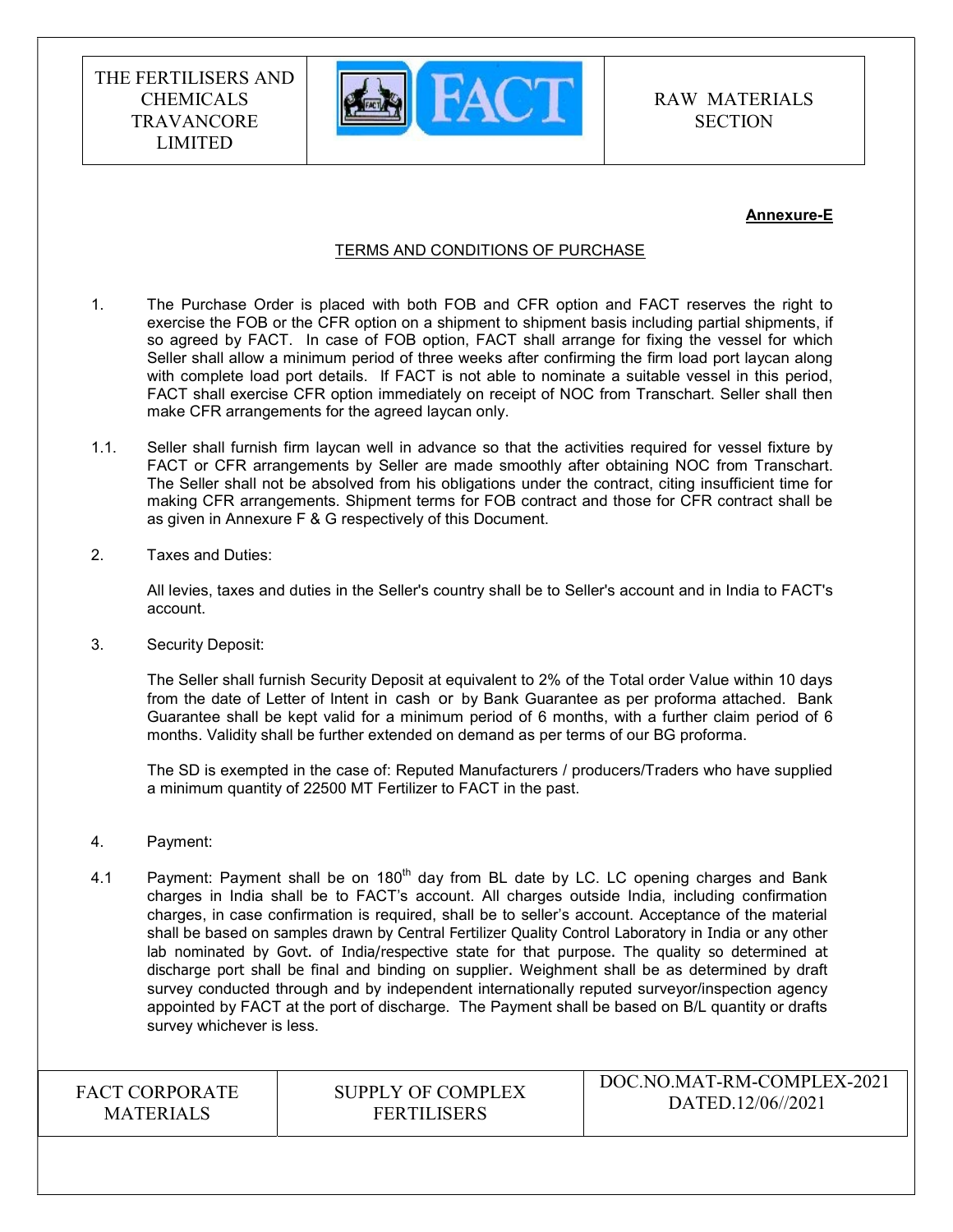

- 4.2 Indian Agent's Commission, if any, shall be deducted from the invoice and paid in Indian Rupees in India. Please see clause 16 below.
- 5. Shipping Documents:
- 5.1 Seller shall present following shipping documents for payment purpose:

a] Three original and three non-negotiable copies of clean on board bills of lading marked freight paid/payable by shipper as per Charter Party. In case of Charter Party Bills of Lading, it should bear an endorsement that all the relevant terms and conditions of the relative Charter Party are deemed to have been incorporated therein.

The B/Ls to show:

1] Import License - Free import as per Chapter 2 Para 2.1 of Foreign Trade Policy 2015 – 20. 2] Purchase Order Number

3] L/C reference, if payment is by L/C.

b] Three signed commercial invoices and three copies of the same based on the Bill of Lading quantity and surveyor's certificate of analysis. The invoice shall show the following:

1] B/L No. and date

2] Import License - Free import as per Chapter 2 Para 2.1 of Foreign Trade Policy 2015 – 20. 3] Purchase Order No.

- c] Certificate of origin issued by the concerned Chamber of Commerce.
- d] Certificate of weight issued by Independent Surveyor.
- e] Certificate of quality/analysis issued by independent surveyor.
- f] A certificate from the Seller stating that email has been sent to FACT's underwriters for insurance purposes.
- g] A certificate from the seller to the effect that the goods supplied is in accordance with the relative purchase order.
- h) "A certificate in original from FACT for the acceptance of Quantity and Quality based on findings on discharge port. FACT shall issue the certificate immediately on receipt of acceptable report from FCO approved laboratory. If the report from FCO approved laboratory is not received even on 45th day of completion of discharge, the seller can negotiate the documents. The supplier shall pay to the buyer amounts as per the clause 9.6 of Annexure E in case of non-conformity of FCO specification on receipt of report from FCO approved lab subsequently. If the report from FCO approved laboratory within this 45 days period is in conformity with FCO specification FACT shall forward the certificate of acceptance for negotiation of documents. Whereas the report from FCO approved laboratory within 45 days period shows a non-conformity with FCO specification, the seller shall not be entitled for negotiation of documents. In all cases, the quantity shall be the BL quantity or quantity received at discharge port whichever is lower. Suitable clauses shall be included in the LC for the above.
- i) Stowage plan.

| <b>FACT CORPORATE</b> |
|-----------------------|
| <b>MATERIALS</b>      |

# SUPPLY OF COMPLEX FERTILISERS

# DOC.NO.MAT-RM-COMPLEX-2021 DATED.12/06//2021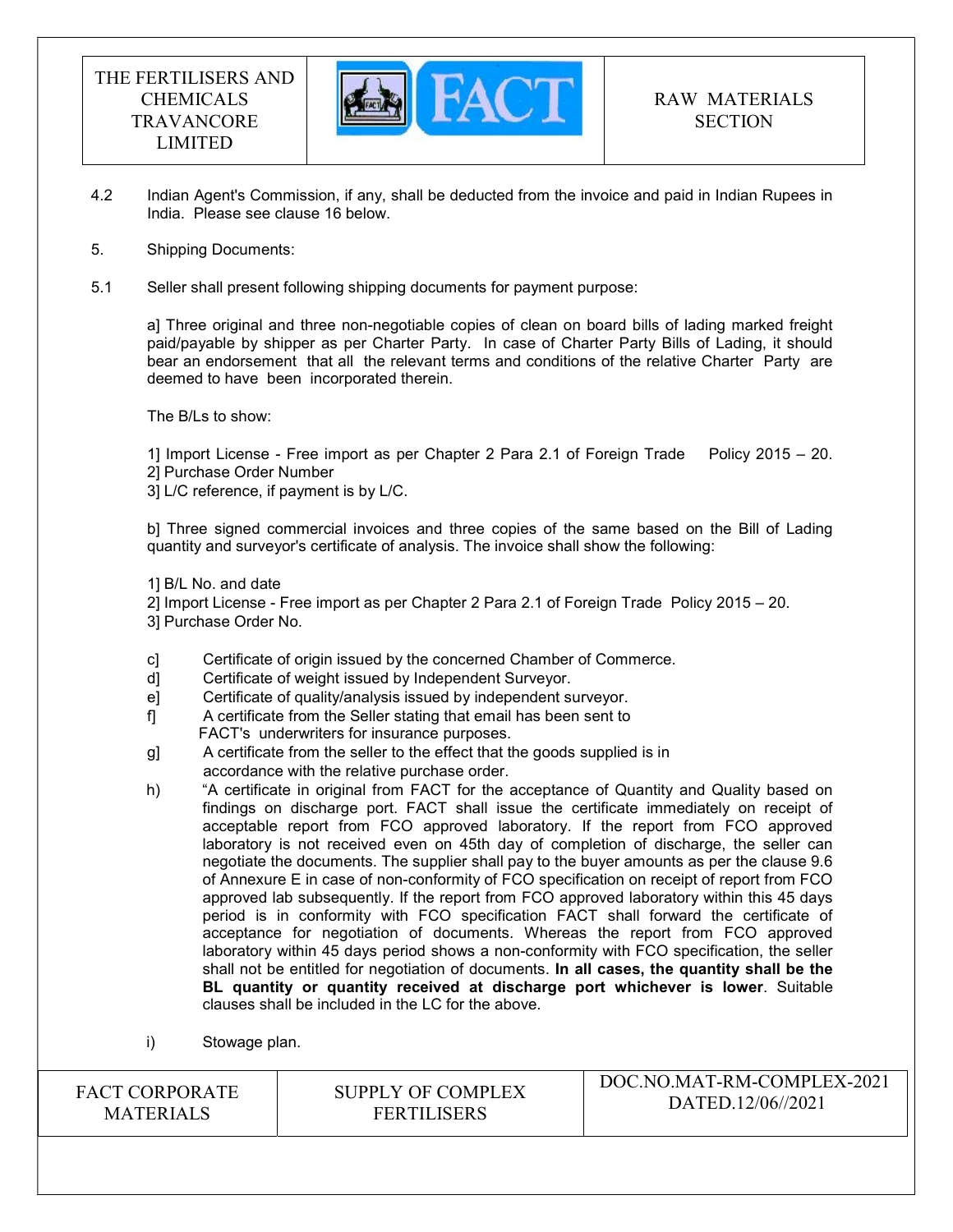

Note: Vendors can furnish Bank Guarantee for the entire value of order valid till the product is approved by FCO labs or any other lab nominated by Govt. of India/respective state for that purpose in which case LC condition against clause 5.1 h can be waived. Proforma for BG against the exemption of clause 5.1-h of Annexure-E is same as the Proforma for BG against security deposit as per Annexure-M.

- 5.2 In case the successful bidder is proposing to make the sale on high sea sale basis, the sale shall comply to the latest Government of India guidelines and seller shall provide all the necessary documents.
- 5.3 All documents required for payment of GST on freight shall be provided, by seller.
- 5.4 All charges towards obtaining the above documents shall be to the account of Seller.
- 5.5 Routing of shipping documents shall be as follows:

 Copies of Shipping documents (B/L, Invoice etc...) shall be emailed within 2 days of loading/sailing of the vessel to:

- 1] GENEREL MANAGER [M]F, FACT MARKETING DIVISION, UDYOGAMANDAL, COCHIN - 683 501.
- 2] DEPUTY GENERAL MANAGER [FINANCE] BILLS (RM), HEAD OFFICE, FACT LTD., UDYOGAMANDAL, COCHIN, KERALA STATE, INDIA – 683 501
- 3] DEPUTY GENERAL MANAGER (MATERIALS)-RM, FACT LTD, PD ADMIN BUILDING, FACT LTD., UDYOGAMANDAL, COCHIN – 683 501
- 6. Liquidated damages:

:

The agreed shipment dates shall be firm and shall be treated as the essence of the contract. Any delay in effecting the shipment shall render the Seller liable for liquidated damages at the rate of 1/2% of the value of the shipment for every week or part thereof delay subject to a maximum of 2% of the value of the shipment. This value shall be either FOB or CFR as per the option exercised by FACT.

- 7. Force Majeure:
- 7.1 If at any time during the existence of this contract if either Seller or FACT is unable to perform in whole or in part any obligation under this contract because of war, hostility, civil commotions, sabotage, quarantine restrictions, Acts of God and Acts of Govt. [including but not restricted to prohibition of exports or imports], fires, floods, explosions, epidemics, strikes, embargoes, then the date of execution of contract shall be rescheduled after considering FACT's production requirements, ullage, market conditions, prices, etc.
- 7.2 Any waiver/extension of time in respect of the delivery of any installment or part of the goods occasioned due to reasons in (i) above, shall not be deemed to be waiver/extension of time in respect of the remaining deliveries.

| <b>FACT CORPORATE</b> | SUPPLY OF COMPLEX  | DOC.NO.MAT-RM-COMPLEX-2021 |
|-----------------------|--------------------|----------------------------|
| <b>MATERIALS</b>      | <b>FERTILISERS</b> | DATED.12/06//2021          |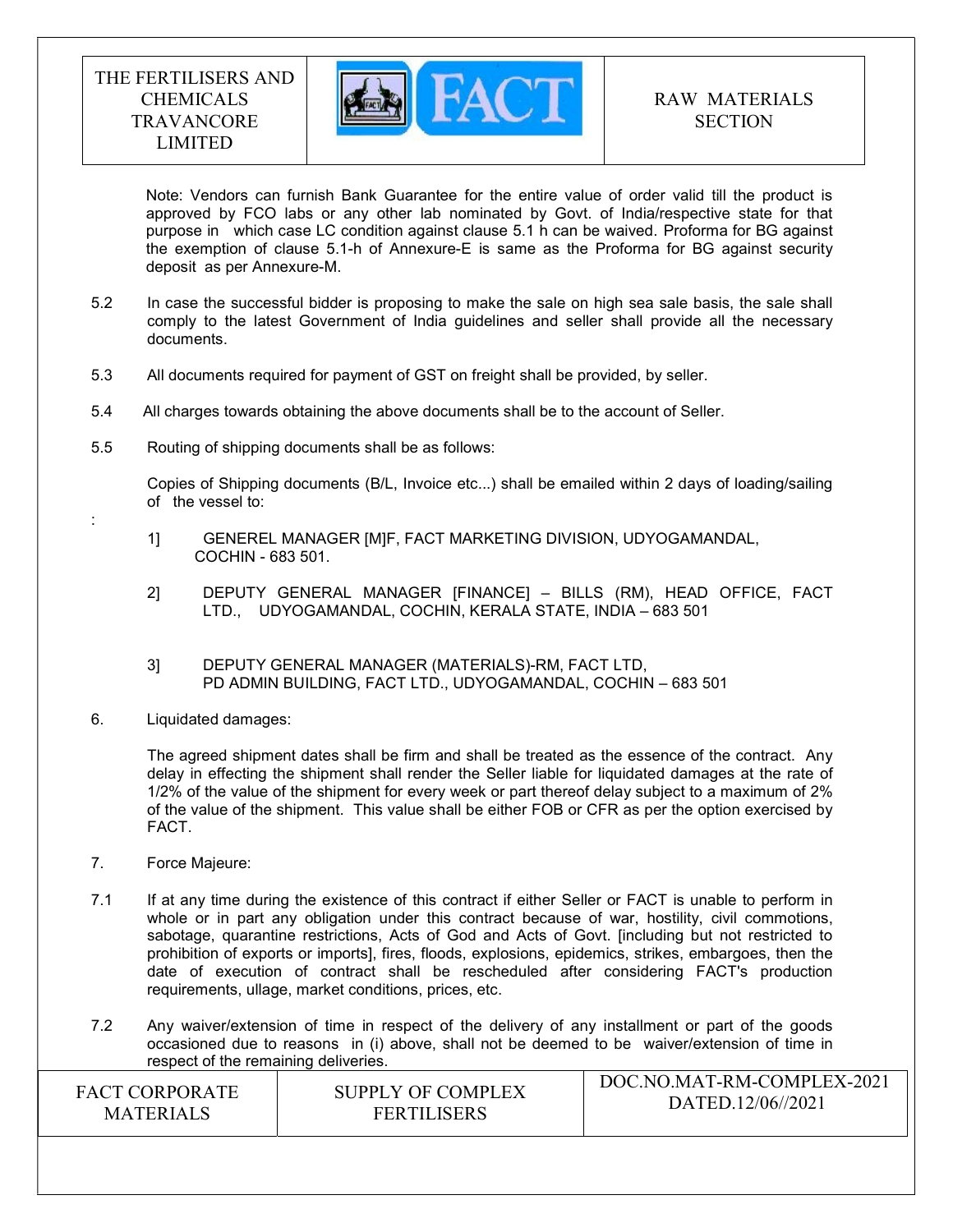

- 7.3 If operation of such circumstances exceeds three months, each party shall have the right to refuse further performance of the contract in which case neither Seller nor FACT shall have the right to claim damages.
- 7.4 The Seller and/or FACT who is unable to fulfill their obligations under the contract shall within 15 days of occurrence of any of the causes mentioned in this clause inform the other party, of the existence and termination of the circumstances preventing the performance of the Contract. Certificate issued by local Chamber of Commerce in the country of the Seller or FACT shall be sufficient proof of the existence of the above circumstances and their duration.
- 7.5 Non-availability of material shall not be an excuse to the Seller for not performing their obligations under the contract.
- 8. Default:

In the event of any default by the Seller in executing the Purchase Order in accordance with the specifications and/or terms and conditions of the Purchase Order, FACT may terminate the Purchase Order without prejudice to any other right, remedy or option FACT may have. In the event of such termination, FACT shall have the right to procure the goods from other sources at the risk and cost of the Seller.

- 9. Determination of quality and quantity:
- 9.1 The supplier shall ensure that the goods shipped conform to the agreed quality and specifications and shall not ship goods which do not conform to the agreed quality and specification.
- 9.2 FACT reserves the right, at its option and cost, to have material inspected before shipment in regard to quality and specifications. The supplier / shipper shall tender the material for inspection to the agency to be nominated by FACT and shipment shall be effected only after the material is inspected. The supplier / shipper will provide free of cost facilities to the inspection agency at the load port for taking samples.
- 9.3 Irrespective of whether FACT appoints inspection agency or not, it will be obligatory on the part of the supplier to obtain Certificate of Inspection from Internationally reputed Inspection Agency to the effect that material is in accordance with the specifications laid down in the contract. This shall accompany the shipping documents. The inspection fee shall be borne by supplier.
- 9.4 For the purpose of determining quality, the Inspection Agency may at their discretion draw samples of the material at the producing factory as specified in the contract but shall draw samples in all cases in the customary manner during the loading of the vessel with a view to ensure that the material conforms to the contractual specifications. Analysis report should specify the nutrients and other requirements of the contractual specifications. The report shall specify the methods of analysis used, type of sieve used for determination of particle size and also the contract number, the quantity loaded and name of the vessel. A clear inspection note will be released by the Inspection Agency only if they are satisfied that the cargo meets contractual specifications.

FACT CORPORATE MATERIALS

SUPPLY OF COMPLEX FERTILISERS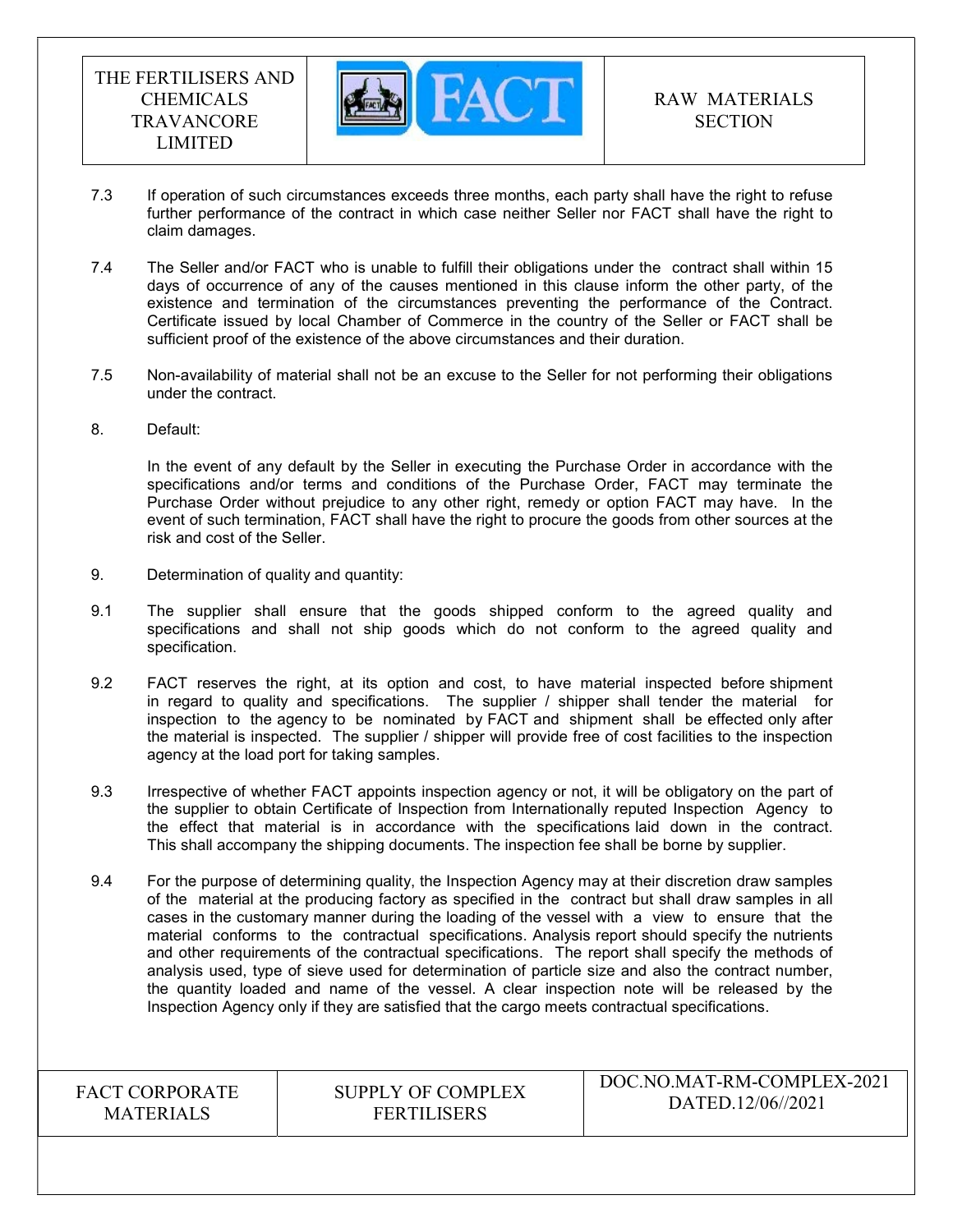

- 9.5 Sample shall be drawn by Central Fertilizer Quality Control Laboratory in India or any other lab nominated by Govt. for that purpose. The quality so determined at discharge port shall be final and binding on supplier.
- 9.6 In case the cargo is not meeting the FCO specifications, the cargo will be rejected. The supplier shall refund all the material cost, consequential handling and the distribution cost thereof Immediately on FACT's first demand failing which penalty  $@18\%$  p.a. shall be payable up to the date of actual remittance by the supplier.
- 10. Weighment:

 Weighment shall be as determined by draft survey conducted through an independent internationally reputed surveyor/inspection agency appointed by FACT at the port of discharge. The payment shall be based on B/L quantity or drafts survey whichever is less. Quantity declared as damaged cargo shall also be treated as quantity delivered short and shall be treated accordingly.

11. Title and Risk:

Title to the goods and risk shall pass from Seller to FACT as per INCOTERMS 2000, as amended from time to time.

12. Amendment of the Purchase Order:

Any amendment or modification to this Purchase Order shall be made in writing with the concurrence of the Seller, where required.

13. Law:

The governing law for this Purchase Order shall be Indian law. The proper language of the Purchase Order shall be English. The Seller agrees to submit himself to the Jurisdiction of Indian Courts of Law.

- 14. Seller warrants that the goods are free and clear of liens and encumbrances and that he has good and marketable title to the same.
- 15. Arbitration:

If any dispute (s) arises out of or in connection with this contract, or in respect of any defined legal relationship associated therewith or derived therefrom, the parties agree to submit the disputes to arbitration under the ICADR (International Centre for Alternative Dispute Resolution) Arbitration Rules 1996. The authority to appoint the arbitrator shall be the International Centre for Alternative Dispute Resolution. The number of Arbitrator shall be one and the language of the arbitration proceedings shall be English. The place of arbitration proceedings shall be Ernakulam in Kerala.

FACT CORPORATE **MATERIALS** 

SUPPLY OF COMPLEX FERTILISERS

DOC.NO.MAT-RM-COMPLEX-2021 DATED.12/06//2021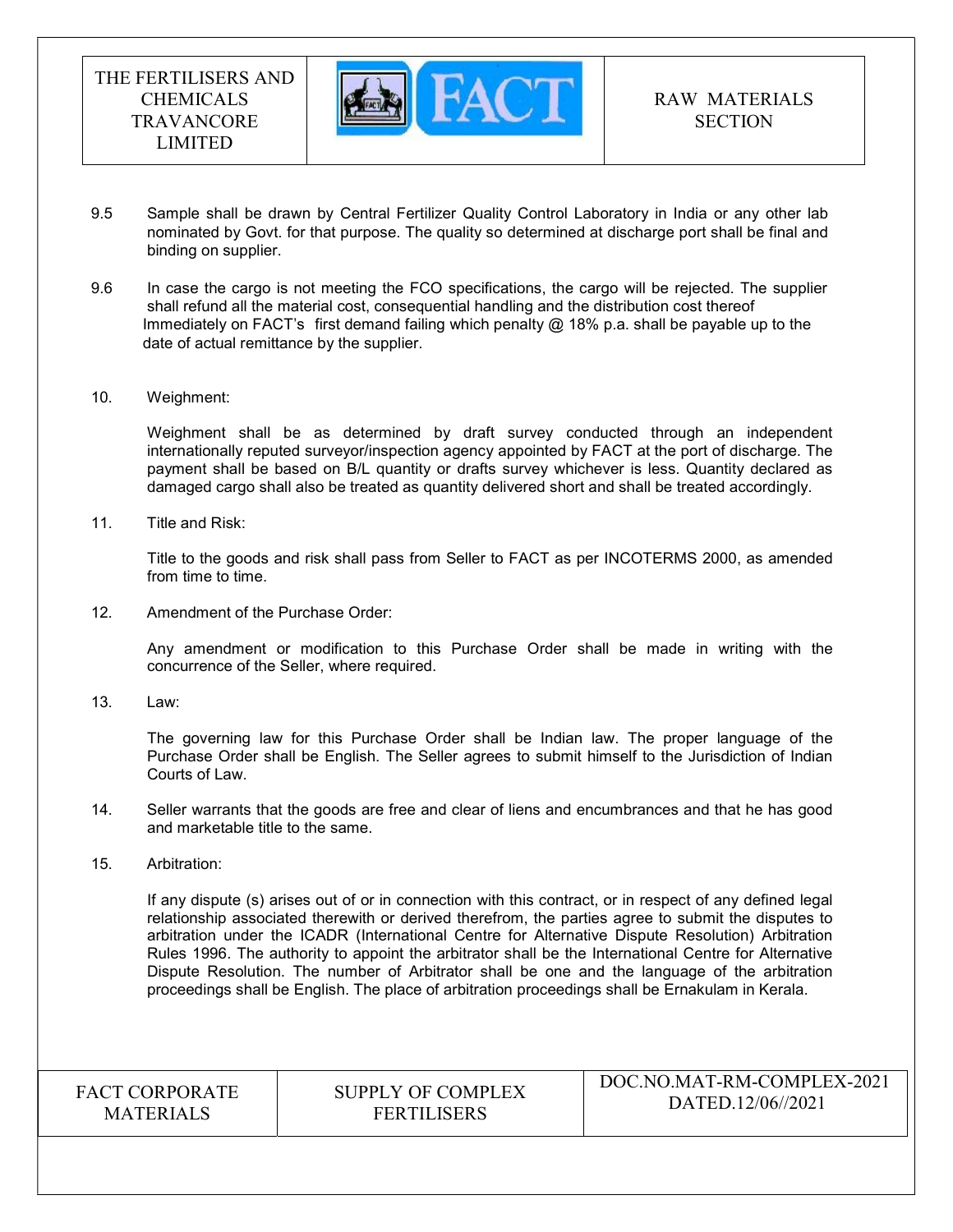

16. Seller's Indian Agent:

The Seller shall disclose the name and address of his Indian agent/representative along with following information.

- 16.1 Indian Agent's registration Nos. and their permanent income tax account number.
- 16.2 Amount and nature of commission/remuneration.
- 16.3 A copy of terms and conditions of the appointment of the Indian agent including the commission being paid to them shall be furnished along with the bid. In case the Seller has no agent in India, the Seller shall certify that they have no agents in India and that no remuneration is to be paid to any Indian Party. If the seller does not indicate the name of his agent or representative in India, and the amount of commission payable to him in the offer, it will be assumed that no agents' commission is involved.
- 16.4 FACT shall deduct the Indian agent's commission, if applicable from the value of the Seller's invoice and pay to the Indian Agent in equivalent Indian rupees (rate of exchange being the rate at which payment was made to Seller) by cheque, as per the agreed payment terms. In case the Indian Agents are foreign controlled company as defined under section 28 of the Foreign Exchange Regulation Act, 1973 or any other act as in force, certificate/permission from Reserve Bank of India/Government of India as the case may be that they are entitled to do the agency business and receive commission from buyers should be enclosed along with the bid.
- 16.5 The information required above shall include those agents situated in India who have some other kind of commercial relationships and may not fall within the usual definition of agent. In cases where there is no agent but the Seller has any Indian Branch or subsidiary or a financially interlinked concern, the same shall be intimated to us. This will also include such Indian agents who are paid general retainer fee and may not have any reference to this purchase order.
- 16.6 Should we suffer any loss or penalty because of the failure of the Seller to disclose the details mentioned above about their agents, FACT shall hold the Seller responsible for such loss or penalty and shall be entitled to claim from them damages for breach of the above provisions of the contract and also to resort to such other action which FACT may consider appropriate.
- 17. This Purchase Order is placed by FACT, The Fertilisers and Chemicals Travancore Limited. It is expressly made clear that the Government of India is not a party to this Purchase Order and has no liabilities, obligations or rights on this order.

| <b>FACT CORPORATE</b> |
|-----------------------|
| <b>MATERIALS</b>      |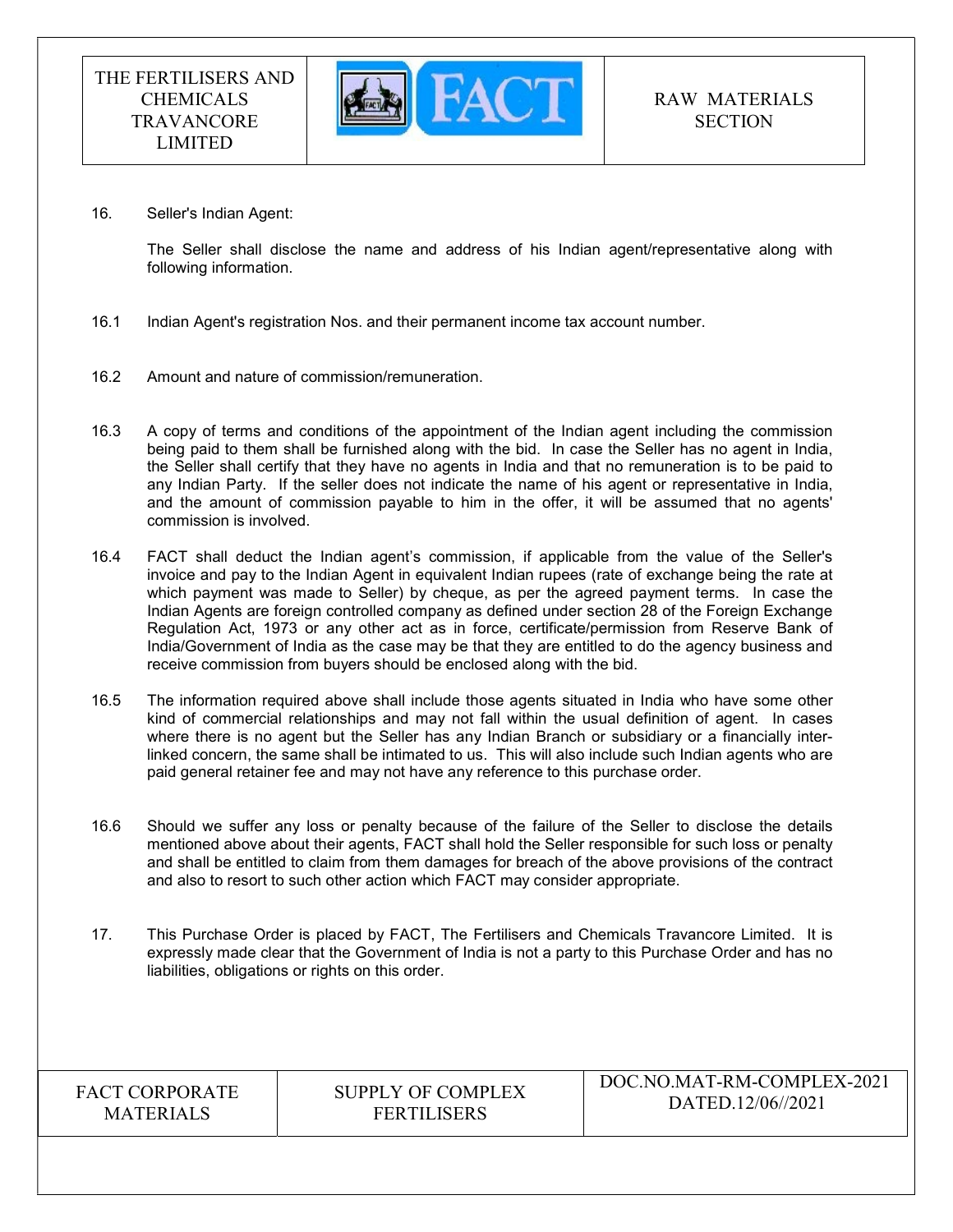

RAW MATERIALS **SECTION** 

#### Annexure-F

#### SHIPMENT TERMS FOR FOB CONTRACT

- 1 FACT undertakes to provide transportation for carriage of the cargo in bulk.
- 2 FOB terms between Seller and their supplier if any shall not apply for contract arising out of this enquiry. It shall be as per FACT's terms only (with agreed variations). Seller shall forward the full loadport details, as well as firm loadport laycan with a spread of not less than 5 days, in conformity with the Purchase Order schedules or as required by FACT for each shipment, in case schedule is not finalised prior to issue of Purchase Order.
- 3 FACT will chart a suitable vessel and seller shall forward their acceptance of such nominated vessel within 24 hrs from the nomination. FACT reserves the right to substitute named vessel after giving prior intimation to the Seller.
- 4 The vessel shall report to the Seller or Seller's agents at the load port and present herself for loading the cargo as per loadport terms and conditions as incorporated in the Charter Party.
- 5 Insurance: FACT shall arrange to insure the cargo. On completion of loading, sailing details such as quantity, B/L No. and date, load port, ETA East Coast Port of India shall be emailed to Deputy General Manager[Materials]-RM [email:kennedy@factltd.com/nikhilkumar@factltd.com],Deputy General Manager [Finance & Accounts] and our under writers, details to be intimated later.
- 6 All claims at the loadport like demurrage, despatch, dead freight, etc, shall be settled directly between the Seller and the vessel owner. Suitable provision shall be made to this effect in the Charter Party. FACT shall render assistance, if required, to the Seller/Owner in settling such claims.
- 7 Seller shall be liable for any demurrage incurred at the load port on account of any delay in loading outside the permissible laytime. Any delay due to the vessel's condition or breakdown or inability of the vessel's facility to load cargo within the time allowed, shall not count as used laytime. If cargo is not available after ship has arrived in the port of loading according to schedule, the tenderer shall be responsible for the costs and demurrage of the vessel, and dead freight, if any due to incomplete loading because of the un-readiness of either part or whole of the goods when the vessel has been in port at due time, and the notice of readiness has been served and accepted.
- 8. Port charges, quay dues and similar dues on ship to owner's account. Supplier to pay all dues, taxes and duties on the cargo in the country of origin.
- 9. The cargo shall be loaded by supplier / shipper free of expenses and risk to the vessel but under the supervision of Master.
- 10. All other terms and conditions not indicated in these shipment terms shall be as per the Terms and Conditions of the Order and the relevant Charter Party.

| <b>FACT CORPORATE</b> | SUPPLY OF COMPLEX  | DOC.NO.MAT-RM-COMPLEX-2021 |
|-----------------------|--------------------|----------------------------|
| <b>MATERIALS</b>      | <b>FERTILISERS</b> | DATED.12/06//2021          |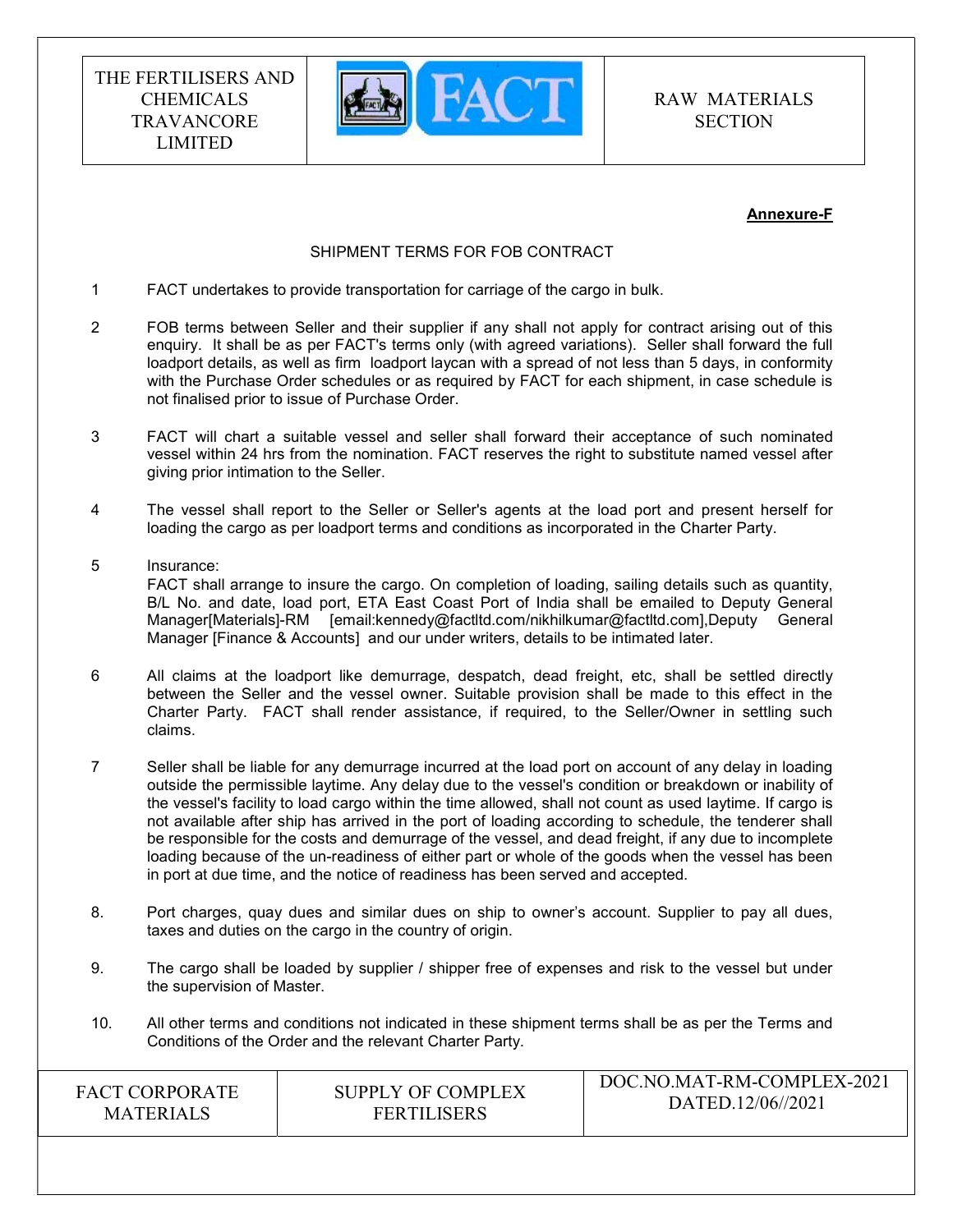

RAW MATERIALS **SECTION** 

#### Annexure-G

#### SHIPMENT TERMS FOR CFR CONTRACT

- 1 FACT can declare CFR option only after getting NOC from Transchart, Ministry of Surface Transport, New Delhi. Seller shall provide at his own expense proper transportation for carriage of the cargo in transit subject to Government of India policy directives in this regard. Indian flag vessels to be accorded first right to refusal. Seller shall forward C/P on finalisation of vessel. Freight shall be pre-paid.
- 2. Vessel nominated shall conform to ISM code/Grain code for safe operations and pollution prevention and other statutory requirements of Indian/International Maritime Authorities, applicable for carriage of Fertiliser as relevant. The necessary clearance from port authorities on account of Age/Class/Flag to be obtained by suppliers/vessel owners. Non-compliance or lack of necessary supporting documents to show compliance with the above and consequent damages, if any, shall be to Seller's account.

 As per Shipping Development Circular issued by DG Shipping, cargo vessels visiting an Indian Port on the East Coast or plying in the Indian territorial waters in the Bay of Bengal or the Indian EEZ during the period of foul weather (being 1st June to 31st August), shall be less than 25 years of age. In case the ship chartered by the supplier is 20 years or more of age, the shipping agents of the suppliers shall obtain necessary clearance from the authorities and the time taken to obtain such clearance shall be to ship owners' / suppliers' account and the same shall be excluded while calculating the lay time.

- 3 . Discharge rate at Tuticorin Port : 5000 MT PWWD SHEXEIU. In SHEXEIU, "H" standing for "Holiday" shall mean the holidays declared by the Tuticorin Port Trust. Discharge rate at Visakhapatnam Port: 7000 MT PWWD SHEXEIU. In SHEXEIU, "H" standing for "Holiday" shall mean the holidays declared by the Visakhapatnam Port Trust.
- 4 Demurrage Rate and Despatch Rate: Shall be indicated by Seller while nominating the vessel. [Despatch rate shall not be less than half of the demurrage rate]
- 5 Discharge Port : Tuticorin port/Visakhapatnam at FACT's option. Cost of shifting between berths including bunker fuel used shall not be borne by FACT and time used in shifting shall not be counted as laytime or time on demurrage. Deviation will be suitably loaded for evaluation. Choice of disport rests solely with FACT. FACT shall finalize the Port of discharge which shall be confirmed while confirming FOB / CFR Option.
- 6 Arrival draft at Tuticorin: Not to exceed 14.2 meter.

Arrival draft at Visakhapatnam: Not to exceed 14.5 meter.

 In case arrival draft exceeds permissible draft, lightening to be arranged by Seller at their own risk and cost including time lost. It shall be Seller's responsibility to ensure that the vessel arrives with the permissible/available draft at Tuticorin/Visakhapatnam whichever is less.

| <b>FACT CORPORATE</b> | <b>SUPPLY OF COMPLEX</b> | DOC.NO.MAT-RM-COMPLEX-2021 |
|-----------------------|--------------------------|----------------------------|
| <b>MATERIALS</b>      | <b>FERTILISERS</b>       | DATED.12/06//2021          |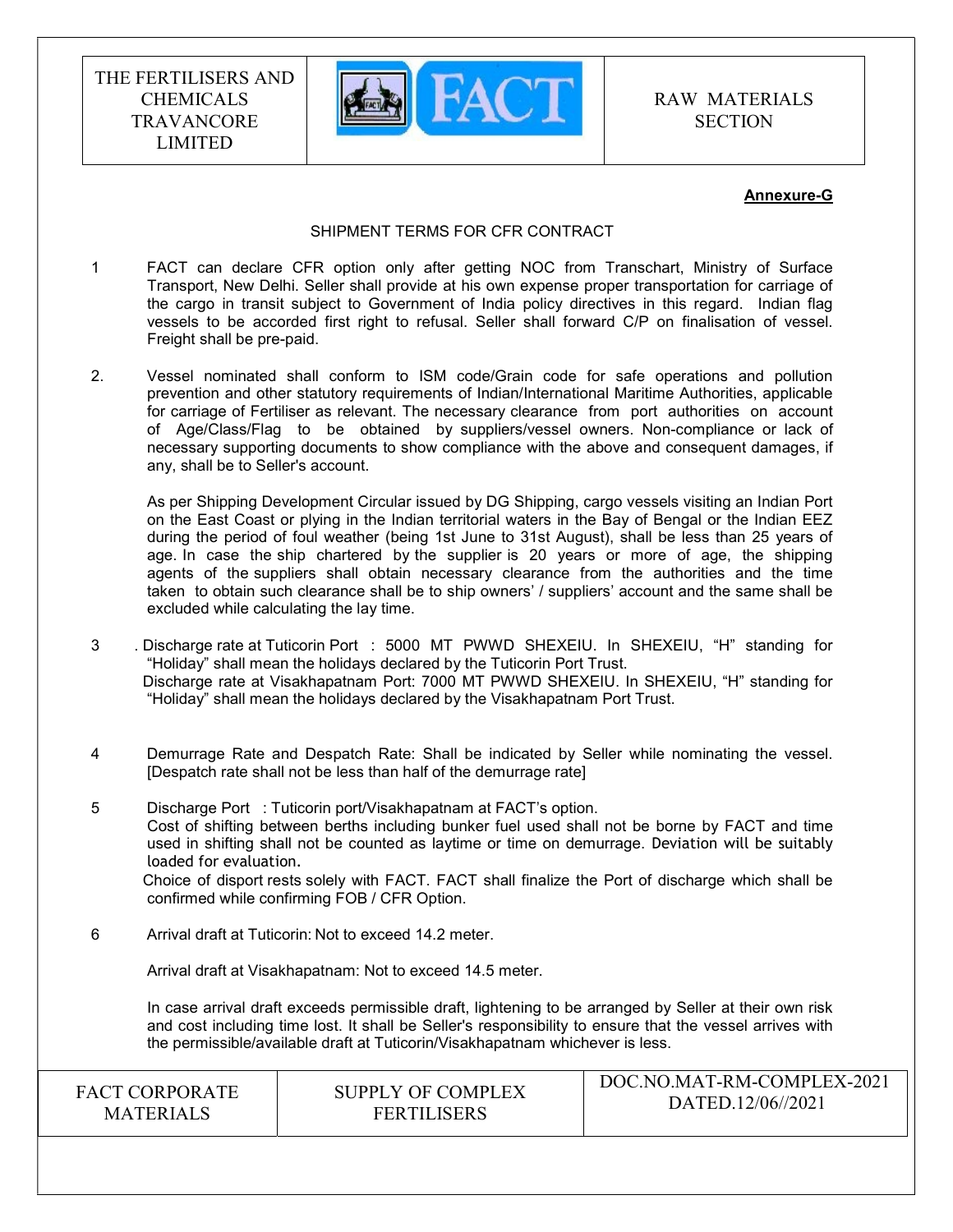

- (a) The vessel shall give free use of all available gear for discharging as also lights for night work on board. Seller shall allow free use of gear, winches and derricks. If all gear's are not available, discharge rate to be reduced proportionately.
- (b) Cost of opening and closing of hatches shall be to ship owners / supplier's account and time used not to count as lay time.
- (c) Overtime to the account of party ordering the same. Officers" / Crews" overtime to be always for supplier's / ship owner's account.
- (d) Time consumed by the vessel in moving from the discharge port / anchorage to anchorage / discharging berth will not count as lay time.
- (e) All expenses and costs arising from the failure of the machines/equipments of the vessel, or if the vessel is pulled out from the berth on account of safety reasons by the port to be on the account of sellers.
- 7 The following vessel details shall be furnished by Seller while nominating vessel, by email [email id: smkrishna@factltd.com] addressed to General Manager [M]F.
	- i] Flag
	- ii] Classification
	- iii] Year of built
	- iv] GRT/NRT, LOA & Draft
	- v] Registered owners
	- vi] Operators
	- vii] Charterers
	- viii] P&I club
	- ix] Hull U/W & terms of cover
	- x] Particulars of performance of vessel's last 2 voyages.
	- xi] Agents at load port and discharge port.
	- xii] Demurrage and despatch rates.
- 8 Expected loading days and arrival date at Tuticorin/Visakhapatnam shall be intimated to FACT for each shipment while nominating the vessel in conformity with the Purchase Order.
- 9 Insurance:

 The vessel chartered by Seller shall not be more than 15 [Fifteen] years in age and shall be of the highest Lloyd's or equivalent classification, failing which Seller shall be liable for any additional insurance premium paid or payable by us. Any extra insurance and customs duty thereon due to age/class/flag/GIC non-approval of vessel shall be to Seller's account. Same shall be deducted from the Seller's bills. War risk premium for vessel and crew bonus, if any payable to vessel owners as per C/P for calling at nominated load port is to be borne by Seller.

DOC.NO.MAT-RM-COMPLEX-2021 10 On completion of loading, sailing details such as quantity, B/L No. and date, load port, ETA Tuticorin/Visakhapatnam and value shall be emailed to General Manager [M]F [email id:smkrishna@factltd.com] and FACT's under writers, details will be intimated later.

| <b>FACT CORPORATE</b> | SUPPLY OF COMPLEX  | DOC.NO.MAT-RM-COMPLEX-2021 |
|-----------------------|--------------------|----------------------------|
| <b>MATERIALS</b>      | <b>FERTILISERS</b> | DATED.12/06//2021          |
|                       |                    |                            |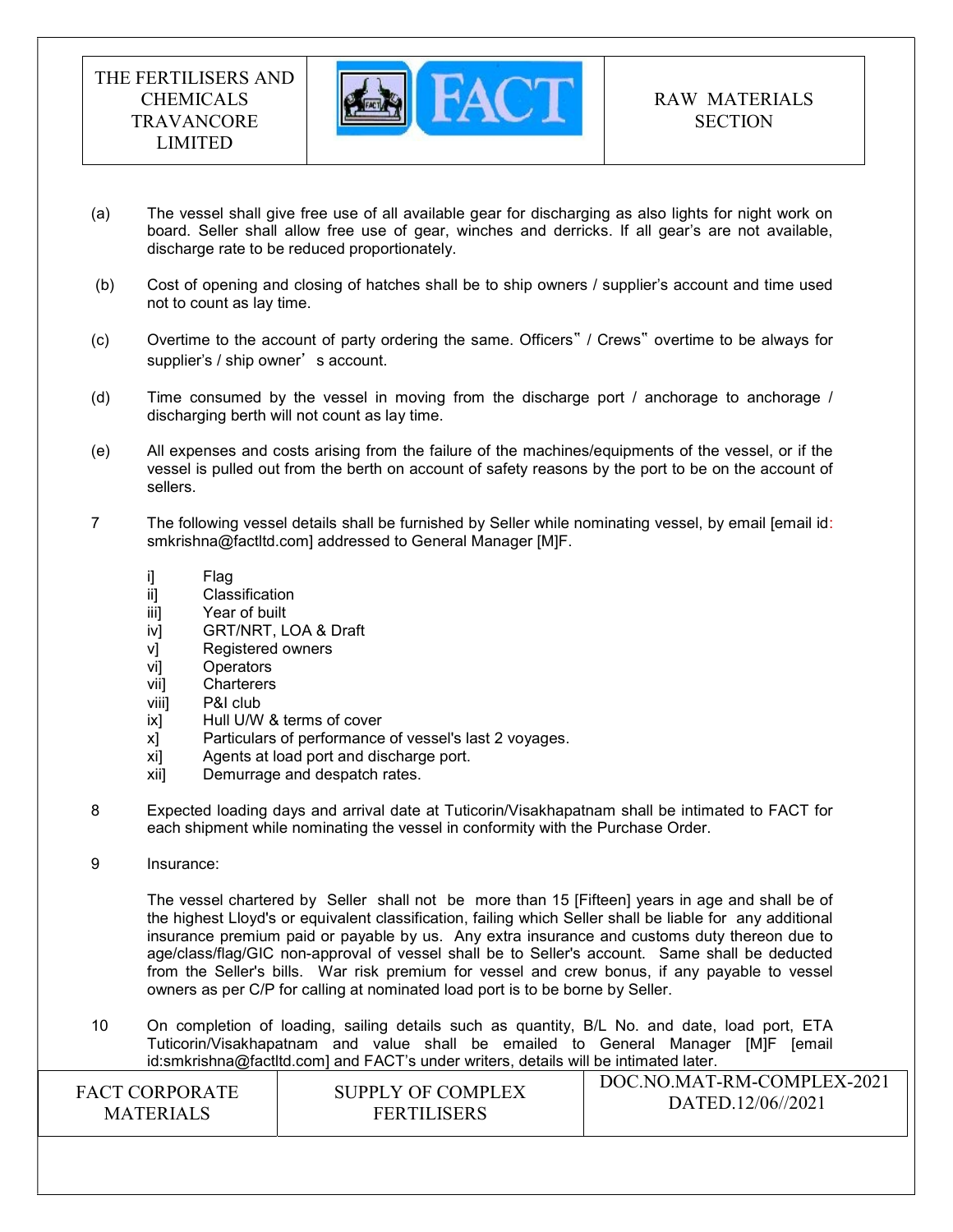

- 11 Seller shall obtain, from the carrier at his own expense on board shipped, Ocean Bill of Lading, clean and transferable in the name of FACT, dealing only with the cargo as per the Purchase Order to Tuticorin/Visakhapatnam port, India and courier the copies of the Shipping documents.
- 12 The sailing progress of vessel shall be reported to General Manager [M]F by email id: smkrishna@factltd.com at least 72 hours before arrival, stating the anticipated hour of arrival. Similar notice shall be given at least 48 hours, 36 hours and 24 hours in advance of the ETA of vessel and thereafter any change every 1 hour.
- 13 Lay time (Tuticorin port): Based on discharge rate of 5000 MT PWWD SHEXEIU. In SHEXEIU, "H" standing for "Holiday" shall mean the holidays declared by the Tuticorin Port Trust.

Lay time (Visakhapatnam port): Based on discharge rate of 7000 MT PWWD SHEXEIU. In SHEXEIU, "H" standing for "Holiday" shall mean the holidays declared by the Visakhapatnam Port Trust.

 N.O.R. time: NOR shall be tendered during official working hours only, i.e. between 09:30 hrs to 17:00 hrs from Monday to Friday and 09:30 hrs to 12:00 hrs on Saturday.

 Laytime shall commence only 24 hours after the receipt and acceptance of Notice of Readiness [N.O.R.] as above and shall end on completion of discharge.

 Time shall not be counted between 12.00 noon on Saturday and 8.00 a.m. on Monday and not between 5.00 p.m. (Noon if Saturday) on the last working day preceding a local and legal holiday and 8.00 a.m. on the first working day thereafter even if used, unless the vessel is already on demurrage. Receivers have the right to work during excepted period such time used not to count as lay time.

 If the port authorities prohibit discharging during night time, time so lost shall not count as used laytime.

- 14 Berthing delay on account of any reason over which FACT has no control including but not limited to tide not being available or other such natural causes, vessel missing the last pilot of the day, etc., shall not be included in laytime.
- 15 Any delay in commencing discharge on account of delay in obtaining the free pratique customs clearance, immigration, etc., by the vessel's agents and any port charges on this account shall not be to FACT's account.
- 16 If the vessel is unable to complete unloading within the allowable laytime, due to any cause attributable to FACT, FACT shall pay to Seller demurrage at the rate agreed to or as per C/P whichever is lower. Despatch rate shall not be less than half of the demurrage rate. Demurrage/despatch shall be settled within 30 days of mutual acceptance of laytime statement.
- 17 If, however, demurrage is incurred at the port of discharge by any reason over which FACT have no control including but not limited to fire, explosion, storm or by strike, lockout stoppage or restraint of

| <b>FACT CORPORATE</b> | SUPPLY OF COMPLEX  | DOC.NO.MAT-RM-COMPLEX-2021 |
|-----------------------|--------------------|----------------------------|
| <b>MATERIALS</b>      | <b>FERTILISERS</b> | DATED.12/06//2021          |
|                       |                    |                            |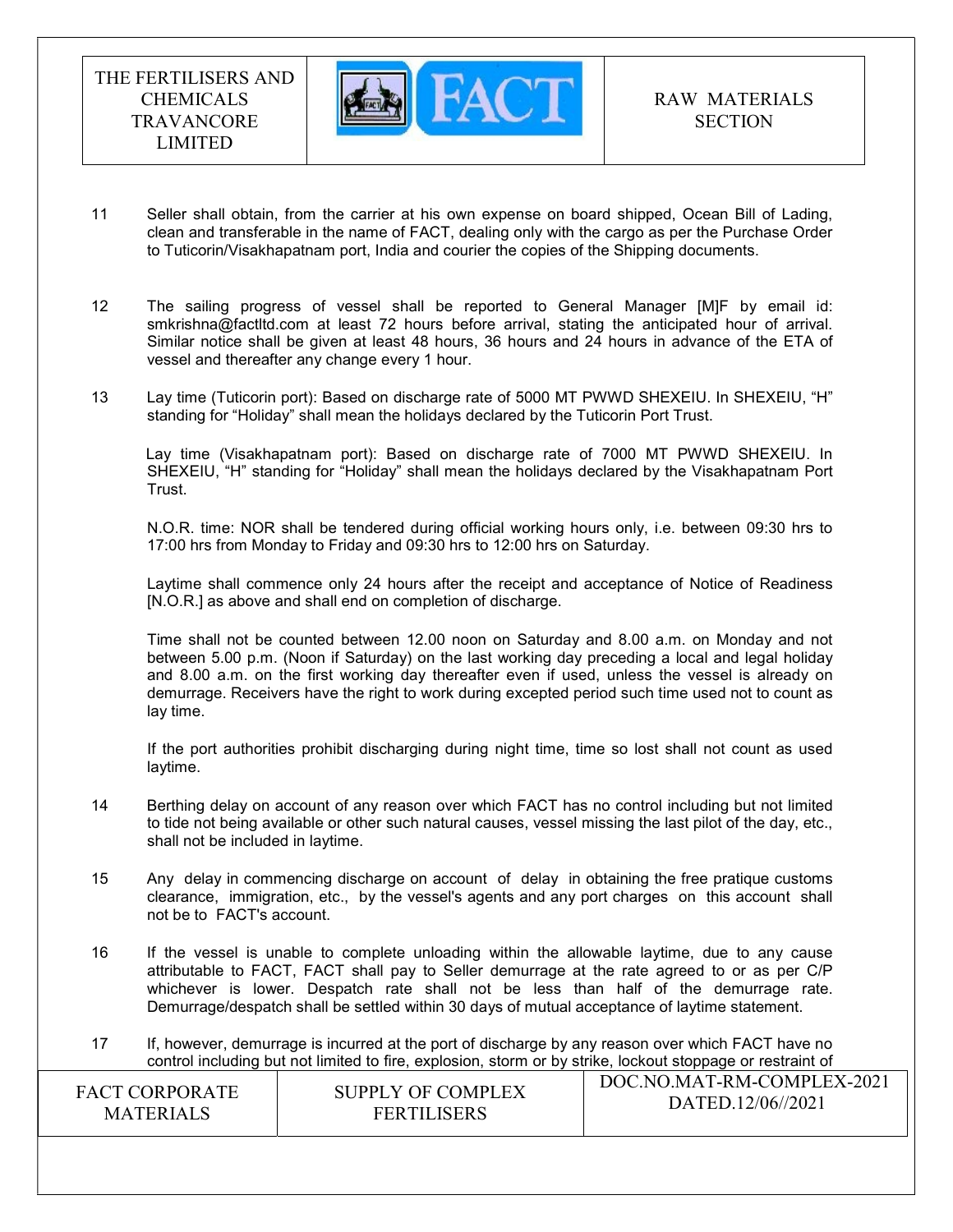

labour by breakdown of machinery or equipment in or about the plant/unloading facilities of FACT or any other force majeure circumstances, no demurrage shall be payable.

- 18 FACT shall not be liable for any demurrage in the event of the vessel coming prior to or after the laydays stipulated by FACT. In case of early arrival, vessel shall be deemed to have given NOR at 9:30 hrs on the first working day of the laydays given by FACT.
- 19 At discharge port, dues on vessel shall be for the Seller's account, but dues on cargo including import duties, taxes and customs duties shall be to FACT's account.
- 20 In case documents are not made available to FACT prior to arrival of vessel, delivery order shall be issued by Seller's/Vessel Owner's agents to FACT's representatives at Tuticorin/Visakhapatnam against ordinary Letter of Indemnity issued by FACT. Freight to be pre-paid. Any delay, damages or costs in obtaining the delivery order for discharging the cargo from vessel owners/agents on account of non-settlement of dues to owners/port by Seller/Seller's agents or for any reason not attributable to FACT shall be to Seller's account.
- 21 Consignee:

 GENERAL MANAGER (M)F, FACT LTD, EEC BUILDING, MARKETING DIVISION, UDYOGAMANDAL, COCHIN - 683 501

Notify party:

 FACT MARKETING DIVISION, UDYOGAMANDAL, COCHIN - 683 501

- 22 Vessel/crew shall comply with all rules and regulations of Tuticorin/Visakhapatnam Port Trust.
- 23 All other terms and conditions shall be as per relevant charter party. The provisions stipulated in this Purchase Order shall however supercede those of the charter party wherever they are found to be at variance to each other.

-----

FACT CORPORATE MATERIALS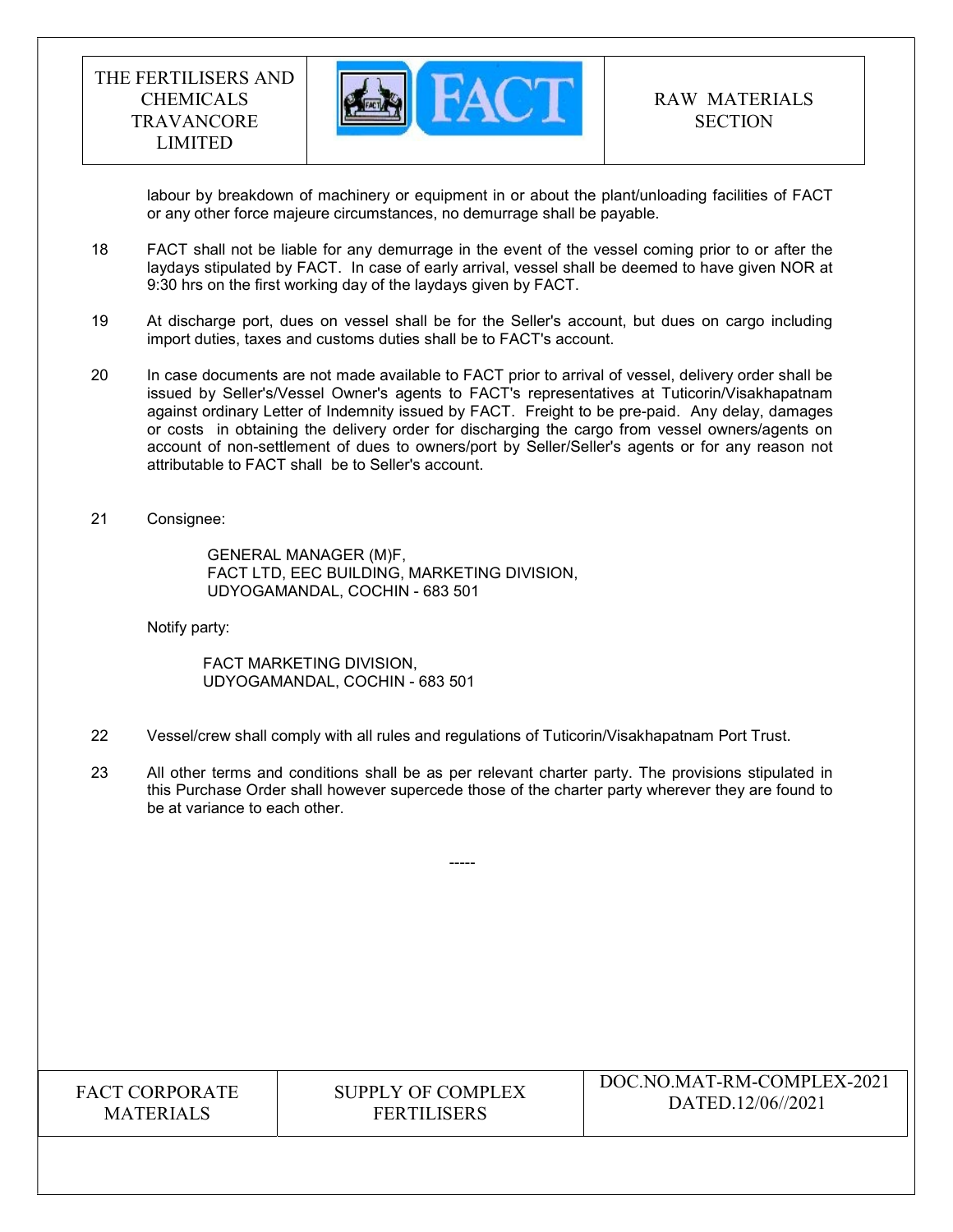

### Annexure - H

### COMPLIANCE STATEMENT

Ref: Enquiry No. MAT-RM-COMPLEX-2021 dated 12/06/2021

We have read and understood all the Enquiry Documents (Enquiry Notice and all Annexures) against your enquiry no. MAT-RM-COMPLEX-2021 dated 12/06/2021 and hereby confirm our acceptance to the same except for the deviations listed below:

| <b>LIST OF DEVIATIONS</b> |                                              |  |
|---------------------------|----------------------------------------------|--|
| Document/<br>Clause No.   | Description<br><b>Reasons for Deviations</b> |  |
|                           |                                              |  |
|                           |                                              |  |
|                           |                                              |  |
|                           |                                              |  |
|                           |                                              |  |
|                           |                                              |  |
|                           |                                              |  |
|                           |                                              |  |
|                           |                                              |  |

Name of Vendor:

Name & Designation of Authorized Signatory:

Seal & Signature:

Date:

FACT CORPORATE **MATERIALS** 

SUPPLY OF COMPLEX FERTILISERS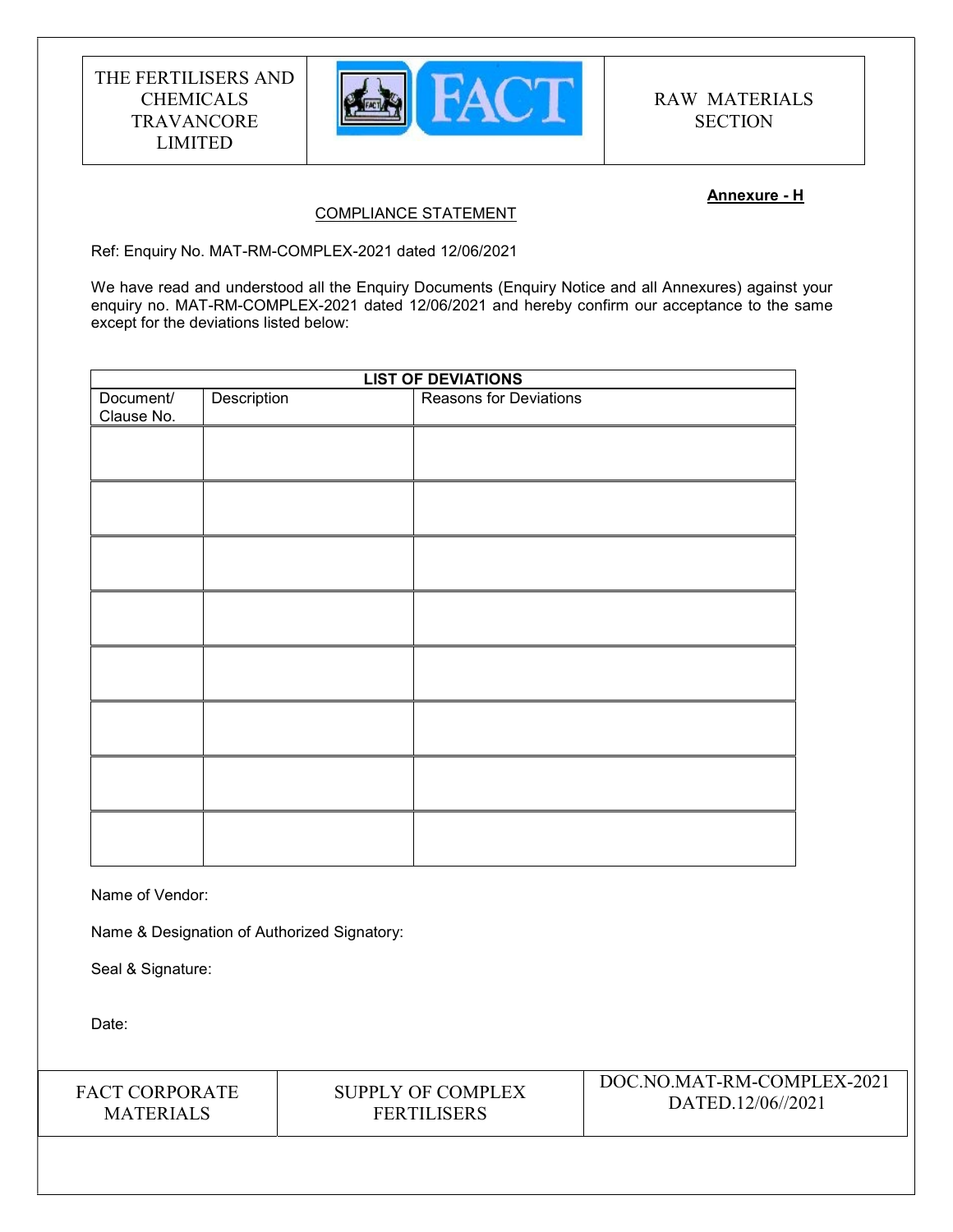

Annexure- J-I

### Enquiry No. . MAT-RM-COMPLEX-2021 dated 12/06/2021

# (UN-PRICED COPY OF PRICE BID- Ammonium Phosphate Sulphate 20:20:0:13)

| SI. No         | Price elements                                 | Whether Quoted or Not |
|----------------|------------------------------------------------|-----------------------|
|                | FOB 180 days Price of shipment                 | Quoted / Not quoted   |
| $\overline{2}$ | CFR 180 days Price of shipment                 | Quoted / Not quoted   |
| 3              | Franchise discount                             | Quoted / Not quoted   |
| $\overline{4}$ | <b>Other Discounts</b>                         | Quoted / Not quoted   |
| 5              | Load Port/ Loading Lay Can of shipment         |                       |
| 6              | Arrival at Tuticorin/Visakhapatnam of Shipment | During                |

Offer is valid till:

Name of Bidder:

Signature of Authorized Signatory

Date: Place: Seal: Seal: Seal: Seal: Seal: Seal: Seal: Seal: Seal: Seal: Seal: Seal: Seal: Seal: Seal: Seal: Seal: Seal: Seal: Seal: Seal: Seal: Seal: Seal: Seal: Seal: Seal: Seal: Seal: Seal: Seal: Seal: Seal: Seal: Seal: Seal:

| <b>FACT CORPORATE</b> |
|-----------------------|
| <b>MATERIALS</b>      |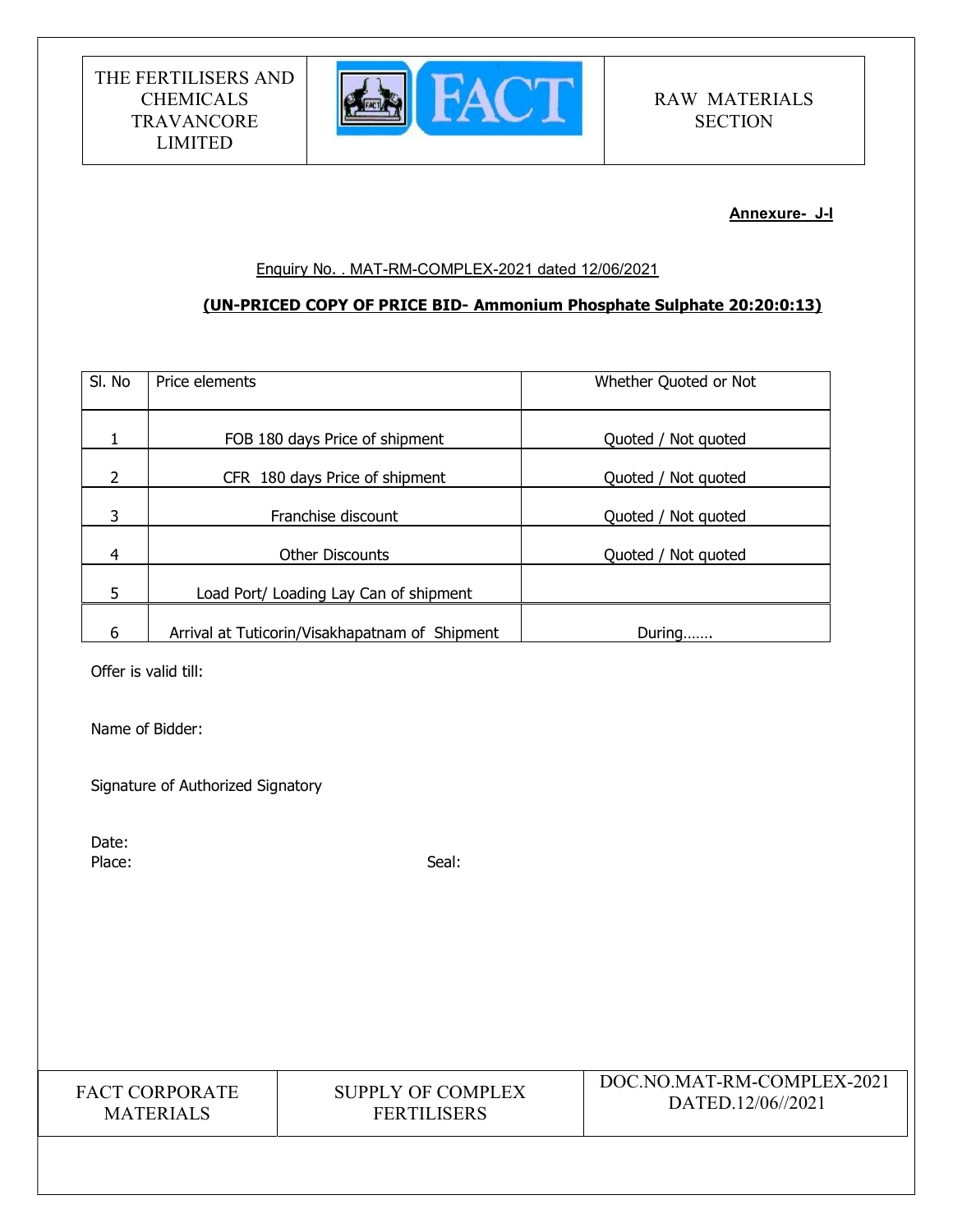

Annexure- J-II

### Enquiry No. . MAT-RM-COMPLEX-2021 dated 12/06/2021

# (UN-PRICED COPY OF PRICE BID- Ammonium Phosphate Sulphate 16:20:0:13)

| SI. No         | Price elements                                 | Whether Quoted or Not |
|----------------|------------------------------------------------|-----------------------|
| 1              | FOB 180 days Price of shipment                 | Quoted / Not quoted   |
| 2              | CFR 180 days Price of shipment                 | Quoted / Not quoted   |
| 3              | Franchise discount                             | Quoted / Not quoted   |
| $\overline{4}$ | <b>Other Discounts</b>                         | Quoted / Not quoted   |
| 5              | Load Port/ Loading Lay Can of shipment         |                       |
| 6              | Arrival at Tuticorin/Visakhapatnam of Shipment | During                |

Offer is valid till:

Name of Bidder:

Signature of Authorized Signatory

Date: Place: Seal: Seal: Seal: Seal: Seal: Seal: Seal: Seal: Seal: Seal: Seal: Seal: Seal: Seal: Seal: Seal: Seal: Seal: Seal: Seal: Seal: Seal: Seal: Seal: Seal: Seal: Seal: Seal: Seal: Seal: Seal: Seal: Seal: Seal: Seal: Seal:

FACT CORPORATE **MATERIALS** 

# SUPPLY OF COMPLEX FERTILISERS

# DOC.NO.MAT-RM-COMPLEX-2021 DATED.12/06//2021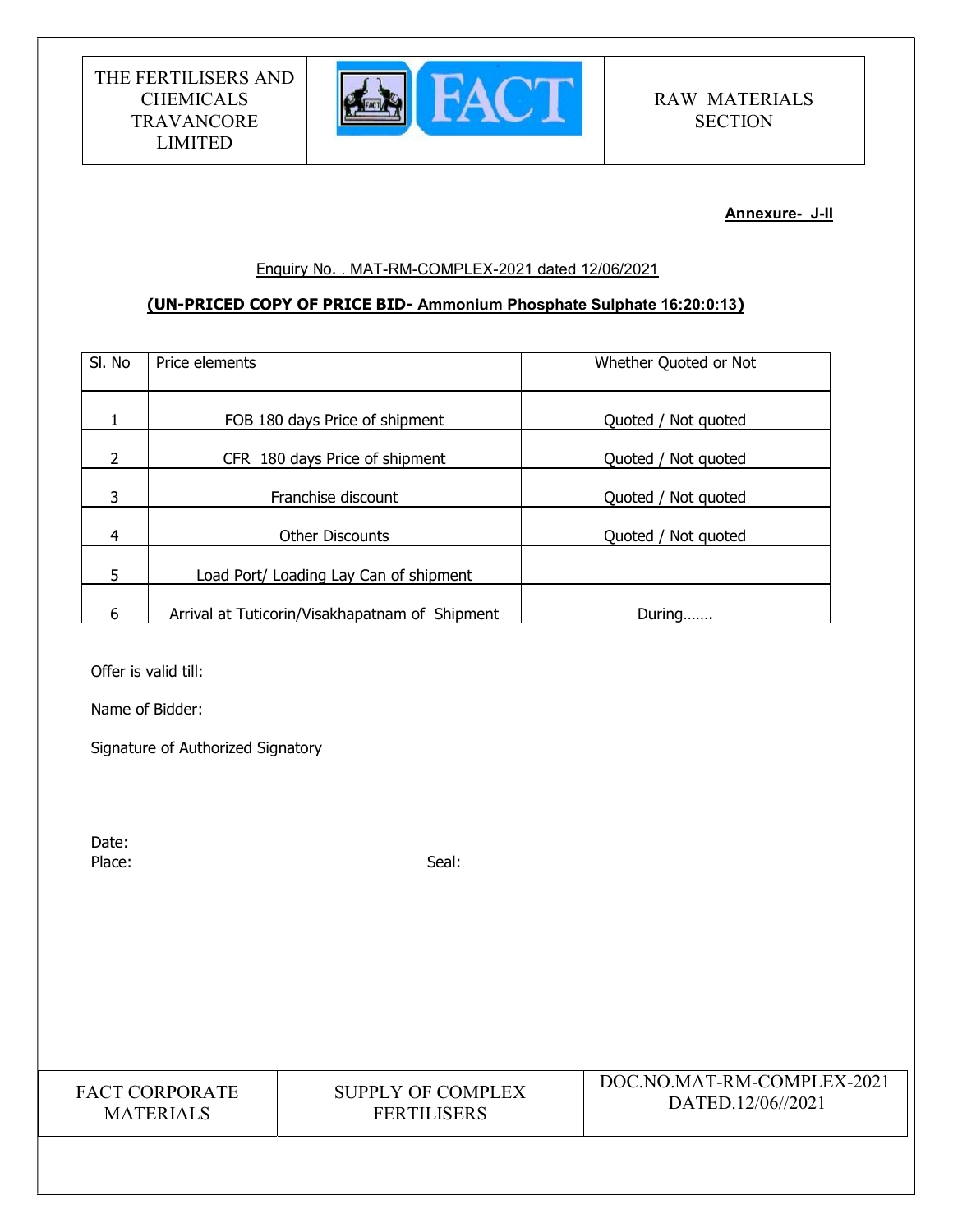

### Annexure- J-III

Enquiry No. . MAT-RM-COMPLEX-2021 dated 12/06/2021

# (UN-PRICED COPY OF PRICE BID-NPK 16:16:16.)

| SI. No | Price elements                                 | Whether Quoted or Not  |
|--------|------------------------------------------------|------------------------|
|        |                                                | Quoted / Not quoted    |
|        | FOB 180 days Price of shipment                 |                        |
| 2      | CFR 180 days Price of shipment                 | Quoted / Not quoted    |
| 3      | Franchise discount                             | Quoted / Not quoted    |
| 4      | <b>Other Discounts</b>                         | Not quoted<br>Quoted / |
| 5      | Load Port/ Loading Lay Can of shipment         |                        |
| 6      | Arrival at Tuticorin/Visakhapatnam of Shipment | During                 |

Offer is valid till:

Name of Bidder:

Signature of Authorized Signatory

Date: Place: Seal: Seal: Seal: Seal: Seal: Seal: Seal: Seal: Seal: Seal: Seal: Seal: Seal: Seal: Seal: Seal: Seal: Seal: Seal: Seal: Seal: Seal: Seal: Seal: Seal: Seal: Seal: Seal: Seal: Seal: Seal: Seal: Seal: Seal: Seal: Seal:

FACT CORPORATE **MATERIALS** 

# SUPPLY OF COMPLEX FERTILISERS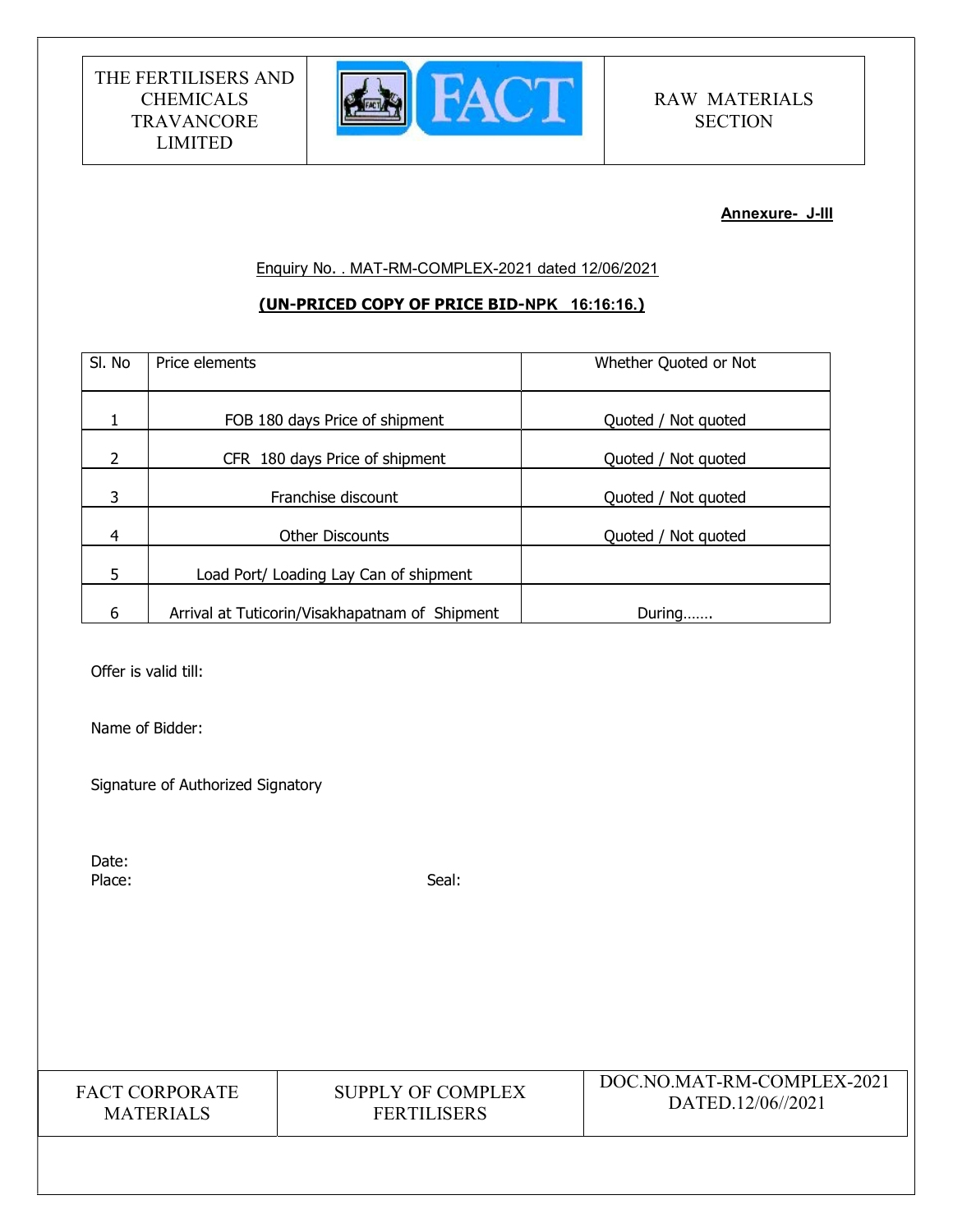

### Annexure- J-IV

Enquiry No. . MAT-RM-COMPLEX-2021 dated 12/06/2021

# (UN-PRICED COPY OF PRICE BID-NPK 17:17:17)

| SI. No         | Price elements                                 | Whether Quoted or Not |
|----------------|------------------------------------------------|-----------------------|
|                |                                                |                       |
|                | FOB 180 days Price of shipment                 | Quoted / Not quoted   |
| $\overline{2}$ | CFR 180 days Price of shipment                 | Quoted / Not quoted   |
| 3              | Franchise discount                             | Quoted / Not quoted   |
| 4              | <b>Other Discounts</b>                         | Quoted / Not quoted   |
| 5              | Load Port/ Loading Lay Can of shipment         |                       |
| 6              | Arrival at Tuticorin/Visakhapatnam of Shipment | During                |

Offer is valid till:

Name of Bidder:

Signature of Authorized Signatory

Date: Place: Seal: Seal: Seal: Seal: Seal: Seal: Seal: Seal: Seal: Seal: Seal: Seal: Seal: Seal: Seal: Seal: Seal: Seal: Seal: Seal: Seal: Seal: Seal: Seal: Seal: Seal: Seal: Seal: Seal: Seal: Seal: Seal: Seal: Seal: Seal: Seal:

FACT CORPORATE **MATERIALS** 

# SUPPLY OF COMPLEX FERTILISERS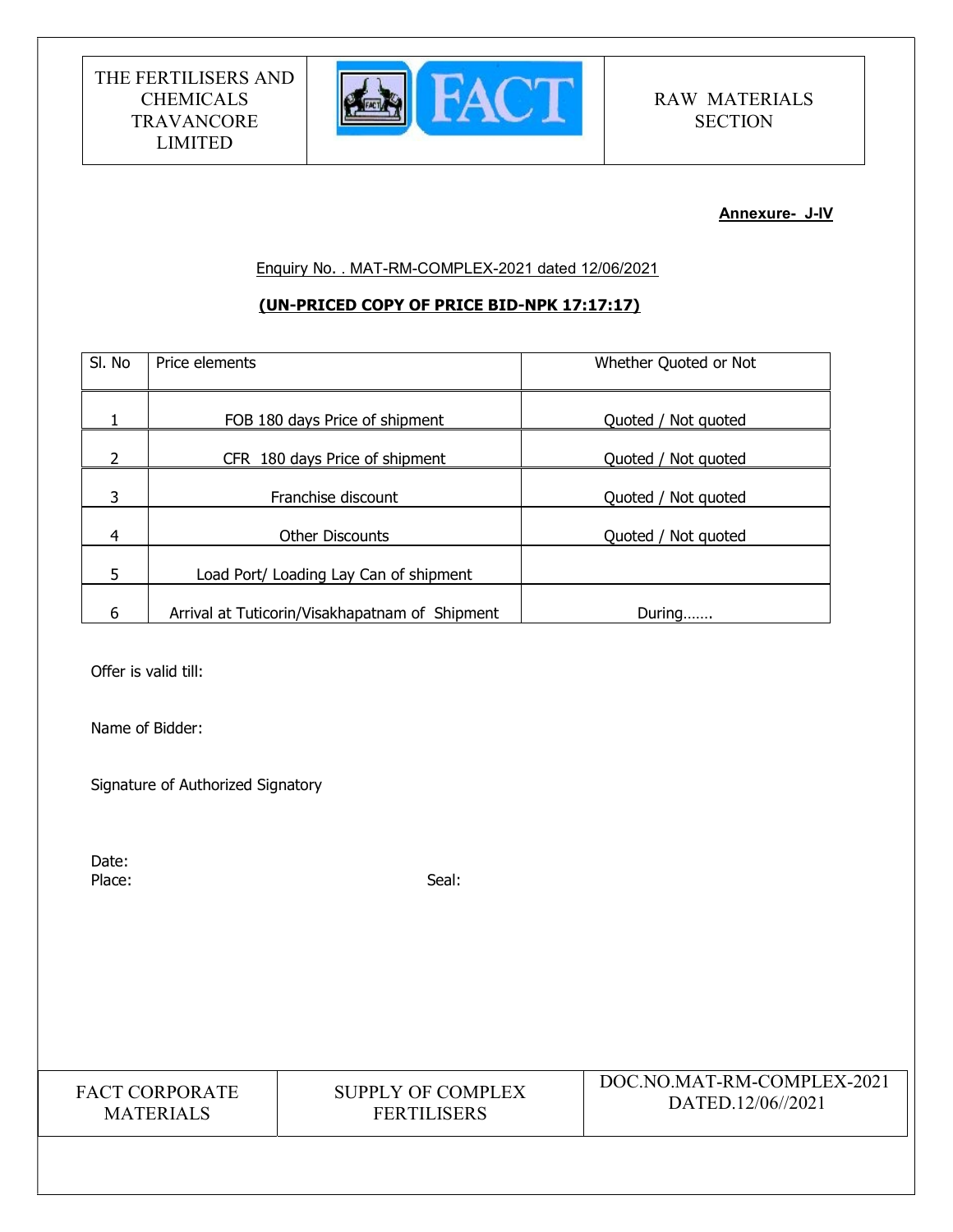

# Annexure - K-I

### Enquiry No. . MAT-RM-COMPLEX-2021 dated 12/06/2021

### Part B- Price Bid- Ammonium Phosphate Sulphate 20:20:0:13

| SI. No         | Price elements                                 | Whether Quoted or Not |
|----------------|------------------------------------------------|-----------------------|
| 1              | FOB 180 days Price of shipment                 | USD  Per MT           |
| $\overline{2}$ | CFR 180 days Price of shipment                 | USD  Per MT           |
| 3              | Franchise discount                             | USD  Per MT           |
| $\overline{4}$ | <b>Other Discounts</b>                         | USD  Per MT           |
| 5              | Load Port/ Loading Lay Can of shipment         |                       |
| 6              | Arrival at Tuticorin/Visakhapatnam of Shipment | During                |

Offer is valid till:

Name of Bidder:

Signature of Authorized Signatory

Date: Place: Seal: Seal: Seal: Seal: Seal: Seal: Seal: Seal: Seal: Seal: Seal: Seal: Seal: Seal: Seal: Seal: Seal: Seal: Seal: Seal: Seal: Seal: Seal: Seal: Seal: Seal: Seal: Seal: Seal: Seal: Seal: Seal: Seal: Seal: Seal: Seal:

| <b>FACT CORPORATE</b> |
|-----------------------|
| <b>MATERIALS</b>      |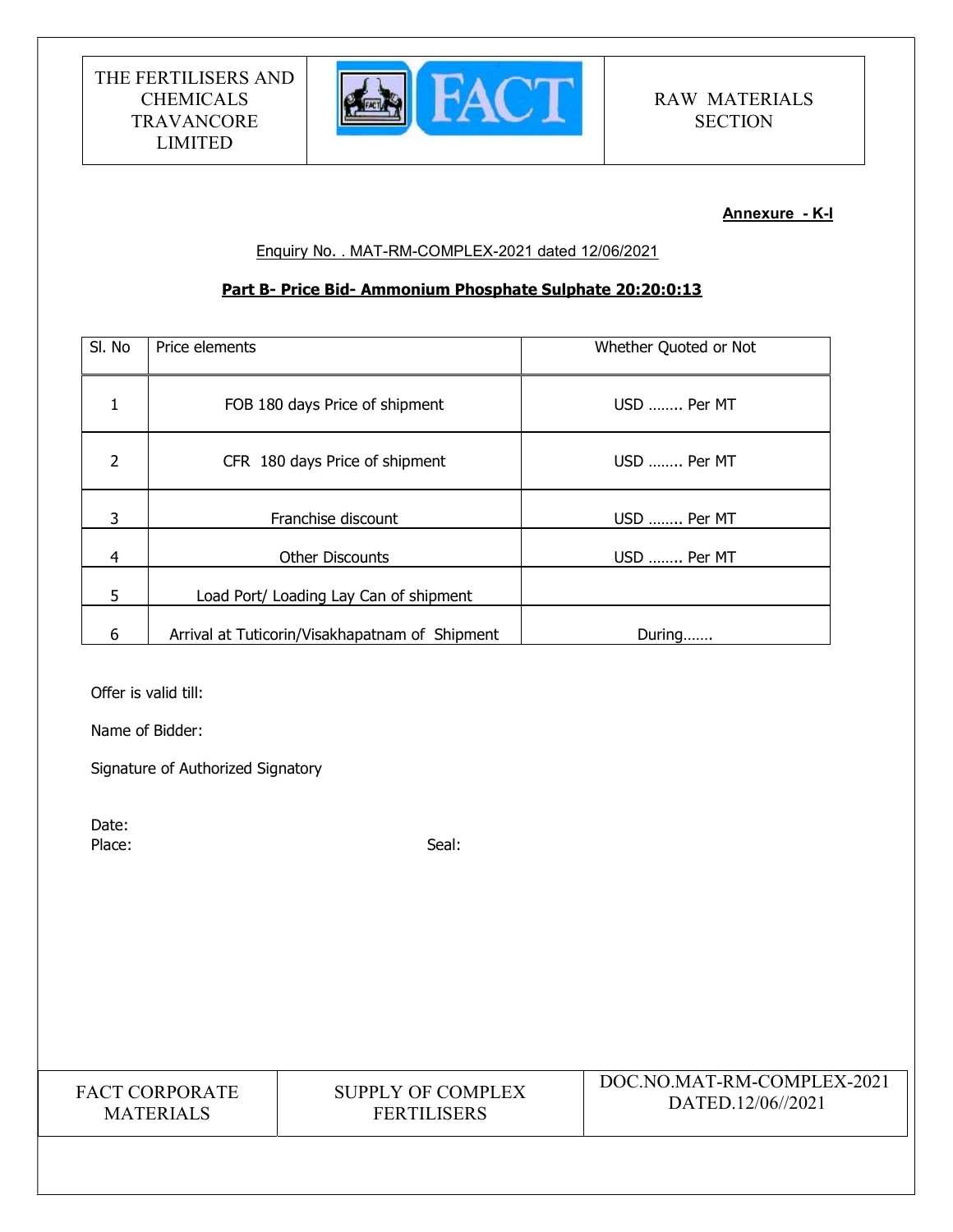

# Annexure - K-II

### Enquiry No. . MAT-RM-COMPLEX-2021 dated 12/06/2021

### Part B- Price Bid- Ammonium Phosphate Sulphate 16:20:0:13

| SI. No         | Price elements                                 | Whether Quoted or Not |
|----------------|------------------------------------------------|-----------------------|
| 1              | FOB 180 days Price of shipment                 | USD  Per MT           |
| $\overline{2}$ | CFR 180 days Price of shipment                 | USD  Per MT           |
| 3              | Franchise discount                             | USD  Per MT           |
| $\overline{4}$ | <b>Other Discounts</b>                         | USD  Per MT           |
| 5              | Load Port/ Loading Lay Can of shipment         |                       |
| 6              | Arrival at Tuticorin/Visakhapatnam of Shipment | During                |

Offer is valid till:

Name of Bidder:

Signature of Authorized Signatory

Date: Place: Seal: Seal: Seal: Seal: Seal: Seal: Seal: Seal: Seal: Seal: Seal: Seal: Seal: Seal: Seal: Seal: Seal: Seal: Seal: Seal: Seal: Seal: Seal: Seal: Seal: Seal: Seal: Seal: Seal: Seal: Seal: Seal: Seal: Seal: Seal: Seal:

| <b>FACT CORPORATE</b> |
|-----------------------|
| <b>MATERIALS</b>      |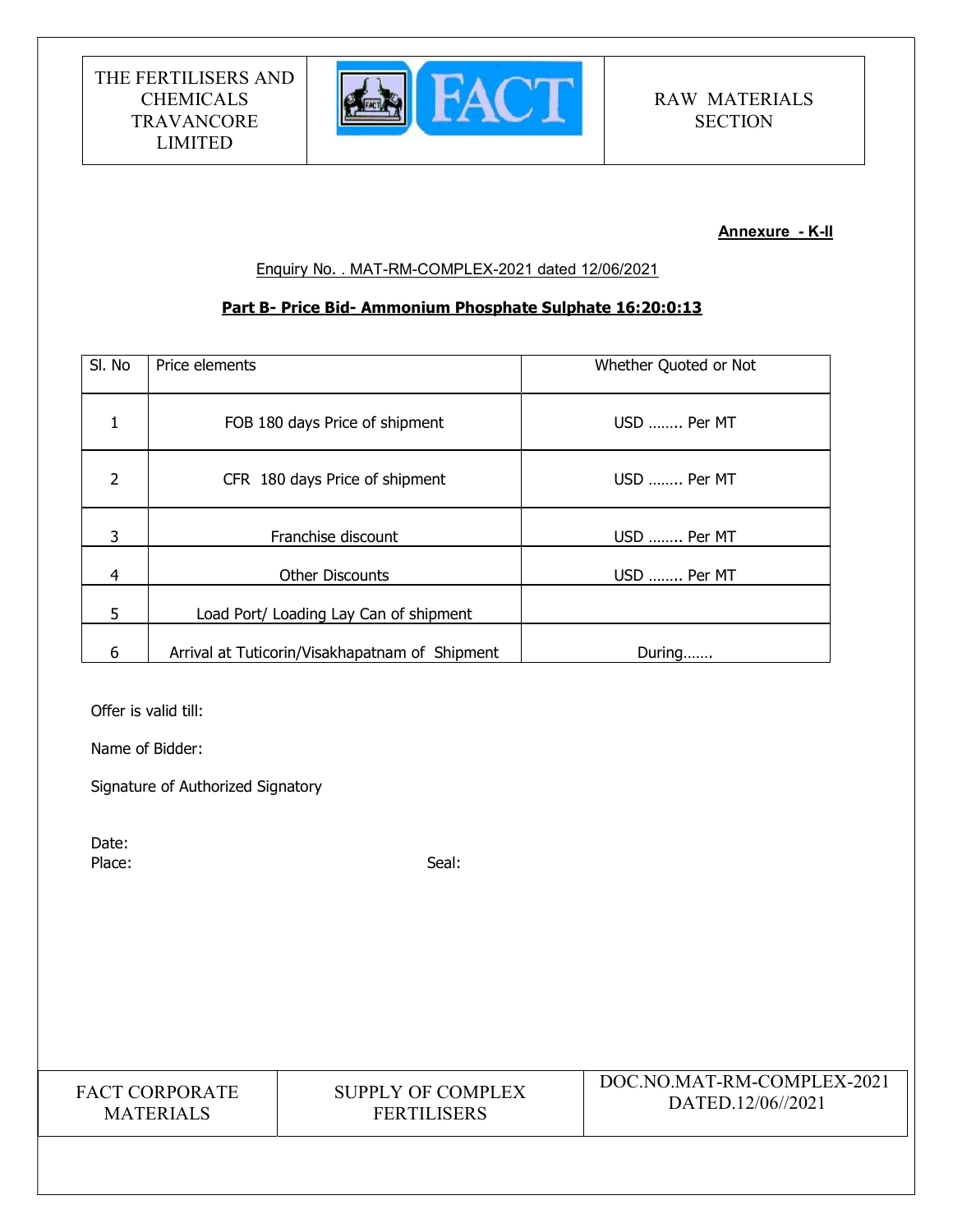

# Annexure - K-III

Enquiry No. . MAT-RM-COMPLEX-2021 dated 12/06/2021

# Part B- Price Bid- NPK 16:16:16

| SI. No         | Price elements                                 | Whether Quoted or Not |
|----------------|------------------------------------------------|-----------------------|
| 1              | FOB 180 days Price of shipment                 | USD  Per MT           |
| $\overline{2}$ | CFR 180 days Price of shipment                 | USD  Per MT           |
| 3              | Franchise discount                             | USD  Per MT           |
| $\overline{4}$ | <b>Other Discounts</b>                         | USD  Per MT           |
| 5              | Load Port/ Loading Lay Can of shipment         |                       |
| 6              | Arrival at Tuticorin/Visakhapatnam of Shipment | During                |

Offer is valid till:

Name of Bidder:

Signature of Authorized Signatory

Date:<br>Place: Place: Seal: Seal: Seal: Seal: Seal: Seal: Seal: Seal: Seal: Seal: Seal: Seal: Seal: Seal: Seal: Seal: Seal: Seal: Seal: Seal: Seal: Seal: Seal: Seal: Seal: Seal: Seal: Seal: Seal: Seal: Seal: Seal: Seal: Seal: Seal: Seal:

| <b>FACT CORPORATE</b> |
|-----------------------|
| <b>MATERIALS</b>      |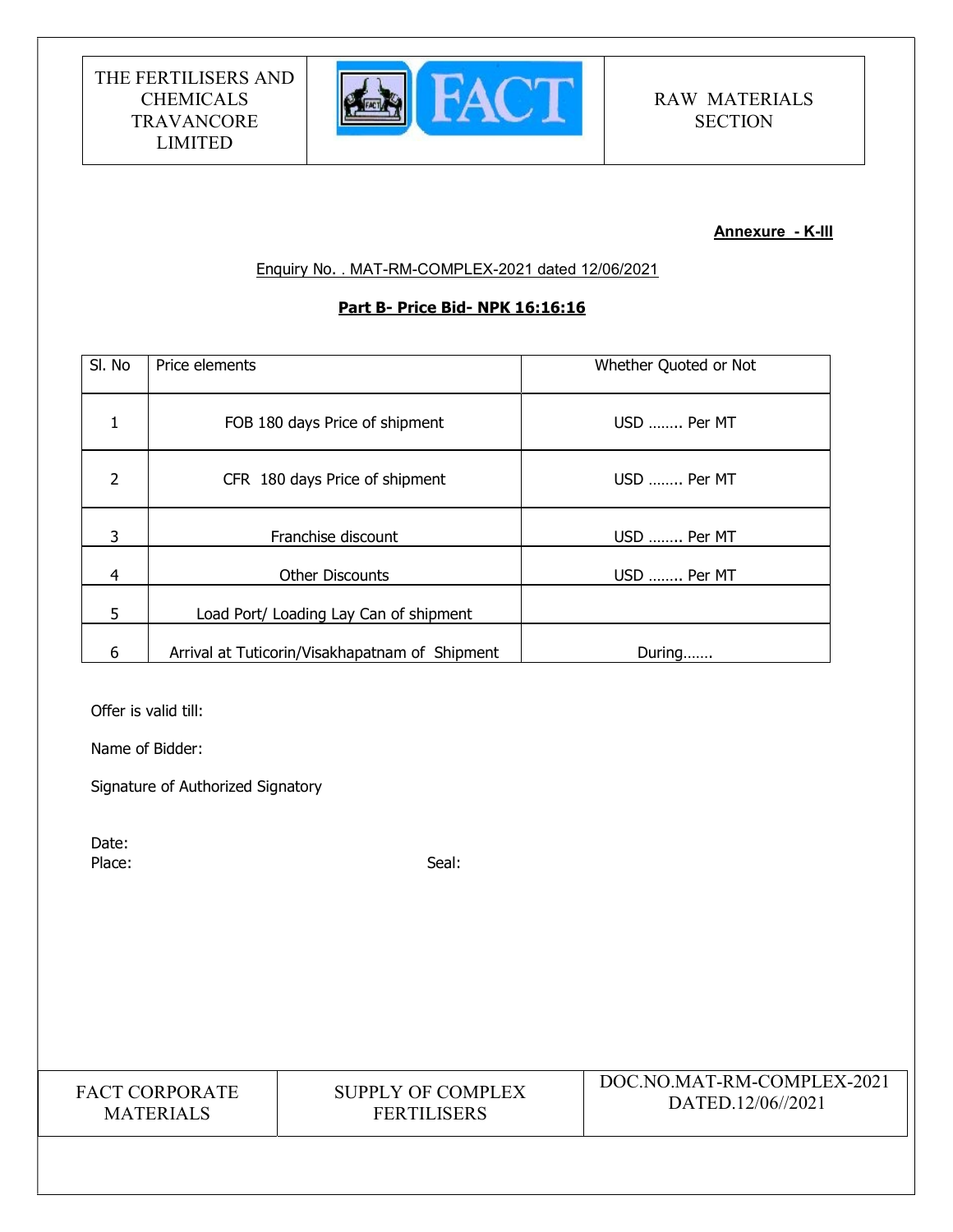

# Annexure - K-IV

Enquiry No. . MAT-RM-COMPLEX-2021 dated 12/06/2021

# Part B- Price Bid- NPK 17:17:17

| SI. No         | Price elements                                 | Whether Quoted or Not |
|----------------|------------------------------------------------|-----------------------|
| 1              | FOB 180 days Price of shipment                 | USD  Per MT           |
| $\overline{2}$ | CFR 180 days Price of shipment                 | USD  Per MT           |
| 3              | Franchise discount                             | USD  Per MT           |
| $\overline{4}$ | <b>Other Discounts</b>                         | USD  Per MT           |
| 5              | Load Port/ Loading Lay Can of shipment         |                       |
| 6              | Arrival at Tuticorin/Visakhapatnam of Shipment | During                |

Offer is valid till:

Name of Bidder:

Signature of Authorized Signatory

Date:<br>Place: Place: Seal: Seal: Seal: Seal: Seal: Seal: Seal: Seal: Seal: Seal: Seal: Seal: Seal: Seal: Seal: Seal: Seal: Seal: Seal: Seal: Seal: Seal: Seal: Seal: Seal: Seal: Seal: Seal: Seal: Seal: Seal: Seal: Seal: Seal: Seal: Seal:

| <b>FACT CORPORATE</b> |  |  |
|-----------------------|--|--|
| <b>MATERIALS</b>      |  |  |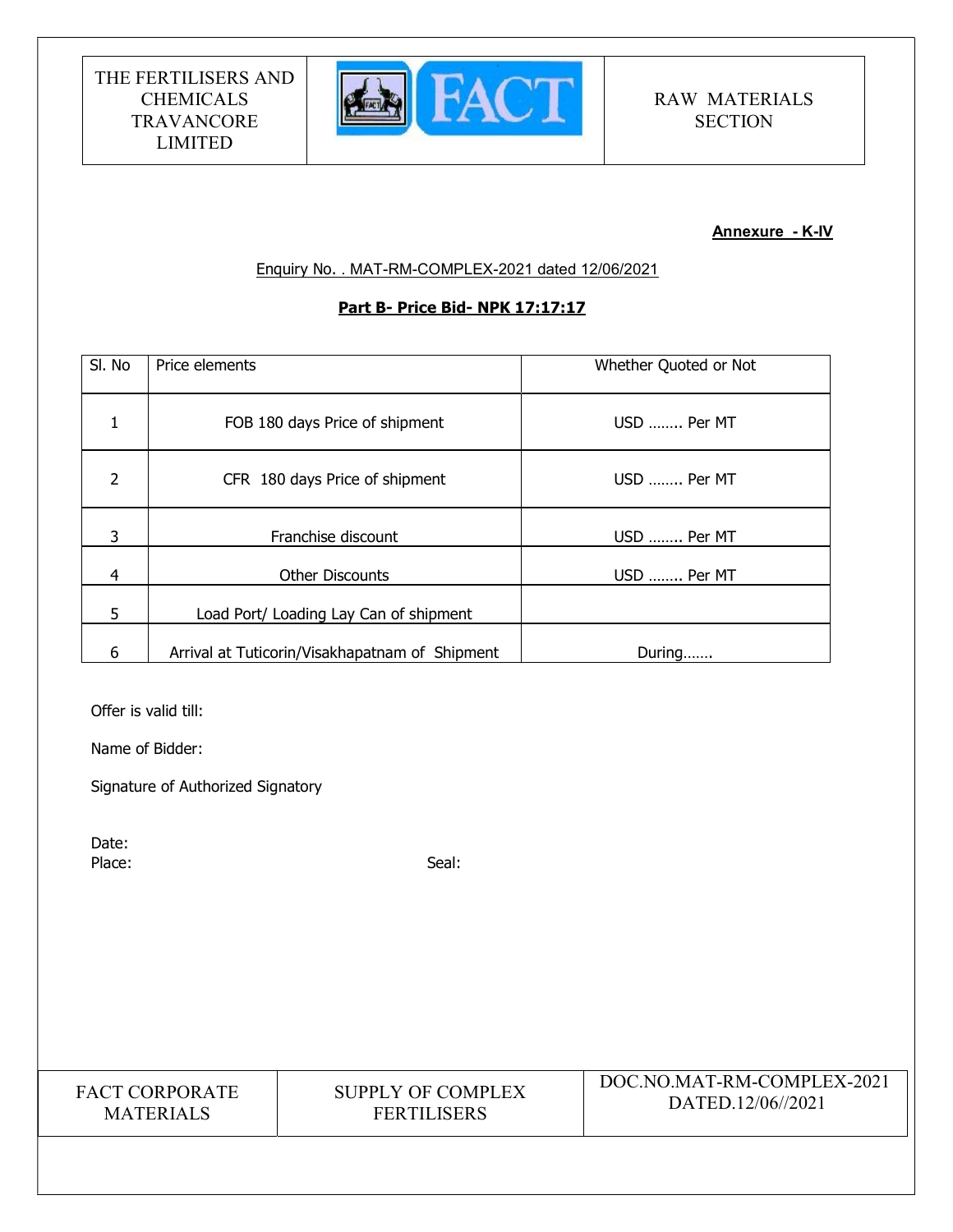

# Annexure - L

### LIST OF FACT APPROVED BANKERS FOR BANK GUARANTEE:

Ref: Enquiry No. . MAT-RM-COMPLEX-2021 dated 12/06/2021

Please note that all bank guarantees against the above referred enquiry shall be issued and confirmed by the banks approved by FACT. The list of banks approved by FACT is attached.

- A) STATE BANK OF INDIA
	- 1. State Bank of India,

### B) NATIONALISED BANKS:

- 1. Allahad Bank,
- 2. Andhra Bank,
- 3. Bank of Baroda,
- 4. Bank of India,
- 5. Bank of Maharashtra,
- 6. Canara Bank,
- 7. Central Bank of India,
- 8. Corporation Bank,
- 9. Dena Bank,
- 10. Indian Bank,
- 11. Indian Overseas Bank,
- 12. Oriental Bank of Commerce,
- 13. Punjab & Sind Bank,
- 14. Punjab National Bank,
- 15. Syndicate Bank,
- 16. UCO Bank,
- 17. Union Bank of India,
- 18. United Bank of India,
- 19. Vijaya Bank.

# C) OTHER BANKS:

| <b>FACT CORPORATE</b> |  |  |
|-----------------------|--|--|
| <b>MATERIALS</b>      |  |  |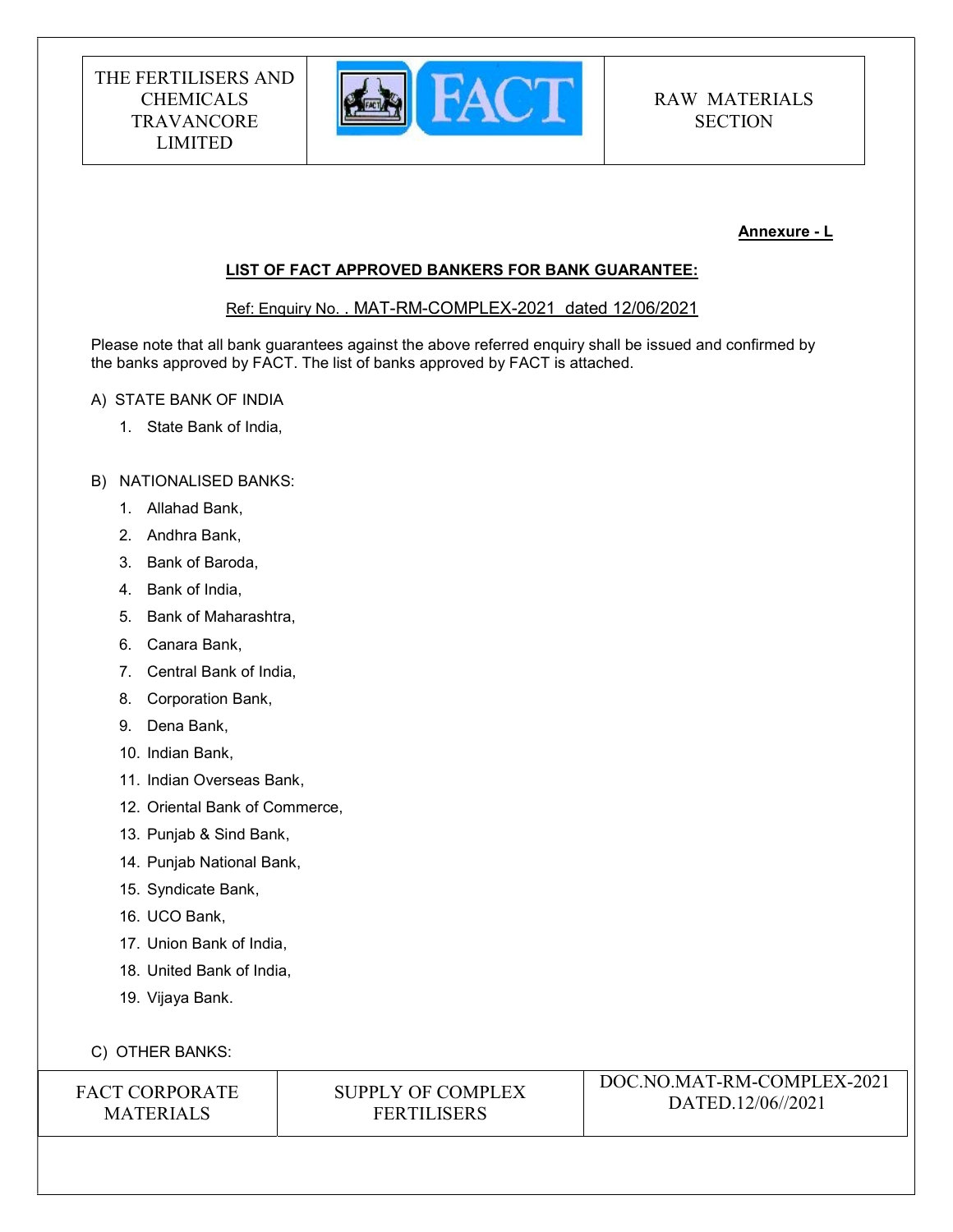

# RAW MATERIALS **SECTION**

- 1. Bank of Rajasthan Limited,
- 2. Catholic Syrian Bank Limited
- 3. Kotak Mahindra bank Ltd.,
- 4. South Indian Bank Ltd.,
- 5. Tamilnad Merchantile Bank Ltd.,
- 6. The Federal Bank Ltd.,
- 7. The Jammu & Kashmir bank Limited,
- 8. The Karnatka Bank Limited,
- 9. SBER Bank

# D) FOREIGN BANKS:

- 1. ABN AMRO Bank N.V.,
- 2. American Express Bank Limited,
- 3. Bank of American National Trust & Saving Association,
- 4. Bank of Tokyo Limited,
- 5. Barclays Bank PLC
- 6. BNP Paribas
- 7. Calyon Bank
- 8. Citibank N.A.,
- 9. Deutsche Bank,
- 10. Development Bank of Singapore (DBS)
- 11. Hong Kong & Shanghai Banking Corporation Limited,
- 12. ING Vysya Bank
- 13. JP Morgan Chase Bank,
- 14. Standard Chartered Bank.

# E) PRIVATE SECTOR BANKS:

- 1. Axis Bank Ltd.,
- 2. Housing Development Finance Corporation Ltd., (HDFC)
- 3. ICICI Bank Limited,
- 4. IDBI Bank Limited,

DOC.NO.MAT-RM-COMPLEX-2021 Note: If the Bank Guarantee is issued by a bank outside India, a counter guarantee from an Indian nationalized/ scheduled bank in India shall be submitted.

| <b>FACT CORPORATE</b> | SUPPLY OF COMPLEX  | DOC.NO.MAT-RM-COMPLEX-2021 |
|-----------------------|--------------------|----------------------------|
|                       |                    | DATED.12/06//2021          |
| <b>MATERIALS</b>      | <b>FERTILISERS</b> |                            |
|                       |                    |                            |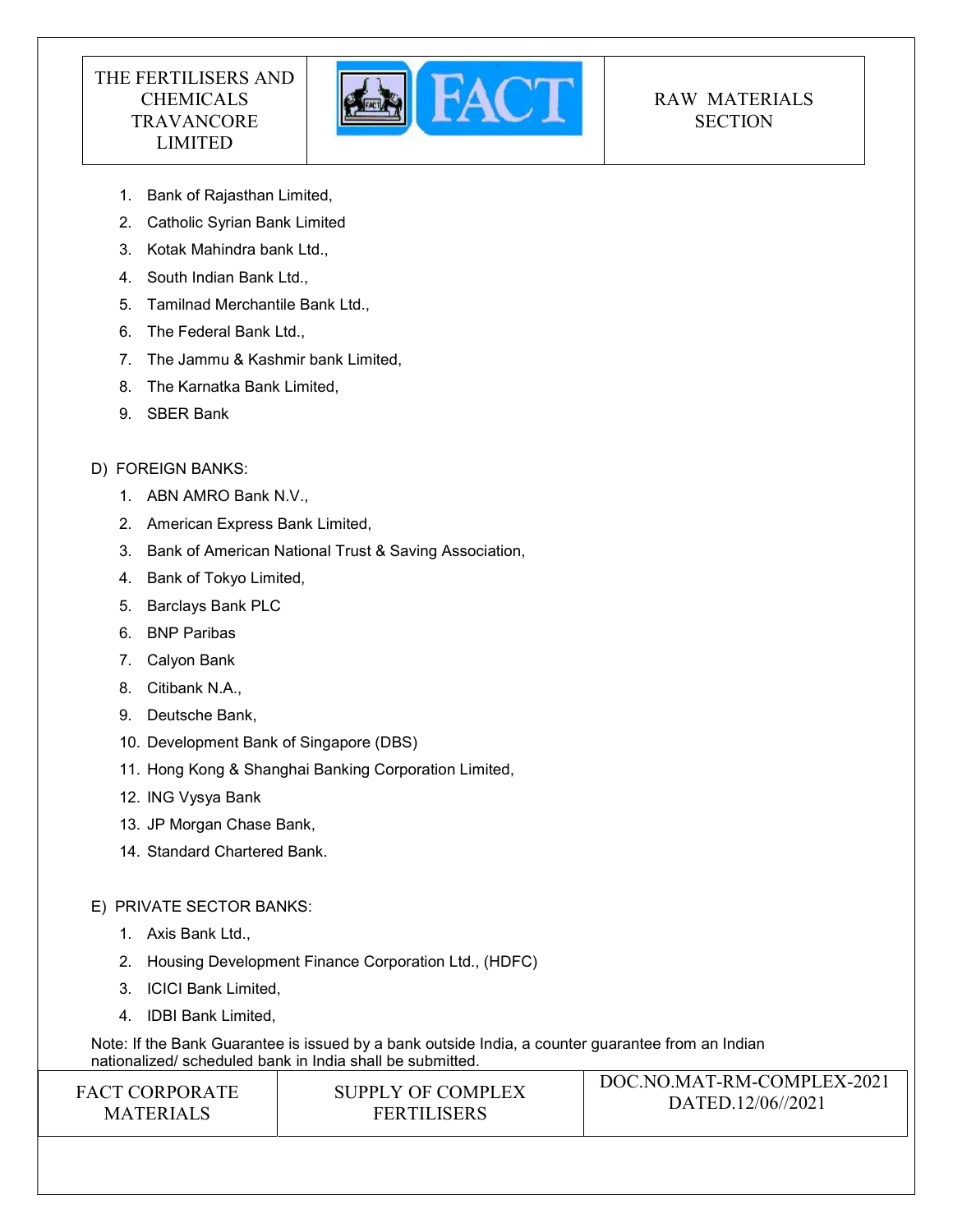

RAW MATERIALS **SECTION** 

Annexure – M

### PROFORMA OF BANK GUARANTEE IN LIEU OF SECURITY DEPOSIT (PERFORMANCE GUARANTEE BOND)

### (To be obtained from a Nationalized / Scheduled Bank on Stamp Paper of Rs. 500/-).

The Fertilisers and Chemicals Travancore Limited, Udyogamandal P.O. Cochin - 683 501

WHEREAS FACT - Head Office, a Division of Fertilisers and Chemicals Travancore Limited, Udyogamandal P.O. Kerala (hereinafter called referred to as the Company) has placed a Purchase Order No...................dated...........with M/s...................... .......................... hereinafter called the supplier) for the supply of ........................... and whereas it is one of the conditions of the said purchase order that the Supplier shall either remit a sum of USD.............(US Dollars...............................only) or furnish a Bank Guarantee for USD............. (US Dollars ...............................only)as security deposit for the due fulfillment of the said purchase order by the said Supplier.

In consideration of the Company having agreed to accept a Bank Guarantee from us towards such security deposit in lieu of the cash deposit in accordance with the terms and conditions of the above purchase order, we.................. the Bank (hereinafter referred to as the Bank) do hereby undertake to pay the Company merely on demand any sum or sums from time to time demanded by the Company up to a maximum of USD...... (US Dollars............. only) being the amount of the security deposit against any loss or damage caused to or suffered by or would be caused to or suffered by the Company by reason of any breach by the said Supplier of any of the terms and conditions contained in the said purchase order.

We, the said Bank, do hereby undertake to pay the amount so demanded by the Company without any demur merely on a demand from the Company stating that the amount claimed is due by way of loss or damage caused to or suffered or would be caused to or suffered by the Company by reason of breach by the said Supplier of any of the terms and conditions contained in the said contract. Any such demand made on the Bank shall be conclusive as regards the amount due and payable by the Bank under this guarantee.

We undertake to pay to the Company any money so demanded notwithstanding any dispute or disputes raised by the said Supplier in any suit or proceeding pending before any court or Tribunal relating thereto our liability under this being absolute and unequivocal.

The payment so made by us under this Guarantee shall be a valid discharge of our liability for payment thereunder and the said Supplier shall have no claim against us for making such payment.

We ........................... further agree that the guarantee herein contained shall remain in full force and effect during the period that would be taken for the performance of the said contract and that it shall continue to be enforceable till all the dues of the Company under or by virtue of the said contract have been fully paid and its claim satisfied or discharged or till the Company certifies that the terms and conditions of the said contract have been fully and properly carried out by the said Supplier and accordingly discharges this guarantee.

FACT CORPORATE **MATERIALS** 

SUPPLY OF COMPLEX FERTILISERS